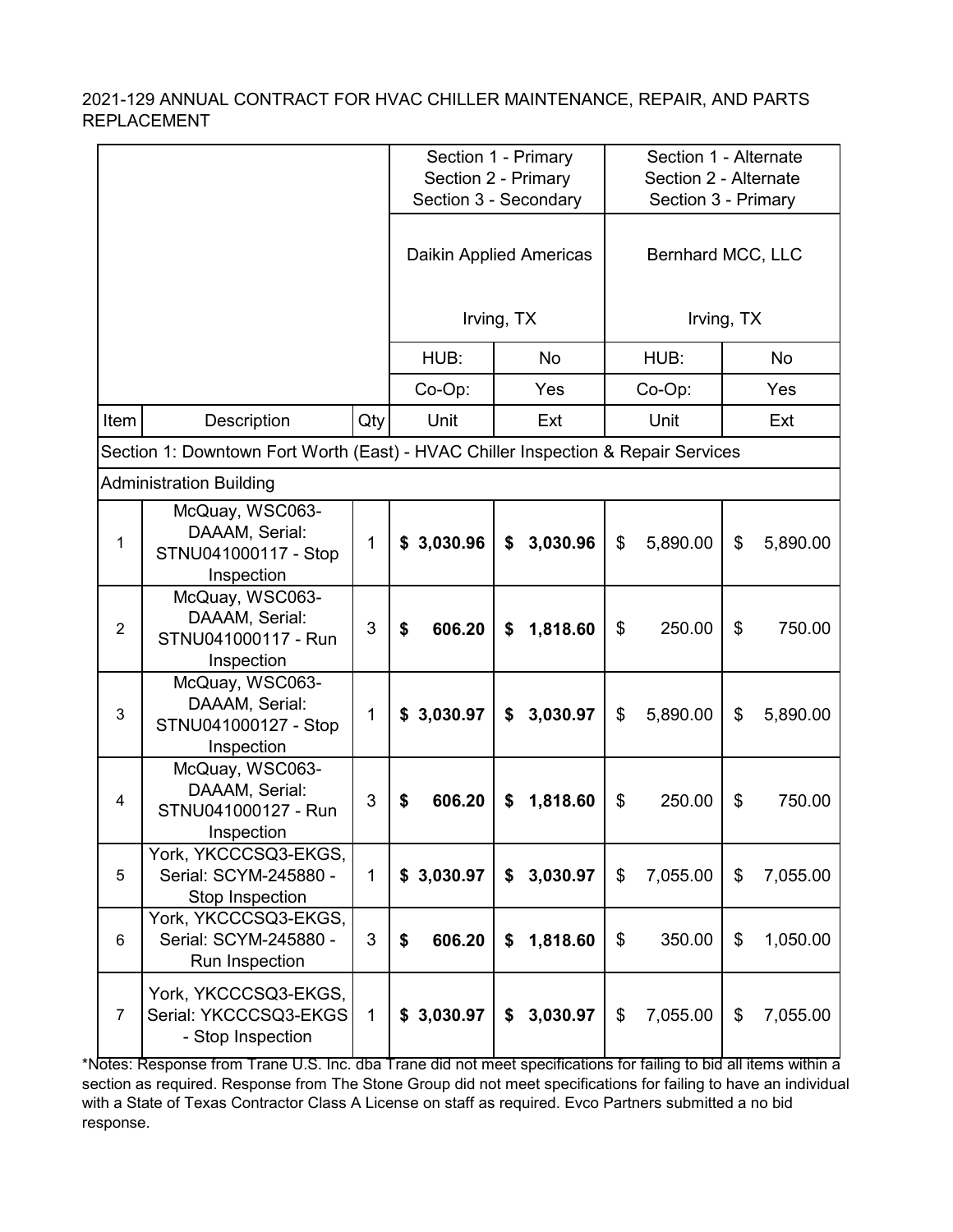|      |                                                                                   |              | Section 1 - Primary<br>Section 2 - Primary<br>Section 3 - Secondary |                         | Section 1 - Alternate<br>Section 2 - Alternate<br>Section 3 - Primary |                   |  |  |  |
|------|-----------------------------------------------------------------------------------|--------------|---------------------------------------------------------------------|-------------------------|-----------------------------------------------------------------------|-------------------|--|--|--|
|      |                                                                                   |              |                                                                     | Daikin Applied Americas |                                                                       | Bernhard MCC, LLC |  |  |  |
|      |                                                                                   |              |                                                                     | Irving, TX              |                                                                       | Irving, TX        |  |  |  |
|      |                                                                                   |              | HUB:                                                                | No                      | HUB:                                                                  | <b>No</b>         |  |  |  |
|      |                                                                                   |              | Co-Op:                                                              | Yes                     | Co-Op:                                                                | Yes               |  |  |  |
| Item | Description                                                                       | Qty          | Unit                                                                | Ext                     | Unit                                                                  | Ext               |  |  |  |
|      | Section 1: Downtown Fort Worth (East) - HVAC Chiller Inspection & Repair Services |              |                                                                     |                         |                                                                       |                   |  |  |  |
|      | <b>Administration Building</b>                                                    |              |                                                                     |                         |                                                                       |                   |  |  |  |
| 8    | York, YKCCCSQ3-EKGS,<br>Serial: YKCCCSQ3-EKGS<br>- Run Inspection                 | 3            | \$<br>606.20                                                        | \$<br>1,818.60          | $\boldsymbol{\mathsf{S}}$<br>350.00                                   | \$<br>1,050.00    |  |  |  |
|      | Criminal Courts Building                                                          |              |                                                                     |                         |                                                                       |                   |  |  |  |
| 9    | McQuay, PEH063, Serial:<br>57K81046 - Stop<br>Inspection                          | $\mathbf{1}$ | \$3,030.99                                                          | \$<br>3,030.99          | \$<br>6,196.00                                                        | \$<br>6,196.00    |  |  |  |
| 10   | McQuay, PEH063, Serial:<br>57K81046 - Run<br>Inspection                           | 3            | 606.19<br>\$                                                        | 1,818.57<br>\$          | \$<br>218.00                                                          | \$<br>654.00      |  |  |  |
| 11   | McQuay, PEH063, Serial:<br>57K81051 - Stop<br>Inspection                          | $\mathbf{1}$ | 3,031.00<br>\$                                                      | 3,031.00<br>\$          | \$<br>6,196.00                                                        | \$<br>6,196.00    |  |  |  |
| 12   | McQuay, PEH063, Serial:<br>57K81051 - Run<br>Inspection                           | $\mathbf{3}$ | 606.19                                                              | P<br>1,818.57           | 218.00<br>\$                                                          | \$<br>654.00      |  |  |  |
|      | <b>Criminal Justice Building</b>                                                  |              |                                                                     |                         |                                                                       |                   |  |  |  |
| 13   | Carrier,<br>30HXC106RYE540KA,<br>Serial: 1002Q01270 - Stop<br>Inspection          | $\mathbf{1}$ | \$2,880.73                                                          | \$2,880.73              | \$<br>5,988.00                                                        | \$<br>5,988.00    |  |  |  |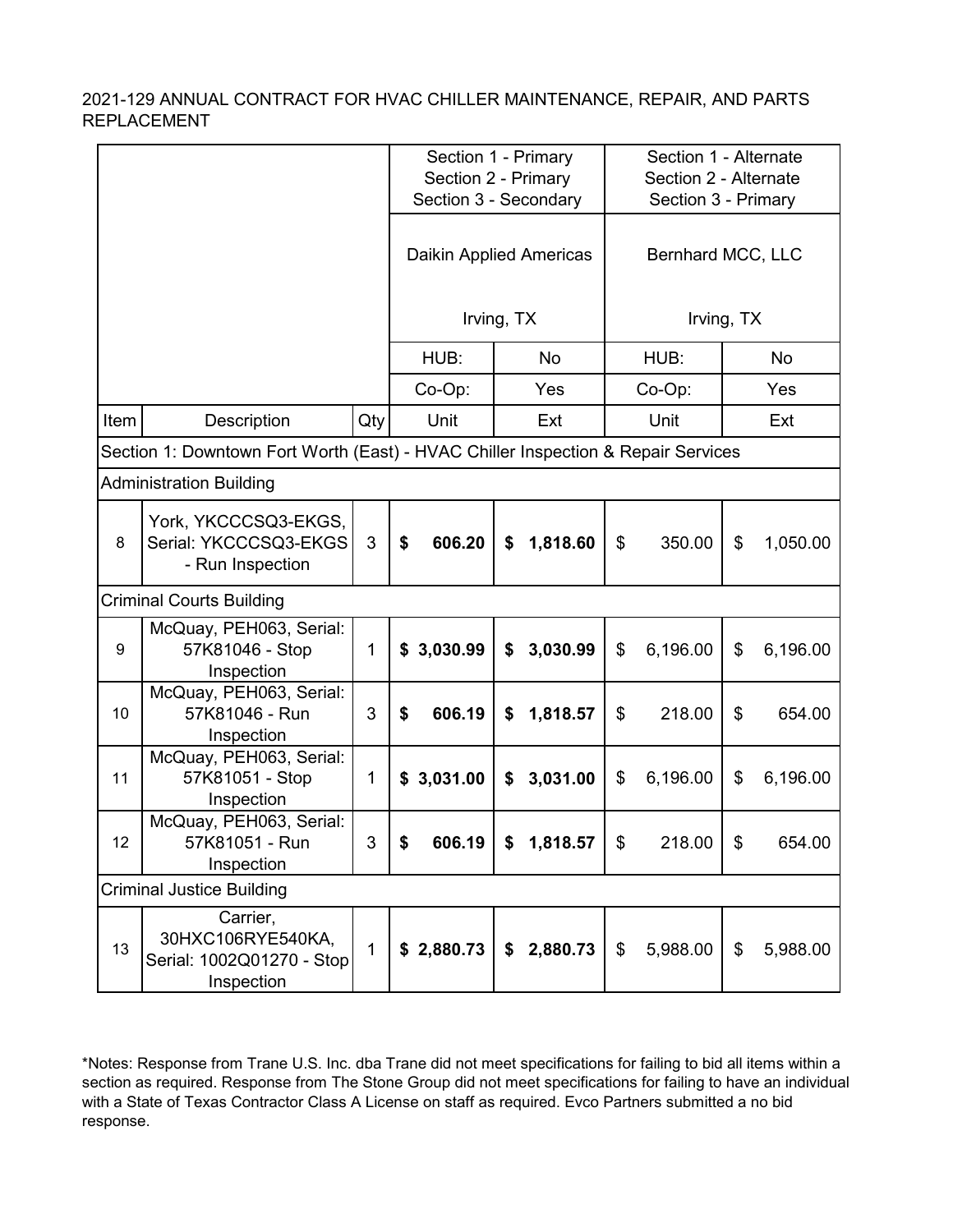|      |                                                                                   |              |              | Section 1 - Primary<br>Section 2 - Primary<br>Section 3 - Secondary<br>Daikin Applied Americas |                 | Section 1 - Alternate<br>Section 2 - Alternate<br>Section 3 - Primary<br>Bernhard MCC, LLC |  |  |  |
|------|-----------------------------------------------------------------------------------|--------------|--------------|------------------------------------------------------------------------------------------------|-----------------|--------------------------------------------------------------------------------------------|--|--|--|
|      |                                                                                   |              |              | Irving, TX                                                                                     |                 | Irving, TX                                                                                 |  |  |  |
|      |                                                                                   |              | HUB:         | <b>No</b>                                                                                      | HUB:            | <b>No</b>                                                                                  |  |  |  |
|      |                                                                                   |              | Co-Op:       | Yes                                                                                            | Co-Op:          | Yes                                                                                        |  |  |  |
| Item | Description                                                                       | Qty          | Unit         | Ext                                                                                            | Unit            | Ext                                                                                        |  |  |  |
|      | Section 1: Downtown Fort Worth (East) - HVAC Chiller Inspection & Repair Services |              |              |                                                                                                |                 |                                                                                            |  |  |  |
|      | Criminal Justice Building                                                         |              |              |                                                                                                |                 |                                                                                            |  |  |  |
| 14   | Carrier,<br>30HXC106RYE540KA,<br>Serial: 1002Q01270 - Run<br>Inspection           | 3            | \$<br>606.20 | \$<br>1,818.60                                                                                 | \$<br>204.00    | \$<br>612.00                                                                               |  |  |  |
| 15   | Carrier,<br>30HXC106RYE540KA,<br>Serial: 1797F69785 - Stop<br>Inspection          | 1            | \$2,880.70   | 2,880.70<br>\$                                                                                 | 5,988.00<br>\$  | \$<br>5,988.00                                                                             |  |  |  |
| 16   | Carrier,<br>30HXC106RYE540KA,<br>Serial: 1797F69785 - Run<br>Inspection           | 3            | 606.20<br>\$ | \$<br>1,818.60                                                                                 | \$<br>204.00    | \$<br>612.00                                                                               |  |  |  |
|      | <b>Family Law Center</b>                                                          |              |              |                                                                                                |                 |                                                                                            |  |  |  |
| 17   | McQuay, WSC087-<br><b>BAAAM, Serial:</b><br>STNU030700092 - Stop<br>Inspection    | 1            | \$2,422.58   | 2,422.58<br>\$                                                                                 | \$<br>6,158.00  | \$<br>6,158.00                                                                             |  |  |  |
| 18   | McQuay, WSC087-<br><b>BAAAM, Serial:</b><br>STNU030700092 - Run<br>Inspection     | 3            | \$1,009.33   | \$3,027.99                                                                                     | $\$\$<br>225.00 | $\$\$<br>675.00                                                                            |  |  |  |
| 19   | McQuay, WSC087-<br><b>BAAAM, Serial:</b><br>STNU030700103 - Stop<br>inspection    | $\mathbf{1}$ | \$2,422.58   | \$<br>2,422.58                                                                                 | 6,158.00<br>\$  | \$<br>6,158.00                                                                             |  |  |  |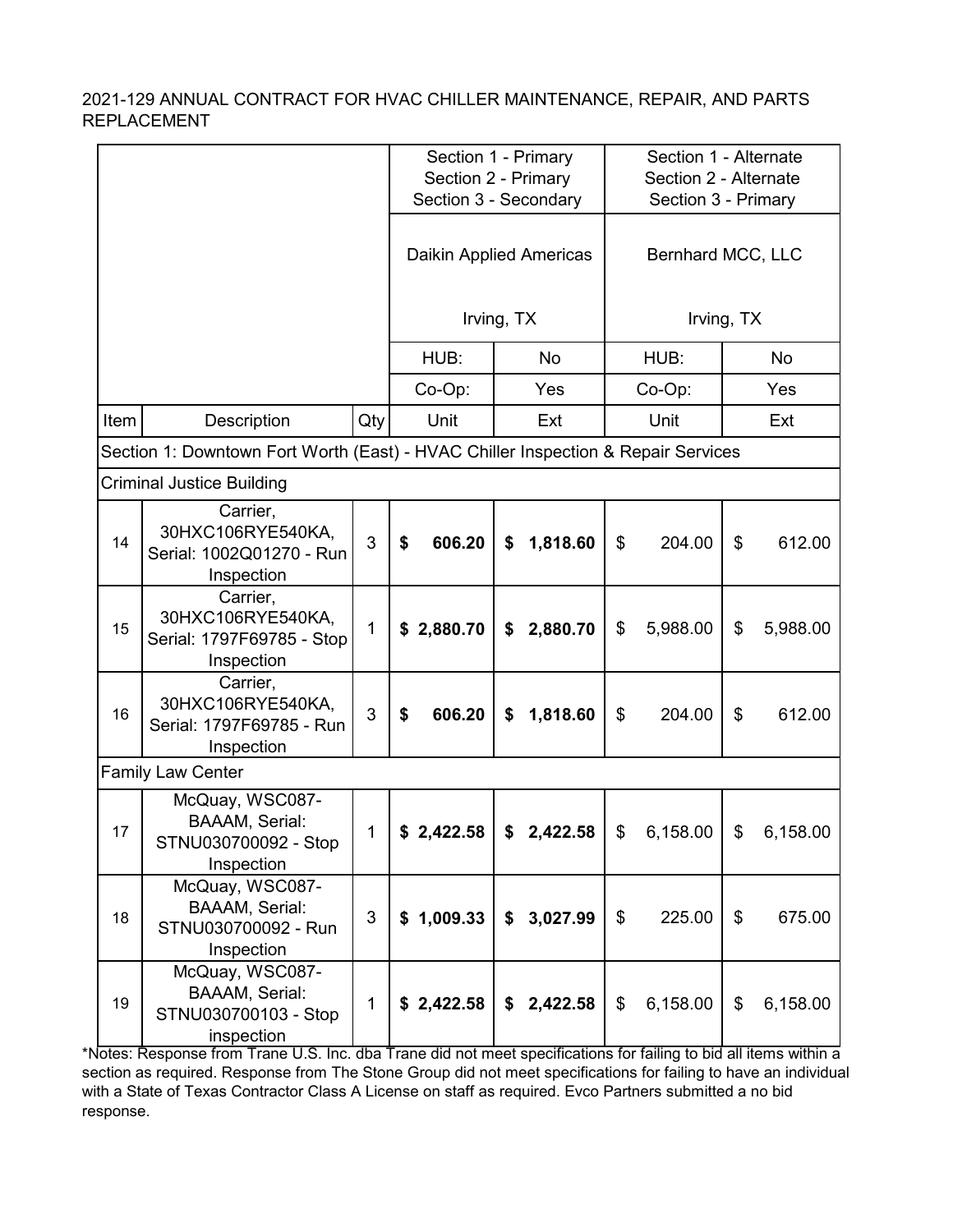|      |                                                                                   |              |                       | Section 1 - Primary     |                                     | Section 1 - Alternate |  |  |
|------|-----------------------------------------------------------------------------------|--------------|-----------------------|-------------------------|-------------------------------------|-----------------------|--|--|
|      |                                                                                   |              | Section 2 - Primary   |                         | Section 2 - Alternate               |                       |  |  |
|      |                                                                                   |              | Section 3 - Secondary |                         | Section 3 - Primary                 |                       |  |  |
|      |                                                                                   |              |                       | Daikin Applied Americas |                                     | Bernhard MCC, LLC     |  |  |
|      |                                                                                   |              |                       | Irving, TX              |                                     | Irving, TX            |  |  |
|      |                                                                                   |              | HUB:                  | <b>No</b>               | HUB:                                | No                    |  |  |
|      |                                                                                   |              | Co-Op:                | Yes                     | Co-Op:                              | Yes                   |  |  |
| Item | Description                                                                       | Qty          | Unit                  | Ext                     | Unit                                | Ext                   |  |  |
|      | Section 1: Downtown Fort Worth (East) - HVAC Chiller Inspection & Repair Services |              |                       |                         |                                     |                       |  |  |
|      | <b>Family Law Center</b>                                                          |              |                       |                         |                                     |                       |  |  |
| 20   | McQuay, WSC087-<br><b>BAAAM, Serial:</b><br>STNU030700103 - Run<br>inspection     | 3            | 1,009.33<br>\$        | 3,027.99<br>\$          | $\boldsymbol{\mathsf{S}}$<br>225.00 | \$<br>675.00          |  |  |
| 21   | McQuay, WSC087-<br><b>BAAAM, Serial:</b><br>STNU030700113 - Stop<br>Inspection    | 1            | \$2,422.57            | \$<br>2,422.57          | \$<br>6,158.00                      | \$<br>6,158.00        |  |  |
| 22   | McQuay, WSC087-<br><b>BAAAM, Serial:</b><br>STNU030700113 - Run<br>Inspection     | 3            | 1,009.33<br>\$        | 3,027.99<br>\$          | \$<br>225.00                        | \$<br>675.00          |  |  |
|      | Tom Vandergriff Civil Courts Building                                             |              |                       |                         |                                     |                       |  |  |
| 23   | York, YKDCDCQ5-EKGS,<br>Serial: SCAM-580740 -<br>Stop Inspection                  | $\mathbf{1}$ | 3,606.01<br>\$        | 3,606.01<br>\$          | \$<br>7,491.00                      | \$<br>7,491.00        |  |  |
| 24   | York, YKDCDCQ5-EKGS,<br>Serial: SCAM-580740 -<br>Run Inspection                   | 3            | 701.16<br>\$          | 2,103.48<br>\$          | \$<br>225.00                        | \$<br>675.00          |  |  |
| 25   | York, YKDCDCQ5-EKGS,<br>Serial: SCAM-580420 -<br>Stop Inspection                  | $\mathbf{1}$ | \$3,606.01            | 3,606.01<br>\$          | \$<br>7,491.00                      | \$<br>7,491.00        |  |  |
| 26   | York, YKDCDCQ5-EKGS,<br>Serial: SCAM-580420 -<br>Run Inspection                   | 3            | 701.16<br>\$          | \$<br>2,103.48          | \$<br>225.00                        | \$<br>675.00          |  |  |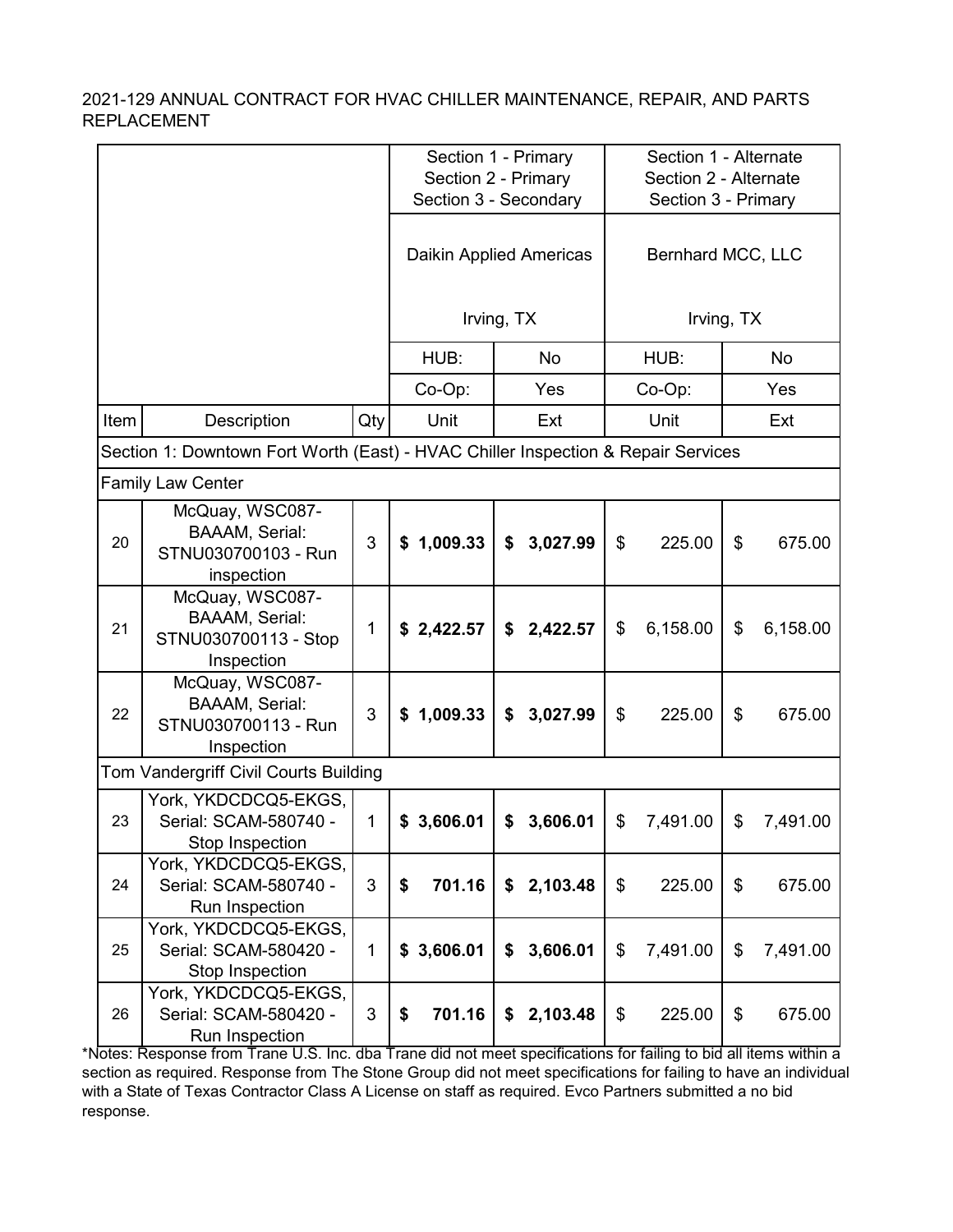|      |                                                                                      |              |                                      | Section 1 - Primary<br>Section 2 - Primary<br>Section 3 - Secondary |     | Section 1 - Alternate<br>Section 2 - Alternate<br>Section 3 - Primary |                |                   |    |            |
|------|--------------------------------------------------------------------------------------|--------------|--------------------------------------|---------------------------------------------------------------------|-----|-----------------------------------------------------------------------|----------------|-------------------|----|------------|
|      |                                                                                      |              |                                      |                                                                     |     | Daikin Applied Americas                                               |                | Bernhard MCC, LLC |    |            |
|      |                                                                                      |              |                                      | Irving, TX                                                          |     |                                                                       |                | Irving, TX        |    |            |
|      |                                                                                      |              |                                      | HUB:                                                                |     | <b>No</b>                                                             |                | HUB:              |    | <b>No</b>  |
|      |                                                                                      |              |                                      | Co-Op:                                                              |     | Yes                                                                   |                | Co-Op:            |    | Yes        |
| Item | Description                                                                          | Qty          |                                      | Unit                                                                |     | Ext                                                                   |                | Unit              |    | Ext        |
|      | Section 1: Downtown Fort Worth (East) - HVAC Chiller Inspection & Repair Services    |              |                                      |                                                                     |     |                                                                       |                |                   |    |            |
|      | Tom Vandergriff Civil Courts Building                                                |              |                                      |                                                                     |     |                                                                       |                |                   |    |            |
| 27   | York, YKDCDCQ5-EKGS,<br>Serial: SCAM-580580 -<br>Stop Inspection                     | $\mathbf{1}$ |                                      | \$3,606.01                                                          | \$  | 3,606.01                                                              | \$             | 7,491.00          | \$ | 7,491.00   |
| 28   | York, YKDCDCQ5-EKGS,<br>Serial: SCAM-580580 -<br>Run Inspection                      | 3            | \$                                   | 701.17                                                              | \$  | 2,103.51                                                              | \$             | 225.00            | \$ | 675.00     |
|      | <b>Repair Service</b>                                                                |              |                                      |                                                                     |     |                                                                       |                |                   |    |            |
| 29   | <b>Trained Repair Person,</b><br>Hourly Rate, $M - F$<br>8:00 a.m. to 5:00 p.m.      | 200          | \$                                   | 135.00                                                              |     | \$27,000.00                                                           | $\mathfrak{L}$ | 97.00             | \$ | 19,400.00  |
| 30   | <b>Trained Repair Person,</b><br>Hourly Rate, $M - F$<br>5:01 p.m. to 7:59 p.m.      | 10           | \$                                   | 202.50                                                              | \$  | 2,025.00                                                              | \$             | 115.00            | \$ | 1,150.00   |
| 31   | Trained Repair Person,<br>Hourly Rate, Weekends<br>and Vendor Recognized<br>Holidays | 1            | \$                                   | 270.00                                                              | \$  | 270.00                                                                | \$             | 115.00            | \$ | 115.00     |
|      | <b>Subtotal Section 1</b>                                                            |              | $\overline{\boldsymbol{\mathsf{s}}}$ |                                                                     |     | 101,271.23                                                            | \$             |                   |    | 122,052.00 |
|      | Parts Mark-Up Section 1                                                              |              |                                      |                                                                     | 25% |                                                                       |                | 20%               |    |            |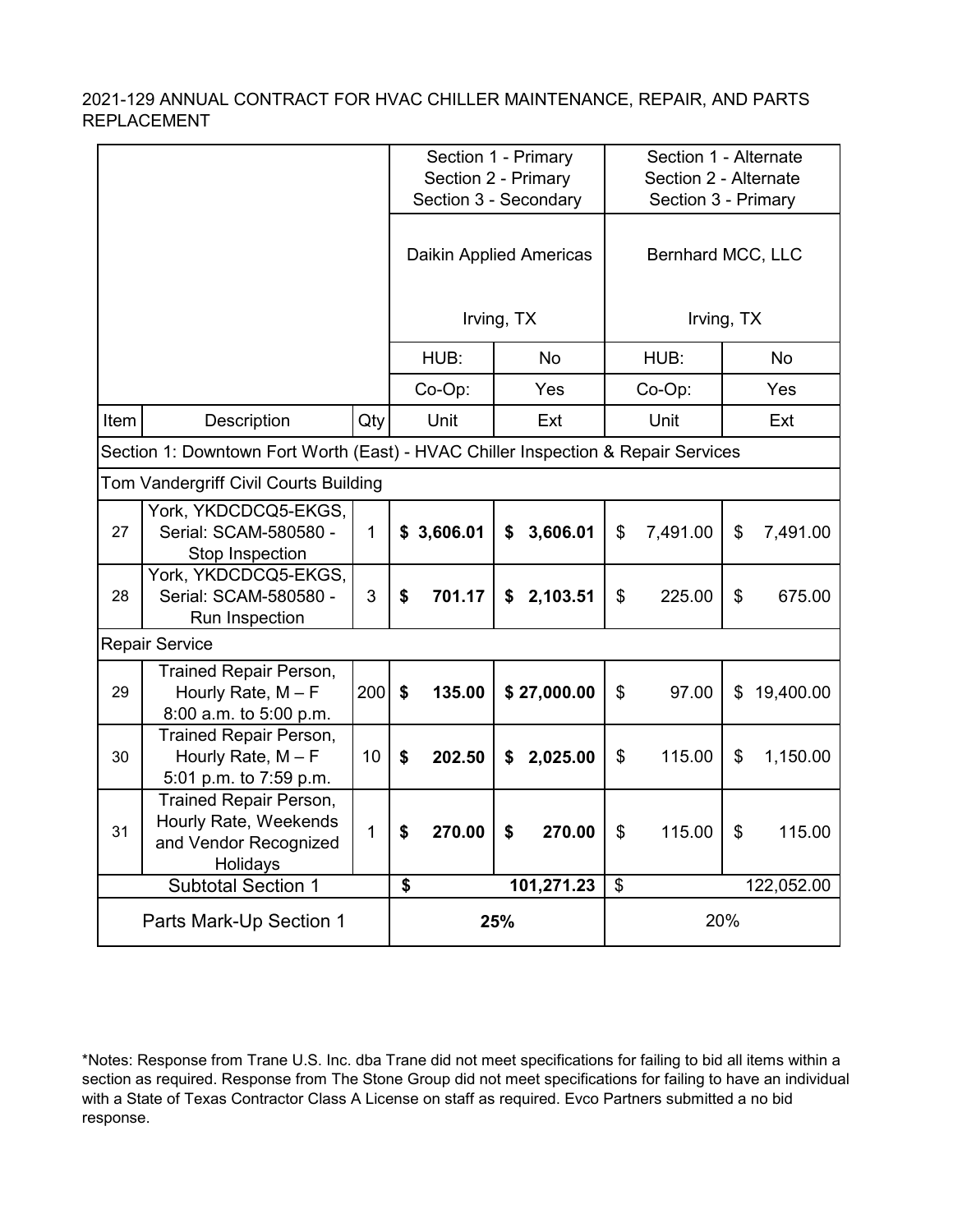|                                                                                                                |                                                                        |              | Section 1 - Primary<br>Section 2 - Primary<br>Section 3 - Secondary |                         | Section 1 - Alternate<br>Section 2 - Alternate |                     |  |  |  |
|----------------------------------------------------------------------------------------------------------------|------------------------------------------------------------------------|--------------|---------------------------------------------------------------------|-------------------------|------------------------------------------------|---------------------|--|--|--|
|                                                                                                                |                                                                        |              |                                                                     |                         |                                                | Section 3 - Primary |  |  |  |
|                                                                                                                |                                                                        |              |                                                                     | Daikin Applied Americas |                                                | Bernhard MCC, LLC   |  |  |  |
|                                                                                                                |                                                                        |              |                                                                     | Irving, TX              |                                                | Irving, TX          |  |  |  |
|                                                                                                                |                                                                        |              | HUB:                                                                | No                      | HUB:                                           | No                  |  |  |  |
|                                                                                                                |                                                                        |              | Co-Op:                                                              | Yes                     | Co-Op:                                         | Yes                 |  |  |  |
| Item                                                                                                           | Description                                                            | Qty          | Unit                                                                | Ext                     | Unit                                           | Ext                 |  |  |  |
| Section 2: Downtown Fort Worth (West) - HVAC Chiller Inspection & Repair Services<br>350 West Belknap Building |                                                                        |              |                                                                     |                         |                                                |                     |  |  |  |
|                                                                                                                |                                                                        |              |                                                                     |                         |                                                |                     |  |  |  |
| 1                                                                                                              | Carrier,<br>30GXN204F650MH,<br>Serial: 1903F31002 - Stop<br>Inspection | 1            | \$<br>984.28                                                        | \$<br>984.28            | \$<br>3,984.00                                 | \$<br>3,984.00      |  |  |  |
| $\overline{2}$                                                                                                 | Carrier,<br>30GXN204F650MH,<br>Serial: 1903F31002 - Run<br>Inspection  | 3            | \$<br>421.80                                                        | 1,265.40<br>\$          | \$<br>205.00                                   | \$<br>615.00        |  |  |  |
| 3                                                                                                              | York, YCIV0207S,<br>2DXM011049 - Stop<br>Inspection                    | 1            | 984.28<br>\$                                                        | \$<br>984.28            | \$<br>3,984.00                                 | \$<br>3,984.00      |  |  |  |
| 4                                                                                                              | York, YCIV0207S,<br>2DXM011049 - Run<br>Inspection                     | 3            | \$<br>421.80                                                        | \$<br>1,265.40          | \$<br>205.00                                   | \$<br>615.00        |  |  |  |
| 5                                                                                                              | York, YCWL0156, Serial:<br>2BVM002985 - Stop<br>Inspection             | $\mathbf{1}$ | \$2,249.61                                                          | \$<br>2,249.61          | \$<br>6,312.00                                 | \$<br>6,312.00      |  |  |  |
| 6                                                                                                              | York, YCWL0156, Serial:<br>12BVM002985 - Run<br>Inspection             | 3            | 562.40<br>\$                                                        | 1,687.20<br>\$          | \$<br>262.00                                   | \$<br>786.00        |  |  |  |
| $\overline{7}$                                                                                                 | York, YCWL0156, Serial:<br>2BVM002986 - Stop<br>Inspection             | $\mathbf{1}$ | \$2,249.61                                                          | 2,249.61<br>\$          | \$<br>6,312.00                                 | \$<br>6,312.00      |  |  |  |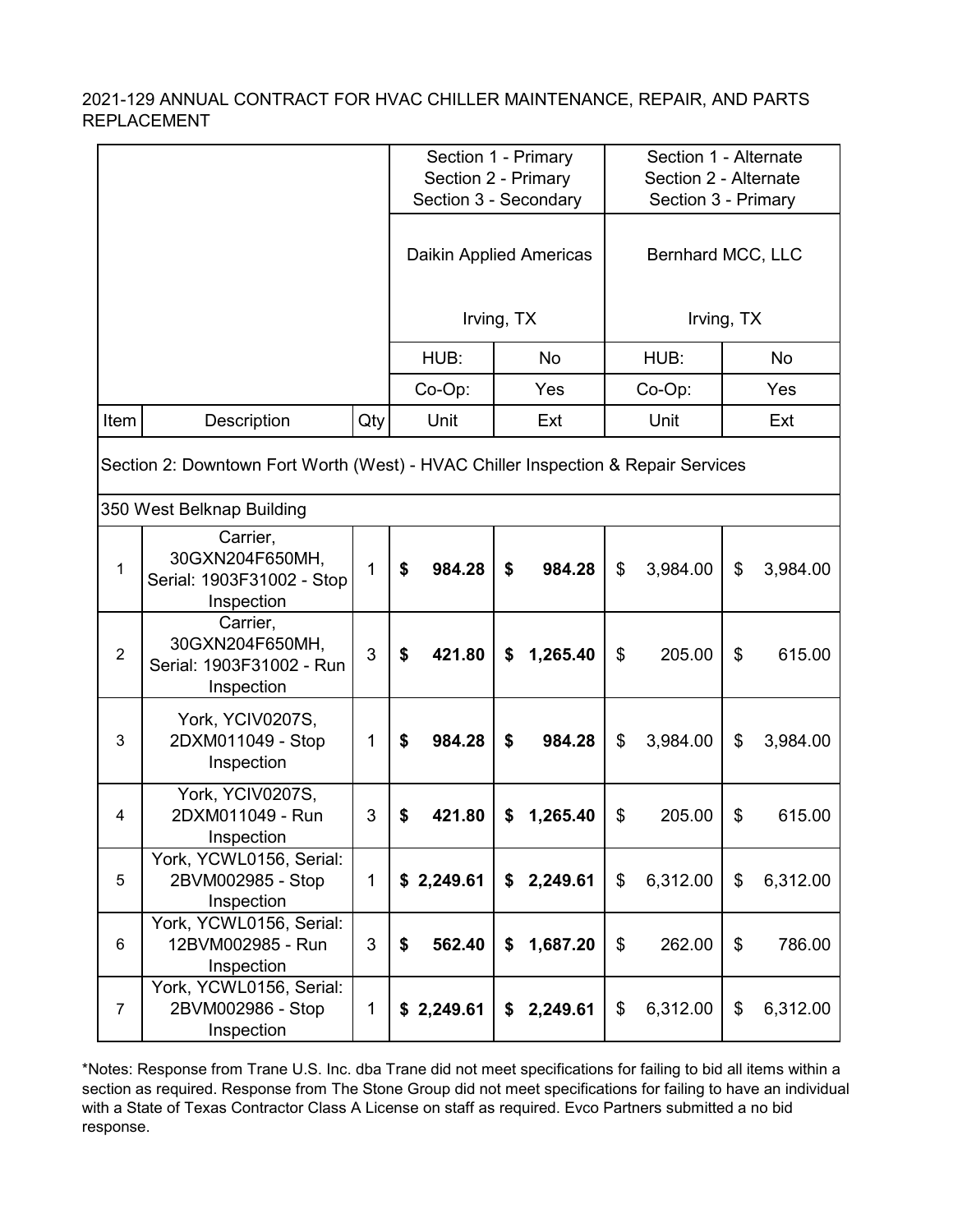|                                                                                   |                                                                             |              |                         | Section 1 - Primary   |                | Section 1 - Alternate |  |  |
|-----------------------------------------------------------------------------------|-----------------------------------------------------------------------------|--------------|-------------------------|-----------------------|----------------|-----------------------|--|--|
|                                                                                   |                                                                             |              |                         | Section 2 - Primary   |                | Section 2 - Alternate |  |  |
|                                                                                   |                                                                             |              |                         | Section 3 - Secondary |                | Section 3 - Primary   |  |  |
|                                                                                   |                                                                             |              | Daikin Applied Americas |                       |                | Bernhard MCC, LLC     |  |  |
|                                                                                   |                                                                             |              |                         | Irving, TX            |                | Irving, TX            |  |  |
|                                                                                   |                                                                             |              | HUB:                    | No                    | HUB:           | <b>No</b>             |  |  |
|                                                                                   |                                                                             |              | Co-Op:                  | Yes                   | Co-Op:         | Yes                   |  |  |
| Item                                                                              | Description                                                                 | Qty          | Unit                    | Ext                   | Unit           | Ext                   |  |  |
| Section 2: Downtown Fort Worth (West) - HVAC Chiller Inspection & Repair Services |                                                                             |              |                         |                       |                |                       |  |  |
|                                                                                   | 350 West Belknap Building                                                   |              |                         |                       |                |                       |  |  |
| 8                                                                                 | York, YCWL0156, Serial:<br>2BVM002986 - Run<br>Inspection                   | 3            | 562.40<br>\$            | \$<br>1,687.20        | \$<br>262.00   | \$<br>786.00          |  |  |
| 9                                                                                 | York, YCWL0156, Serial:<br>2BVM002987 - Stop<br>Inspection                  | 1            | 2,249.61<br>\$          | \$<br>2,249.61        | \$<br>6,312.00 | \$<br>6,312.00        |  |  |
| 10                                                                                | York, YCWL0156, Serial:<br>2BVM002987 - Run<br>Inspection                   | 3            | 562.40<br>\$            | 1,687.20<br>\$        | 262.00<br>\$   | 786.00<br>\$          |  |  |
|                                                                                   | <b>Corrections Center</b>                                                   |              |                         |                       |                |                       |  |  |
| 11                                                                                | McQuay, AGZ090DHANN-<br>ER10, Serial:<br>STNU130100073 - Stop<br>Inspection | $\mathbf{1}$ | 1,885.00<br>\$          | 1,885.00<br>\$        | \$<br>1,993.00 | \$<br>1,993.00        |  |  |
| 12                                                                                | McQuay, AGZ090DHANN-<br>ER10, Serial:<br>STNU130100073 - Run<br>Inspection  | 3            | 580.00<br>\$            | 1,740.00<br>\$        | \$<br>172.00   | \$<br>516.00          |  |  |
| 13                                                                                | York, YMC2-S2884ABS,<br>Serial: SCJM-735640 -<br>Stop Inspection            | 1            | \$3,480.29              | 3,480.29<br>\$        | \$<br>5,959.00 | \$<br>5,959.00        |  |  |
| 14                                                                                | York, YMC2-S2884ABS,<br>Serial: SCJM-735640 -<br>Run Inspection             | 3            | 580.00<br>\$            | \$<br>1,740.00        | \$<br>419.00   | \$<br>1,257.00        |  |  |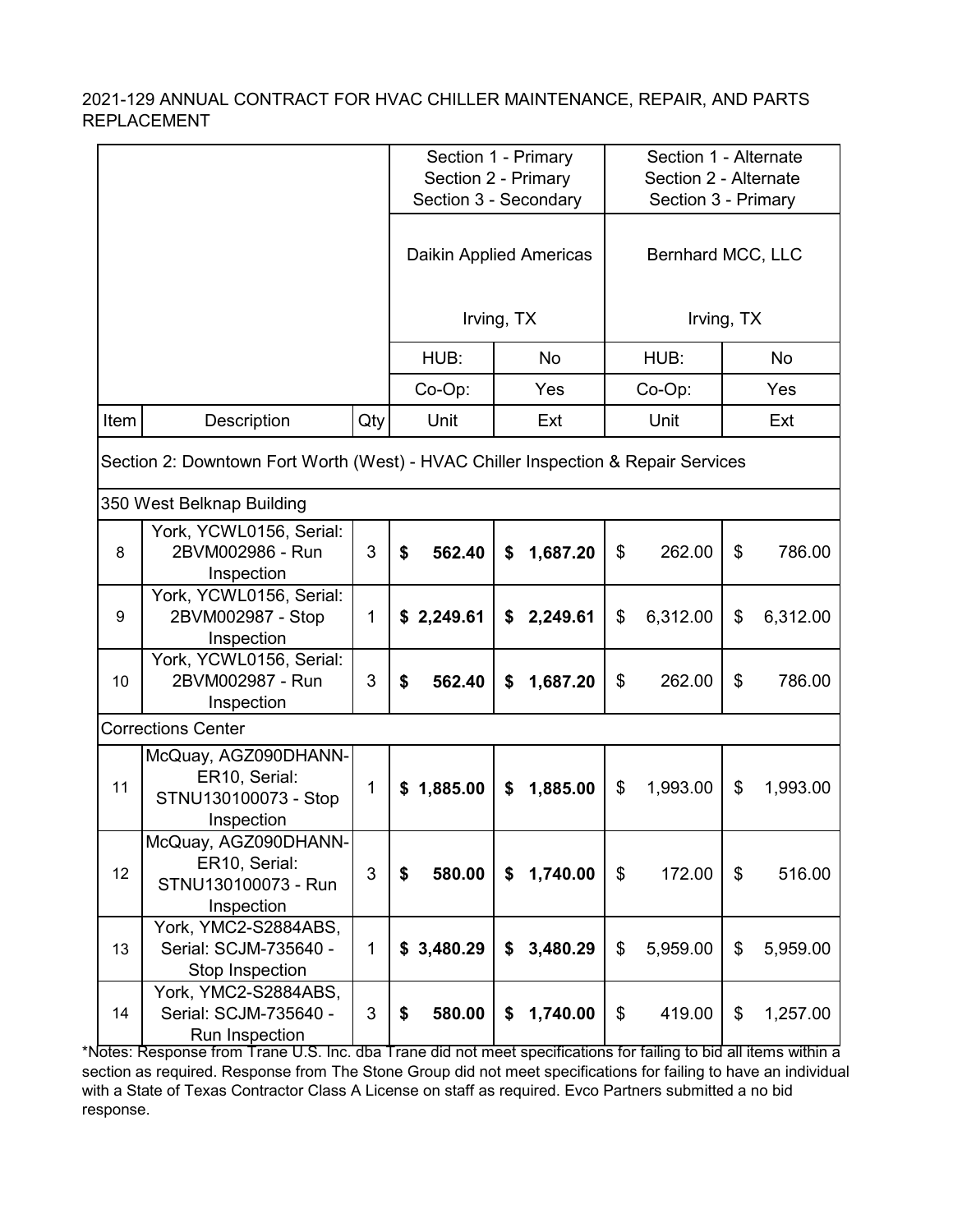|                                                                                   |                                                                                  |              |                         | Section 1 - Primary                          |                            | Section 1 - Alternate                        |  |  |
|-----------------------------------------------------------------------------------|----------------------------------------------------------------------------------|--------------|-------------------------|----------------------------------------------|----------------------------|----------------------------------------------|--|--|
|                                                                                   |                                                                                  |              |                         | Section 2 - Primary<br>Section 3 - Secondary |                            | Section 2 - Alternate<br>Section 3 - Primary |  |  |
|                                                                                   |                                                                                  |              | Daikin Applied Americas |                                              | Bernhard MCC, LLC          |                                              |  |  |
|                                                                                   |                                                                                  |              |                         | Irving, TX                                   |                            | Irving, TX                                   |  |  |
|                                                                                   |                                                                                  |              | HUB:                    | <b>No</b>                                    | HUB:                       | <b>No</b>                                    |  |  |
|                                                                                   |                                                                                  |              | Co-Op:                  | Yes                                          | Co-Op:                     | Yes                                          |  |  |
| Item                                                                              | Description                                                                      | Qty          | Unit                    | Ext                                          | Unit                       | Ext                                          |  |  |
| Section 2: Downtown Fort Worth (West) - HVAC Chiller Inspection & Repair Services |                                                                                  |              |                         |                                              |                            |                                              |  |  |
|                                                                                   | <b>Corrections Center</b>                                                        |              |                         |                                              |                            |                                              |  |  |
| 15                                                                                | York, YMC2-S2884ABS,<br>Serial: SCJM735400 -<br>Stop Inspection                  | $\mathbf 1$  | \$3,480.30              | \$<br>3,480.30                               | \$<br>5,959.00             | \$<br>5,959.00                               |  |  |
| 16                                                                                | York, YMC2-S2884ABS,<br>Serial: SCJM735400 - Run<br>Inspection                   | 3            | 580.00<br>\$            | 1,740.00<br>\$                               | \$<br>419.00               | \$<br>1,257.00                               |  |  |
|                                                                                   | <b>Lon Evans Correction Center</b>                                               |              |                         |                                              |                            |                                              |  |  |
| 17                                                                                | McQuay,<br>AWS280ADHEVNN-<br>ER10, Serial:<br>STNU101200129 - Stop<br>Inspection | $\mathbf{1}$ | 992.16<br>\$            | 992.16<br>\$                                 | \$<br>6,143.00             | \$<br>6,143.00                               |  |  |
| 18                                                                                | McQuay,<br>AWS280ADHEVNN-<br>ER10, Serial:<br>STNU101200129 - Run<br>Inspection  | 3            | 567.04                  | 1,701.12                                     | \$<br>219.00               | \$<br>657.00                                 |  |  |
| 19                                                                                | McQuay, WMC290DBS-<br>ER10, Serial:<br>STNU110100213 - Stop<br>Inspection        | $\mathbf{1}$ | \$3,402.24              | \$3,402.24                                   | $\mathfrak{S}$<br>6,143.00 | $\frac{1}{2}$<br>6,143.00                    |  |  |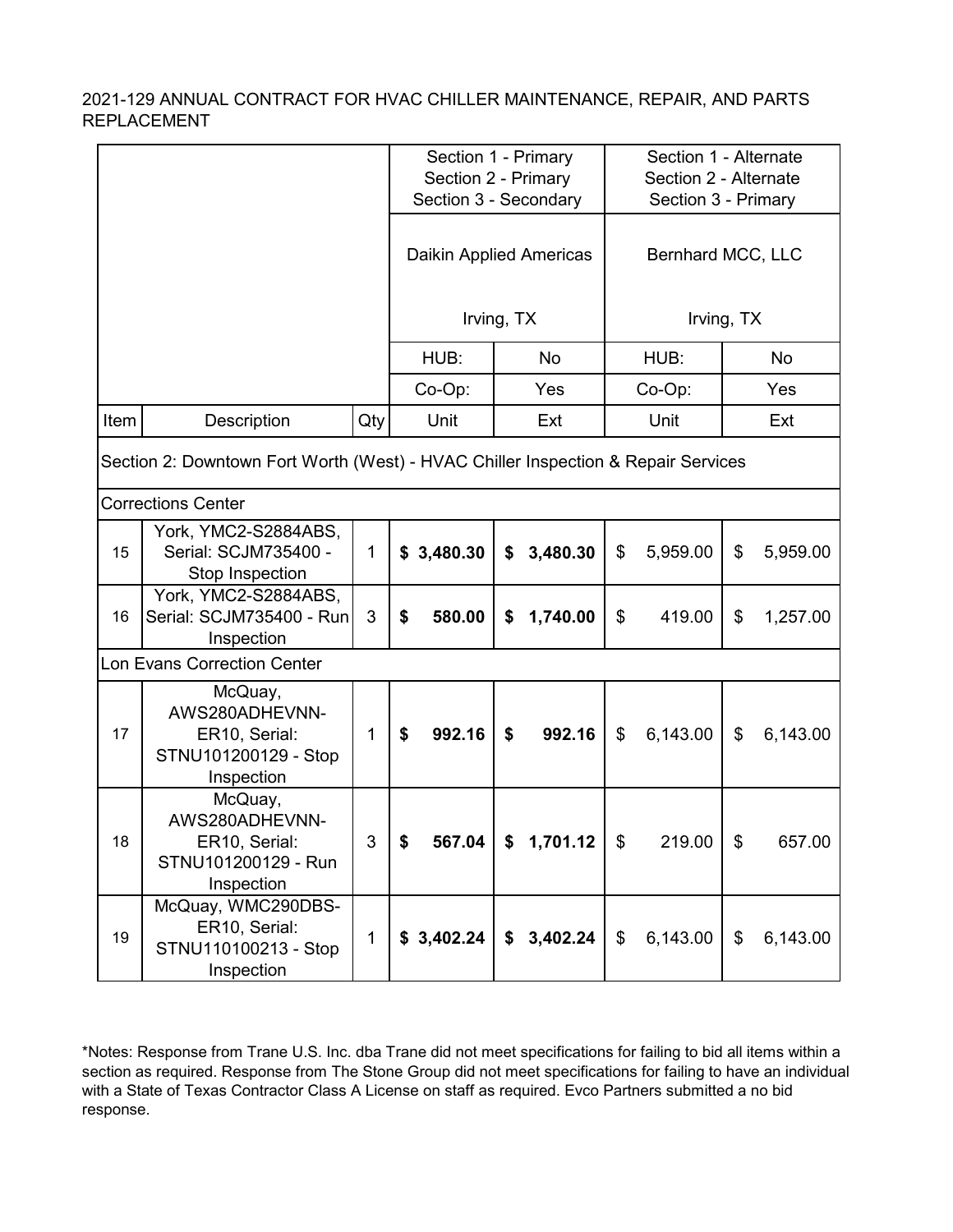|                                                                                   |                                                                           |              |                       | Section 1 - Primary<br>Section 2 - Primary |                   | Section 1 - Alternate<br>Section 2 - Alternate |  |  |
|-----------------------------------------------------------------------------------|---------------------------------------------------------------------------|--------------|-----------------------|--------------------------------------------|-------------------|------------------------------------------------|--|--|
|                                                                                   |                                                                           |              | Section 3 - Secondary |                                            |                   | Section 3 - Primary                            |  |  |
|                                                                                   |                                                                           |              |                       | Daikin Applied Americas                    | Bernhard MCC, LLC |                                                |  |  |
|                                                                                   |                                                                           |              |                       | Irving, TX                                 |                   | Irving, TX                                     |  |  |
|                                                                                   |                                                                           |              | HUB:                  | No                                         | HUB:              | No                                             |  |  |
|                                                                                   |                                                                           |              | Co-Op:                | Yes                                        | Co-Op:            | Yes                                            |  |  |
| Item                                                                              | Description                                                               | Qty          | Unit                  | Ext                                        | Unit              | Ext                                            |  |  |
| Section 2: Downtown Fort Worth (West) - HVAC Chiller Inspection & Repair Services |                                                                           |              |                       |                                            |                   |                                                |  |  |
|                                                                                   | <b>Lon Evans Correction Center</b>                                        |              |                       |                                            |                   |                                                |  |  |
| 20                                                                                | McQuay, WMC290DBS-<br>ER10, Serial:<br>STNU110100213 - Run<br>Inspection  | 3            | 567.04<br>\$          | 1,701.12<br>\$                             | \$<br>219.00      | \$<br>657.00                                   |  |  |
| 21                                                                                | McQuay, WMC290DBS-<br>ER10, Serial:<br>STNU110200176 - Stop<br>Inspection | $\mathbf 1$  | \$3,402.24            | 3,402.24<br>\$                             | \$<br>6,143.00    | \$<br>6,143.00                                 |  |  |
| 22                                                                                | McQuay, WMC290DBS-<br>ER10, Serial:<br>STNU110200176 - Run<br>Inspection  | 3            | \$<br>567.04          | 1,701.12<br>\$                             | \$<br>219.00      | \$<br>657.00                                   |  |  |
|                                                                                   | Plaza Building                                                            |              |                       |                                            |                   |                                                |  |  |
| 23                                                                                | Trane, CVHE020FA1,<br>Serial: L90J03382 - Stop<br>Inspection              | $\mathbf{1}$ | \$3,784.35            | 3,784.35                                   | \$<br>6,534.00    | $\frac{1}{2}$<br>6,534.00                      |  |  |
| 24                                                                                | Trane, CVHE020FA1,<br>Serial: L90J03382 - Run<br>Inspection               | 3            | 605.49<br>\$          | 1,816.47<br>\$                             | \$<br>222.00      | \$<br>666.00                                   |  |  |
| 25                                                                                | Trane, CHEV020FB1,<br>Serial: L90J03383 - Stop<br>Inspection              | $\mathbf{1}$ | \$3,784.35            | 3,784.35<br>\$                             | \$<br>6,534.00    | \$<br>6,534.00                                 |  |  |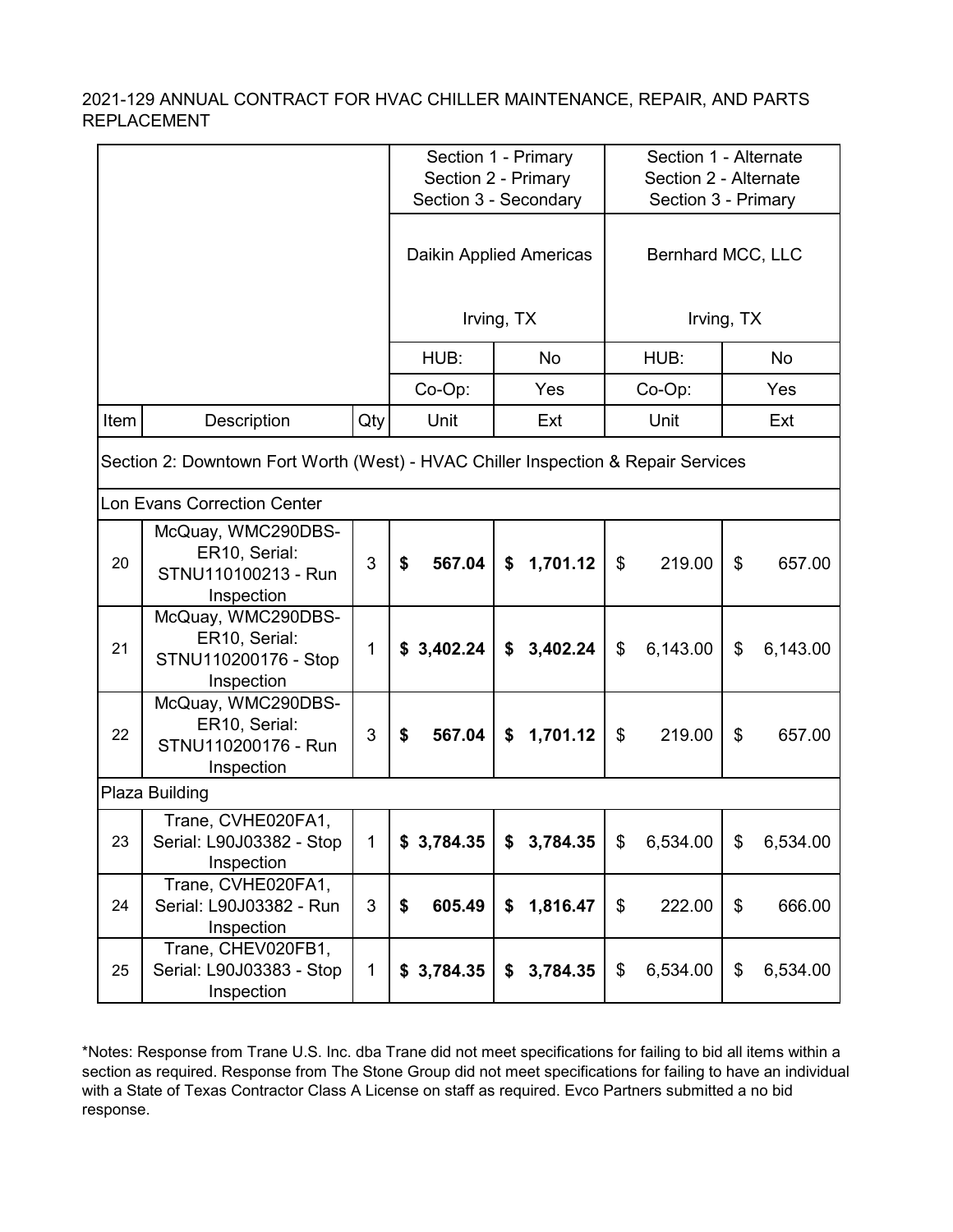|                                                                                   |                                                                 |              |                                | Section 1 - Primary<br>Section 2 - Primary<br>Section 3 - Secondary | Section 1 - Alternate<br>Section 2 - Alternate<br>Section 3 - Primary |                |  |  |
|-----------------------------------------------------------------------------------|-----------------------------------------------------------------|--------------|--------------------------------|---------------------------------------------------------------------|-----------------------------------------------------------------------|----------------|--|--|
|                                                                                   |                                                                 |              | <b>Daikin Applied Americas</b> |                                                                     | Bernhard MCC, LLC                                                     |                |  |  |
|                                                                                   |                                                                 |              |                                | Irving, TX                                                          |                                                                       | Irving, TX     |  |  |
|                                                                                   |                                                                 |              | HUB:                           | <b>No</b>                                                           | HUB:                                                                  | <b>No</b>      |  |  |
|                                                                                   |                                                                 |              | Co-Op:                         | Yes                                                                 | Co-Op:                                                                | Yes            |  |  |
| Item                                                                              | Description                                                     | Qty          | Unit                           | Ext                                                                 | Unit                                                                  | Ext            |  |  |
| Section 2: Downtown Fort Worth (West) - HVAC Chiller Inspection & Repair Services |                                                                 |              |                                |                                                                     |                                                                       |                |  |  |
|                                                                                   | Plaza Building                                                  |              |                                |                                                                     |                                                                       |                |  |  |
| 26                                                                                | Trane, CHEV020FB1,<br>Serial: L90J03383 - Run<br>Inspection     | 3            | \$<br>605.49                   | \$<br>1,816.47                                                      | \$<br>222.00                                                          | \$<br>666.00   |  |  |
| 27                                                                                | Trane, CVHE050FAIC,<br>Serial: L90J03355 - Stop<br>Inspection   | $\mathbf{1}$ | 3,784.34<br>\$                 | \$<br>3,784.34                                                      | \$<br>6,534.00                                                        | \$<br>6,534.00 |  |  |
| 28                                                                                | Trane, CVHE050FAIC,<br>Serial: L90J03355 - Run<br>Inspection    | 3            | 605.49<br>\$                   | \$<br>1,816.47                                                      | \$<br>222.00                                                          | \$<br>666.00   |  |  |
|                                                                                   | <b>Tim Curry Criminal Justice Center</b>                        |              |                                |                                                                     |                                                                       |                |  |  |
| 29                                                                                | York, YKFDFTQ7-CMGS,<br>Serial: SEXM927580 -<br>Stop Inspection | $\mathbf{1}$ | \$3,784.35                     | 3,784.35<br>\$                                                      | \$<br>6,967.00                                                        | \$<br>6,967.00 |  |  |
| 30                                                                                | York, YKFDFTQ7-CMGS,<br>Serial: SEXM927580 - Sun<br>Inspection  | 3            | 605.49<br>\$                   | 1,816.47<br>\$                                                      | \$<br>222.00                                                          | \$<br>666.00   |  |  |
| 31                                                                                | York, YKFDFTQ7-CMGS,<br>Serial: SEXM927730 -<br>Stop Inspection | $\mathbf 1$  | \$3,784.35                     | 3,784.35<br>\$                                                      | \$<br>6,967.00                                                        | 6,967.00<br>\$ |  |  |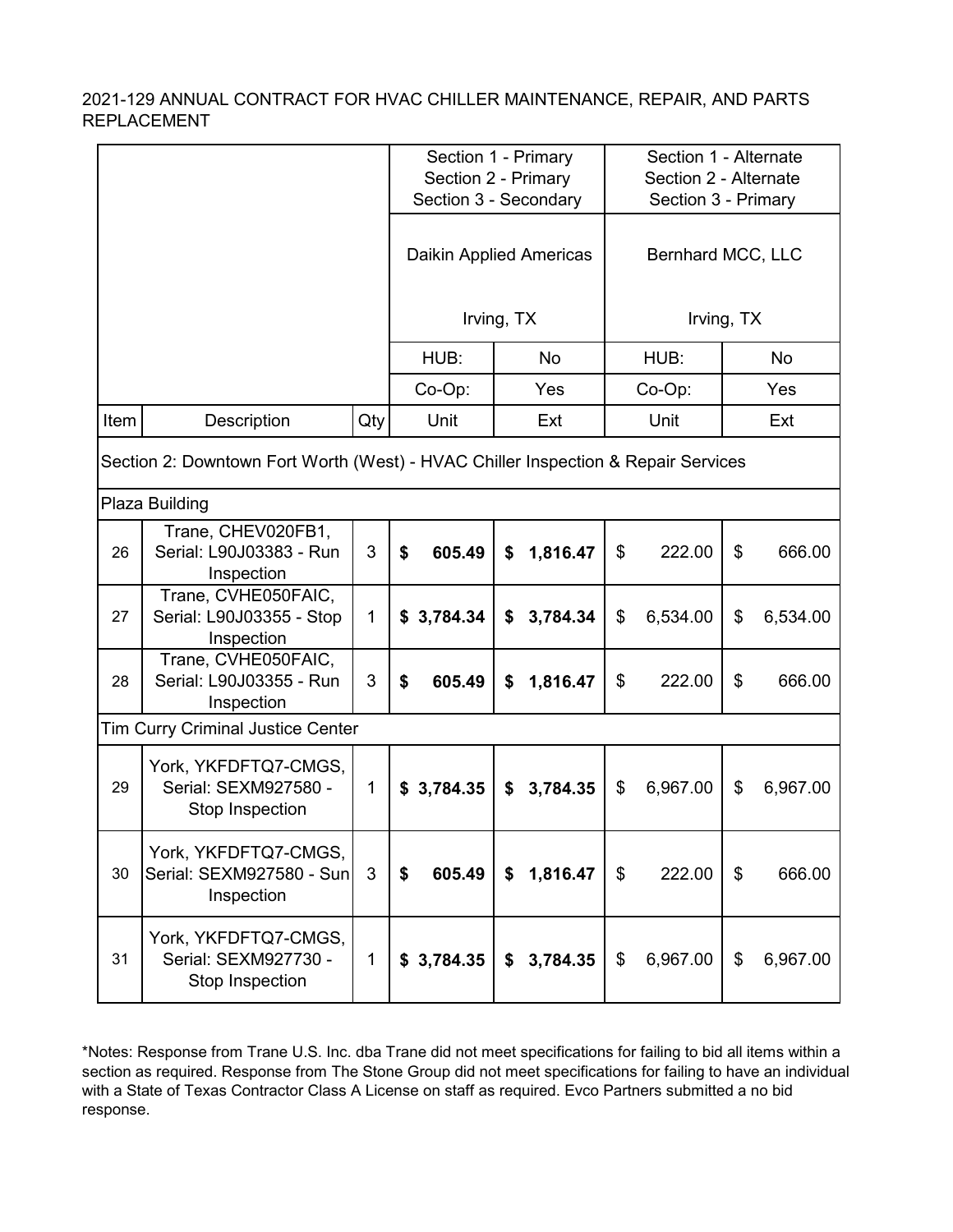|                                                                                                                               |                                                                                             |              |              | Section 1 - Primary<br>Section 2 - Primary |                     | Section 1 - Alternate<br>Section 2 - Alternate |  |  |
|-------------------------------------------------------------------------------------------------------------------------------|---------------------------------------------------------------------------------------------|--------------|--------------|--------------------------------------------|---------------------|------------------------------------------------|--|--|
|                                                                                                                               |                                                                                             |              |              | Section 3 - Secondary                      | Section 3 - Primary |                                                |  |  |
|                                                                                                                               |                                                                                             |              |              | Daikin Applied Americas                    | Bernhard MCC, LLC   |                                                |  |  |
|                                                                                                                               |                                                                                             |              |              | Irving, TX                                 |                     | Irving, TX                                     |  |  |
|                                                                                                                               |                                                                                             |              | HUB:         | No                                         | HUB:                | No                                             |  |  |
|                                                                                                                               |                                                                                             |              | Co-Op:       | Yes                                        | Co-Op:              | Yes                                            |  |  |
| Item                                                                                                                          | Description                                                                                 | Qty          | Unit         | Ext                                        | Unit                | Ext                                            |  |  |
| Section 2: Downtown Fort Worth (West) - HVAC Chiller Inspection & Repair Services<br><b>Tim Curry Criminal Justice Center</b> |                                                                                             |              |              |                                            |                     |                                                |  |  |
| 32                                                                                                                            | York, YKFDFTQ7-CMGS,<br>Serial: SEXM927730 -<br>Run Inspection                              | 3            | \$<br>605.49 | 1,816.47<br>\$                             | \$<br>222.00        | \$<br>666.00                                   |  |  |
| 33                                                                                                                            | York, YKFDFTQ7-CMGS,<br>Serial: SGXM927880 -<br>Stop Inspection                             | $\mathbf{1}$ | \$3,784.34   | 3,784.34<br>\$                             | 6,967.00<br>\$      | \$<br>6,967.00                                 |  |  |
| 34                                                                                                                            | York, YKFDFTQ7-CMGS,<br>Serial: SGXM927880 -<br>Run Inspection                              | 3            | 605.49<br>\$ | \$<br>1,816.47                             | \$<br>222.00        | \$<br>666.00                                   |  |  |
|                                                                                                                               | <b>Repair Service</b>                                                                       |              |              |                                            |                     |                                                |  |  |
| 35                                                                                                                            | Trained Repair Person,<br>Hourly Rate, $M - F$<br>8:00 a.m. to 5:00 p.m.                    | 410 \$       | 135.00       | \$55,350.00                                | \$<br>97.00         | \$39,770.00                                    |  |  |
| 36                                                                                                                            | Trained Repair Person,<br>Hourly Rate, $M - F$<br>5:01 p.m. to 7:59 p.m.                    | 1            | 202.50<br>\$ | \$<br>202.50                               | \$<br>115.00        | \$<br>115.00                                   |  |  |
| 37                                                                                                                            | <b>Trained Repair Person,</b><br>Hourly Rate, Weekends<br>and Vendor Recognized<br>Holidays | 1            | 270.00<br>\$ | \$<br>270.00                               | \$<br>115.00        | \$<br>115.00                                   |  |  |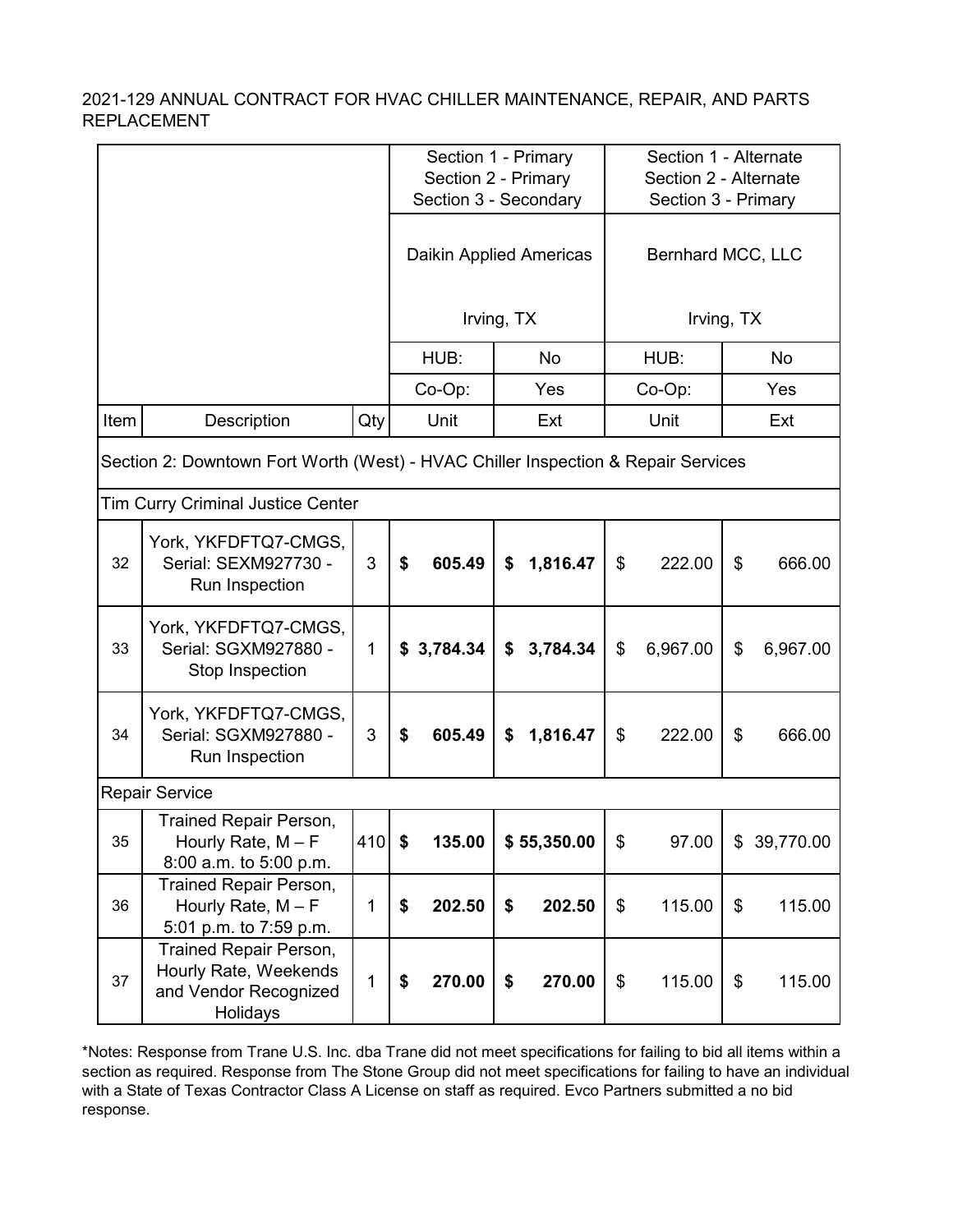|                           |                                                                                   |              |              | Section 1 - Primary<br>Section 2 - Primary |                     | Section 1 - Alternate<br>Section 2 - Alternate |  |  |  |
|---------------------------|-----------------------------------------------------------------------------------|--------------|--------------|--------------------------------------------|---------------------|------------------------------------------------|--|--|--|
|                           |                                                                                   |              |              | Section 3 - Secondary                      | Section 3 - Primary |                                                |  |  |  |
|                           |                                                                                   |              |              | Daikin Applied Americas                    |                     | Bernhard MCC, LLC                              |  |  |  |
|                           |                                                                                   |              |              | Irving, TX                                 |                     | Irving, TX                                     |  |  |  |
|                           |                                                                                   |              | HUB:         | No                                         | HUB:                | <b>No</b>                                      |  |  |  |
|                           |                                                                                   |              | Co-Op:       | Yes                                        | Co-Op:              | Yes                                            |  |  |  |
| Item                      | Description                                                                       | Qty          | Unit         | Ext                                        | Unit                | Ext                                            |  |  |  |
|                           | Section 2: Downtown Fort Worth (West) - HVAC Chiller Inspection & Repair Services |              |              |                                            |                     |                                                |  |  |  |
| <b>Repair Service</b>     |                                                                                   |              |              |                                            |                     |                                                |  |  |  |
| <b>Subtotal Section 2</b> |                                                                                   |              | \$           | 132,702.78                                 | \$                  | 152,332.00                                     |  |  |  |
|                           | Parts Mark-Up Section 2                                                           |              |              | 25%                                        |                     | 20%                                            |  |  |  |
|                           | Section 3: Suburban Tarrant County - HVAC Chiller Inspection & Repair Services    |              |              |                                            |                     |                                                |  |  |  |
|                           | Dionne Phillips Bagsby Southwest Subcourthouse                                    |              |              |                                            |                     |                                                |  |  |  |
| $\mathbf{1}$              | Daikin, AWV012, Serial:<br>STNU170800003 - Stop<br>Inspection                     | $\mathbf{1}$ | \$2,668.90   | 2,668.90<br>\$                             | \$<br>2,374.00      | \$<br>2,374.00                                 |  |  |  |
| $\overline{2}$            | Daikin, AWV012, Serial:<br>STNU170800003 - Run<br>Inspection                      | 3            | 485.24<br>\$ | \$<br>1,455.72                             | 192.00<br>\$        | \$<br>576.00                                   |  |  |  |
| 3                         | Daikin, AWV012, Serial:<br>STNU170800011 - Stop<br>Inspection                     | $\mathbf{1}$ | \$2,668.91   | 2,668.91<br>\$                             | 2,374.00<br>\$      | 2,374.00<br>\$                                 |  |  |  |
| $\overline{4}$            | Daikin, AWV012, Serial:<br>STNU170800011 - Run<br>Inspection                      | 3            | 485.24<br>\$ | \$<br>1,455.72                             | \$<br>192.00        | \$<br>576.00                                   |  |  |  |
|                           | <b>Medical Examiner's Office</b>                                                  |              |              |                                            |                     |                                                |  |  |  |
| 5                         | McQuay, WMC400DBS-<br>ER10, Serial:<br>STNU110300119 - Stop<br>Inspection         | 1            | \$2,831.61   | \$2,831.61                                 | 3,779.00<br>\$      | 3,779.00<br>\$                                 |  |  |  |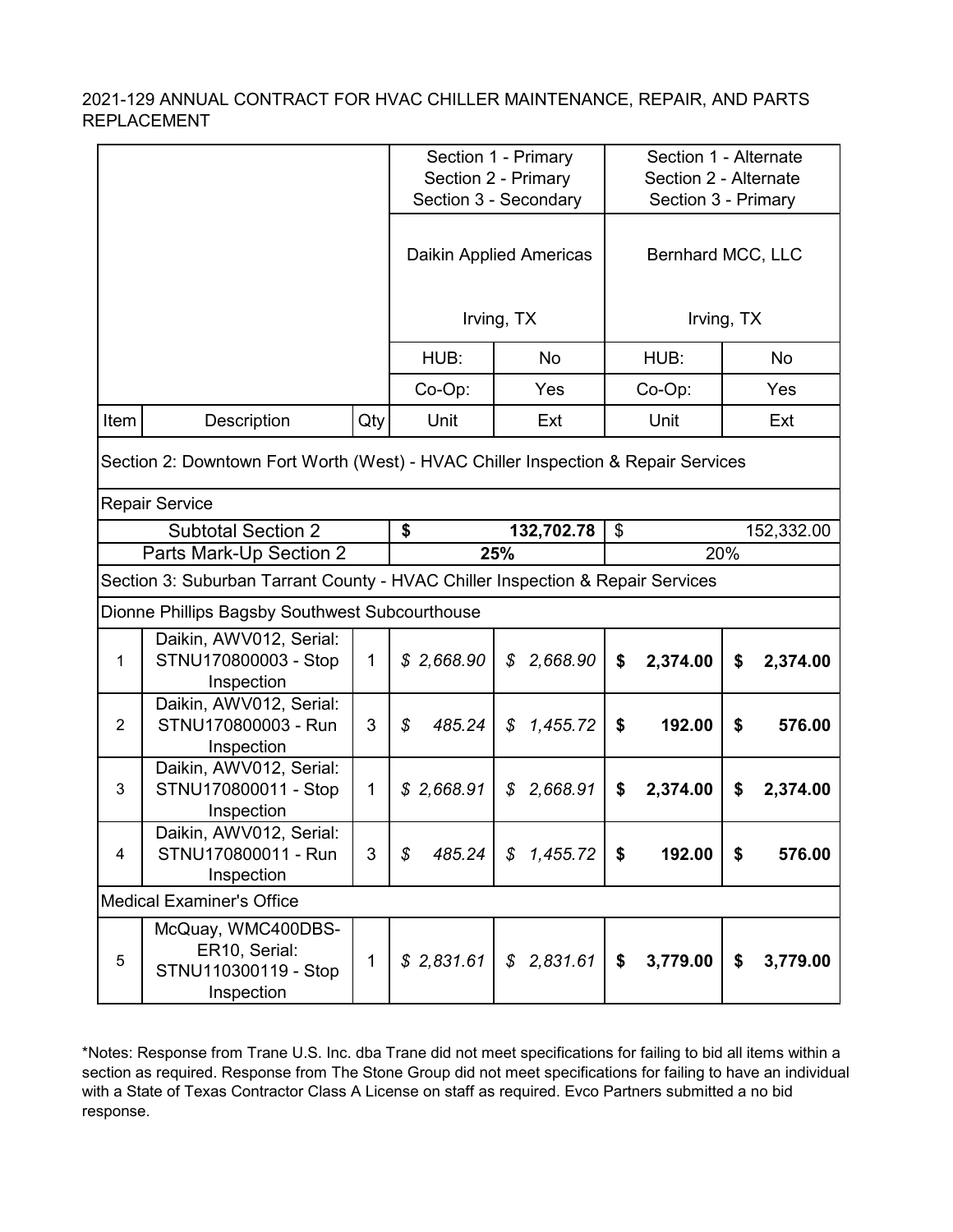|                                                                                |                                                                                                    |              |              | Section 1 - Primary     | Section 1 - Alternate |                |  |  |
|--------------------------------------------------------------------------------|----------------------------------------------------------------------------------------------------|--------------|--------------|-------------------------|-----------------------|----------------|--|--|
|                                                                                |                                                                                                    |              |              | Section 2 - Primary     | Section 2 - Alternate |                |  |  |
|                                                                                |                                                                                                    |              |              | Section 3 - Secondary   | Section 3 - Primary   |                |  |  |
|                                                                                |                                                                                                    |              |              | Daikin Applied Americas | Bernhard MCC, LLC     |                |  |  |
|                                                                                |                                                                                                    |              |              | Irving, TX              |                       | Irving, TX     |  |  |
|                                                                                |                                                                                                    |              | HUB:         | <b>No</b>               | HUB:                  | No             |  |  |
|                                                                                |                                                                                                    |              | Co-Op:       | Yes                     | Co-Op:                | Yes            |  |  |
| Item                                                                           | Description                                                                                        | Qty          | Unit         | Ext                     | Unit                  | Ext            |  |  |
| Section 3: Suburban Tarrant County - HVAC Chiller Inspection & Repair Services |                                                                                                    |              |              |                         |                       |                |  |  |
|                                                                                | <b>Medical Examiner's Office</b>                                                                   |              |              |                         |                       |                |  |  |
| $6\phantom{1}$                                                                 | McQuay, WMC400DBS-<br>ER10, Serial:<br>STNU110300119 - Run<br>Inspection                           | 3            | \$<br>566.35 | \$<br>1,699.05          | \$<br>207.00          | \$<br>621.00   |  |  |
| $\overline{7}$                                                                 | McQuay, WMC400DBS-<br>ER10, Serial:<br>STNU110300120 - Stop<br>Inspection                          | $\mathbf 1$  | \$2,831.61   | \$2,831.61              | 3,779.00<br>\$        | \$<br>3,779.00 |  |  |
| 8                                                                              | McQuay, WMC400DBS-<br>ER10, Serial:<br>STNU110300120 - Run<br>Inspection                           | 3            | 566.35<br>\$ | \$<br>1,699.05          | \$<br>207.00          | \$<br>621.00   |  |  |
| 9                                                                              | York,<br>YLAA0091HE46XCBB,<br>Serial: 2BBM023332 -<br>Stop Inspection                              | 1            | \$2,831.60   | \$<br>2,831.60          | \$<br>3,779.00        | \$<br>3,779.00 |  |  |
| 10                                                                             | York,<br>YLAA0091HE46XCBB,<br>Serial: 2BBM023332 - Run<br>Inspection                               | 3            | \$<br>283.16 | $\mathcal{L}$<br>849.48 | \$<br>207.00          | \$<br>621.00   |  |  |
|                                                                                | <b>Northeast Annex</b>                                                                             |              |              |                         |                       |                |  |  |
| 11                                                                             | McQuay, AGS120C,<br>Serial: STNU050900048 -<br>Stop Inspection                                     | $\mathbf{1}$ | \$1,215.83   | \$1,215.83              | \$<br>2,476.00        | \$<br>2,476.00 |  |  |
| Intee: Reenn                                                                   | e from Trane LLS, Inc. dha Trane did not meet specifications for failing to bid all items within a |              |              |                         |                       |                |  |  |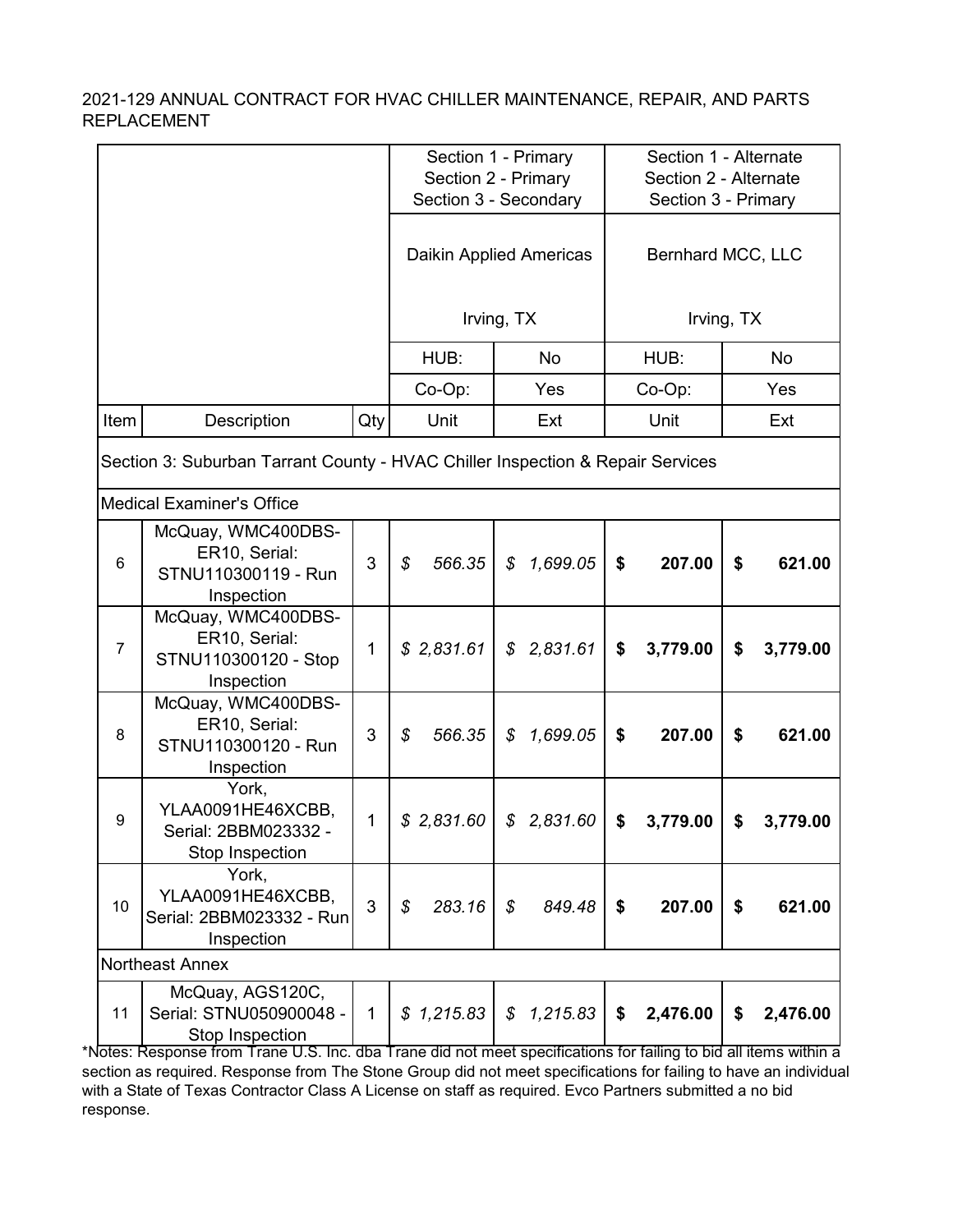|      |                                                                                |              | Section 1 - Primary<br>Section 2 - Primary<br>Section 3 - Secondary |                           |                | Section 1 - Alternate<br>Section 2 - Alternate<br>Section 3 - Primary |  |  |  |  |
|------|--------------------------------------------------------------------------------|--------------|---------------------------------------------------------------------|---------------------------|----------------|-----------------------------------------------------------------------|--|--|--|--|
|      |                                                                                |              |                                                                     | Daikin Applied Americas   |                | Bernhard MCC, LLC                                                     |  |  |  |  |
|      |                                                                                |              |                                                                     | Irving, TX                |                | Irving, TX                                                            |  |  |  |  |
|      |                                                                                |              | HUB:                                                                | No                        | HUB:           | No                                                                    |  |  |  |  |
|      |                                                                                |              | Co-Op:                                                              | Yes                       | Co-Op:         | Yes                                                                   |  |  |  |  |
| Item | Description                                                                    | Qty          | Unit                                                                | Ext                       | Unit           | Ext                                                                   |  |  |  |  |
|      | Section 3: Suburban Tarrant County - HVAC Chiller Inspection & Repair Services |              |                                                                     |                           |                |                                                                       |  |  |  |  |
|      | <b>Northeast Annex</b>                                                         |              |                                                                     |                           |                |                                                                       |  |  |  |  |
| 12   | McQuay, AGS120C,<br>Serial: STNU050900048 -<br>Run Inspection                  | 3            | \$<br>729.42                                                        | 2,188.26<br>\$            | \$<br>108.00   | \$<br>324.00                                                          |  |  |  |  |
|      | <b>Northeast Courthouse</b>                                                    |              |                                                                     |                           |                |                                                                       |  |  |  |  |
| 13   | York, YLAA0120SE,<br>Serial: 2BBM023507 -<br>Stop Inspection                   | $\mathbf{1}$ | \$2,433.77                                                          | 2,433.77<br>\$            | \$<br>2,759.00 | \$<br>2,759.00                                                        |  |  |  |  |
| 14   | York, YLAA0120SE,<br>Serial: 2BBM023507 - Run<br>Inspection                    | 3            | \$<br>243.38                                                        | 730.14<br>\$              | \$<br>147.00   | \$<br>441.00                                                          |  |  |  |  |
| 15   | York, YLAA0120SE,<br>Serial: 2BBM023508 -<br>Stop Inspection                   | $\mathbf 1$  | \$2,433.76                                                          | 2,433.76<br>\$            | \$<br>2,759.00 | \$<br>2,759.00                                                        |  |  |  |  |
| 16   | York, YLAA0120SE,<br>Serial: 2BBM023508 - Run<br>Inspection                    | $\mathbf{3}$ | 243.38<br>\$                                                        | 730.14<br>\$              | \$<br>147.00   | \$<br>441.00                                                          |  |  |  |  |
|      | Northwest Subcourthouse                                                        |              |                                                                     |                           |                |                                                                       |  |  |  |  |
| 17   | McQuay, AGZ140CHHNN-<br>ER10, Serial:<br>STNU100900025 - Stop<br>Inspection    | $\mathbf{1}$ | \$1,215.82                                                          | 1,215.82<br>$\mathcal{S}$ | \$<br>2,371.00 | \$<br>2,371.00                                                        |  |  |  |  |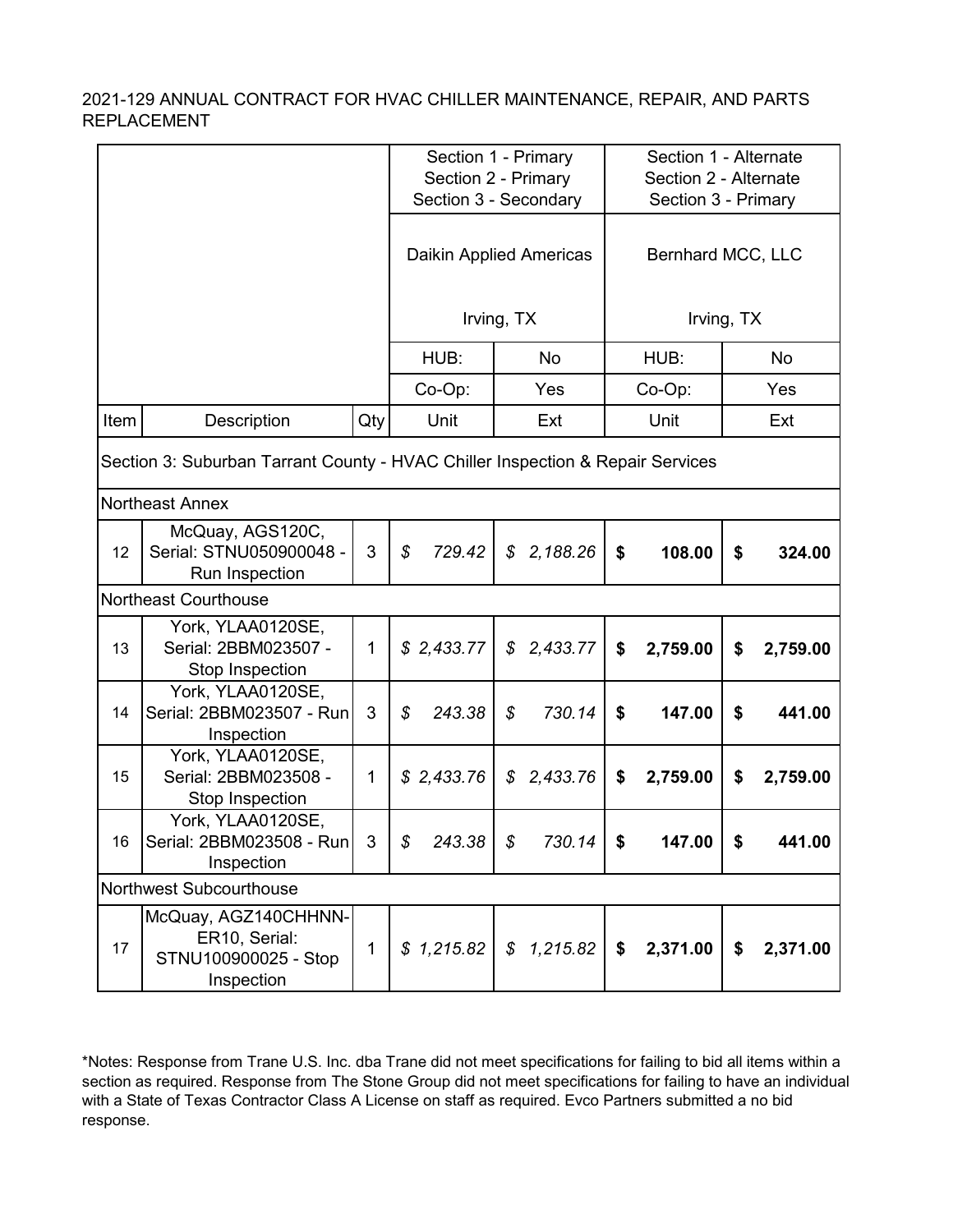|      |                                                                                |              |                         | Section 1 - Primary<br>Section 2 - Primary<br>Section 3 - Secondary |                | Section 1 - Alternate<br>Section 2 - Alternate<br>Section 3 - Primary |  |  |  |  |
|------|--------------------------------------------------------------------------------|--------------|-------------------------|---------------------------------------------------------------------|----------------|-----------------------------------------------------------------------|--|--|--|--|
|      |                                                                                |              | Daikin Applied Americas | Bernhard MCC, LLC                                                   |                |                                                                       |  |  |  |  |
|      |                                                                                |              |                         | Irving, TX                                                          |                | Irving, TX                                                            |  |  |  |  |
|      |                                                                                |              | HUB:                    | No                                                                  | HUB:           | <b>No</b>                                                             |  |  |  |  |
|      |                                                                                |              | Co-Op:                  | Yes                                                                 | Co-Op:         | Yes                                                                   |  |  |  |  |
| Item | Description                                                                    | Qty          | Unit                    | Ext                                                                 | Unit           | Ext                                                                   |  |  |  |  |
|      | Section 3: Suburban Tarrant County - HVAC Chiller Inspection & Repair Services |              |                         |                                                                     |                |                                                                       |  |  |  |  |
|      | Northwest Subcourthouse                                                        |              |                         |                                                                     |                |                                                                       |  |  |  |  |
| 18   | McQuay, AGZ140CHHNN-<br>ER10, Serial:<br>STNU100900025 - Run<br>Inspection     | 3            | \$<br>729.42            | \$<br>2,188.26                                                      | 193.00<br>\$   | \$<br>579.00                                                          |  |  |  |  |
| 19   | McQuay, AGZ140CHHNN-<br>ER10, Serial:<br>STNU100900038 - Stop<br>Inspection    | $\mathbf{1}$ | \$1,215.83              | 1,215.83<br>\$                                                      | 2,371.00<br>\$ | 2,371.00<br>\$                                                        |  |  |  |  |
| 20   | McQuay, AGZ140CHHNN-<br>ER10, Serial:<br>STNU100900038 - Run<br>Inspection     | 3            | \$<br>729.42            | \$<br>2,188.26                                                      | \$<br>193.00   | \$<br>579.00                                                          |  |  |  |  |
|      | <b>Resource Connection</b>                                                     |              |                         |                                                                     |                |                                                                       |  |  |  |  |
| 21   | Carrier, 30GTR050-<br>521KJ, Serial:<br>0403F13490 - Stop<br>Inspection        | 1            | \$1,703.63              | 1,703.63<br>\$                                                      | 2,100.00<br>\$ | 2,100.00<br>\$                                                        |  |  |  |  |
| 22   | Carrier, 30GTR050-<br>521KJ, Serial:<br>0403F13490 - Run<br>Inspection         | 3            | 486.76<br>\$            | 1,460.28<br>\$                                                      | 150.00<br>\$   | 450.00<br>\$                                                          |  |  |  |  |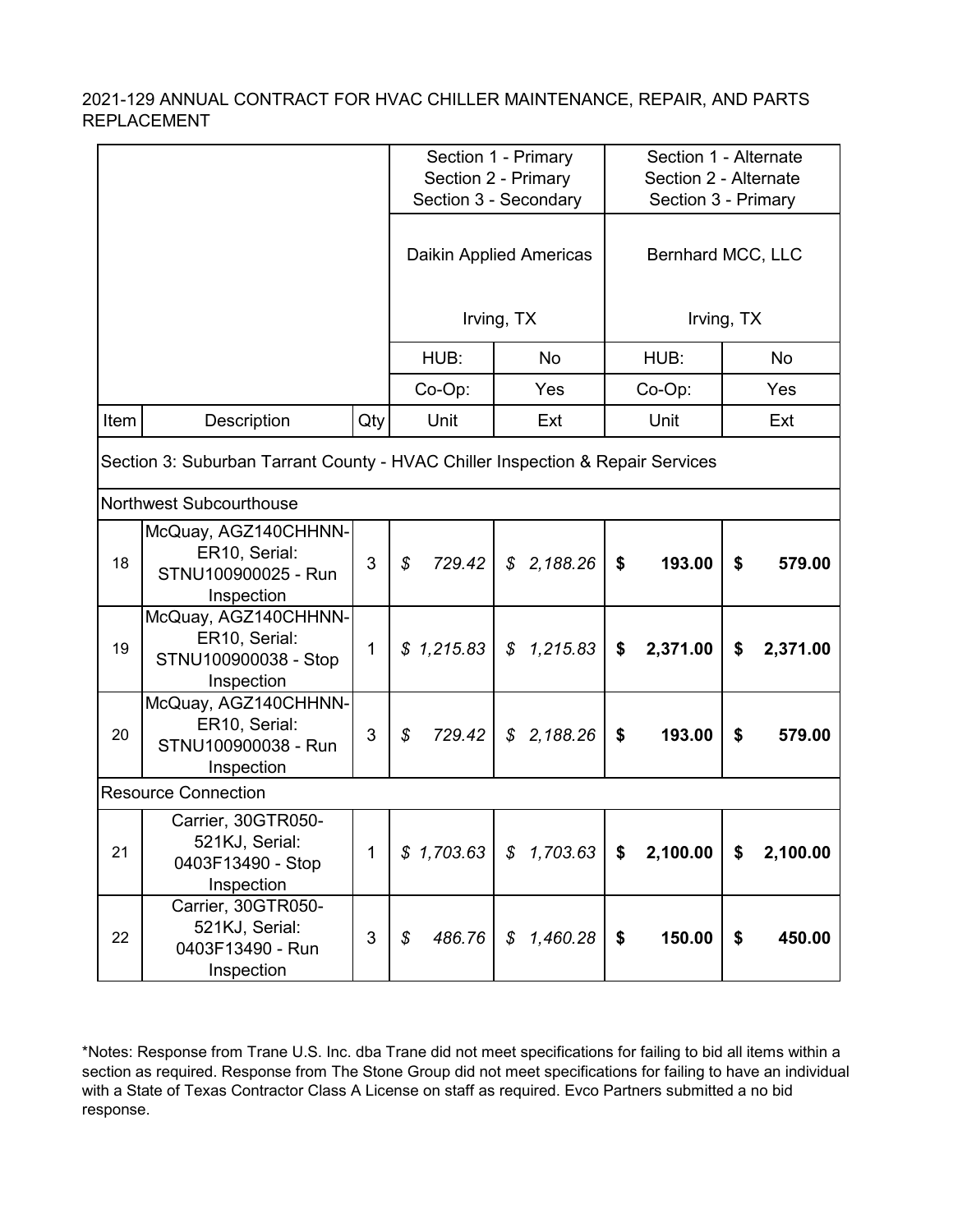|      |                                                                                |              |              | Section 1 - Primary<br>Section 2 - Primary<br>Section 3 - Secondary | Section 1 - Alternate<br>Section 2 - Alternate<br>Section 3 - Primary |                |  |  |  |
|------|--------------------------------------------------------------------------------|--------------|--------------|---------------------------------------------------------------------|-----------------------------------------------------------------------|----------------|--|--|--|
|      |                                                                                |              |              | Daikin Applied Americas                                             | Bernhard MCC, LLC                                                     |                |  |  |  |
|      |                                                                                |              |              | Irving, TX                                                          |                                                                       | Irving, TX     |  |  |  |
|      |                                                                                |              | HUB:         | No                                                                  | HUB:                                                                  | No             |  |  |  |
|      |                                                                                |              | Co-Op:       | Yes                                                                 | Co-Op:                                                                | Yes            |  |  |  |
| Item | Description                                                                    | Qty          | Unit         | Ext                                                                 | Unit                                                                  | Ext            |  |  |  |
|      | Section 3: Suburban Tarrant County - HVAC Chiller Inspection & Repair Services |              |              |                                                                     |                                                                       |                |  |  |  |
|      | Subcourthouse at Mansfield                                                     |              |              |                                                                     |                                                                       |                |  |  |  |
| 23   | McQuay, AGZ055AS27-<br>ER10, Serial:<br>STNU990400121 - Stop<br>Inspection     | $\mathbf{1}$ | \$1,098.63   | 1,098.63<br>\$                                                      | \$<br>1,959.00                                                        | \$<br>1,959.00 |  |  |  |
| 24   | McQuay, AGZ055AS27-<br>ER10, Serial:<br>STNU990400121 - Run<br>Inspection      | 3            | \$<br>488.28 | 1,464.84<br>\$                                                      | 147.00<br>\$                                                          | \$<br>441.00   |  |  |  |
| 25   | McQuay, AGZ055AS27-<br>ER10, Serial:<br>STNU021100029 - Stop<br>Inspection     | $\mathbf{1}$ | \$1,098.60   | 1,098.60<br>\$                                                      | \$<br>1,959.00                                                        | \$<br>1,959.00 |  |  |  |
| 26   | McQuay, AGZ055AS27-<br>ER10, Serial:<br>STNU021100029 - Run<br>Inspection      | 3            | 488.28<br>\$ | \$<br>1,464.84                                                      | \$<br>147.00                                                          | \$<br>441.00   |  |  |  |
|      | Subcourthouse in Arlington                                                     |              |              |                                                                     |                                                                       |                |  |  |  |
| 27   | McQuay, AGZ060BH727-<br>ER11, Serial:<br>STNU070600189 - Stop<br>Inspection    | $\mathbf{1}$ | \$1,285.18   | 1,285.18<br>\$                                                      | 1,947.00<br>\$                                                        | \$<br>1,947.00 |  |  |  |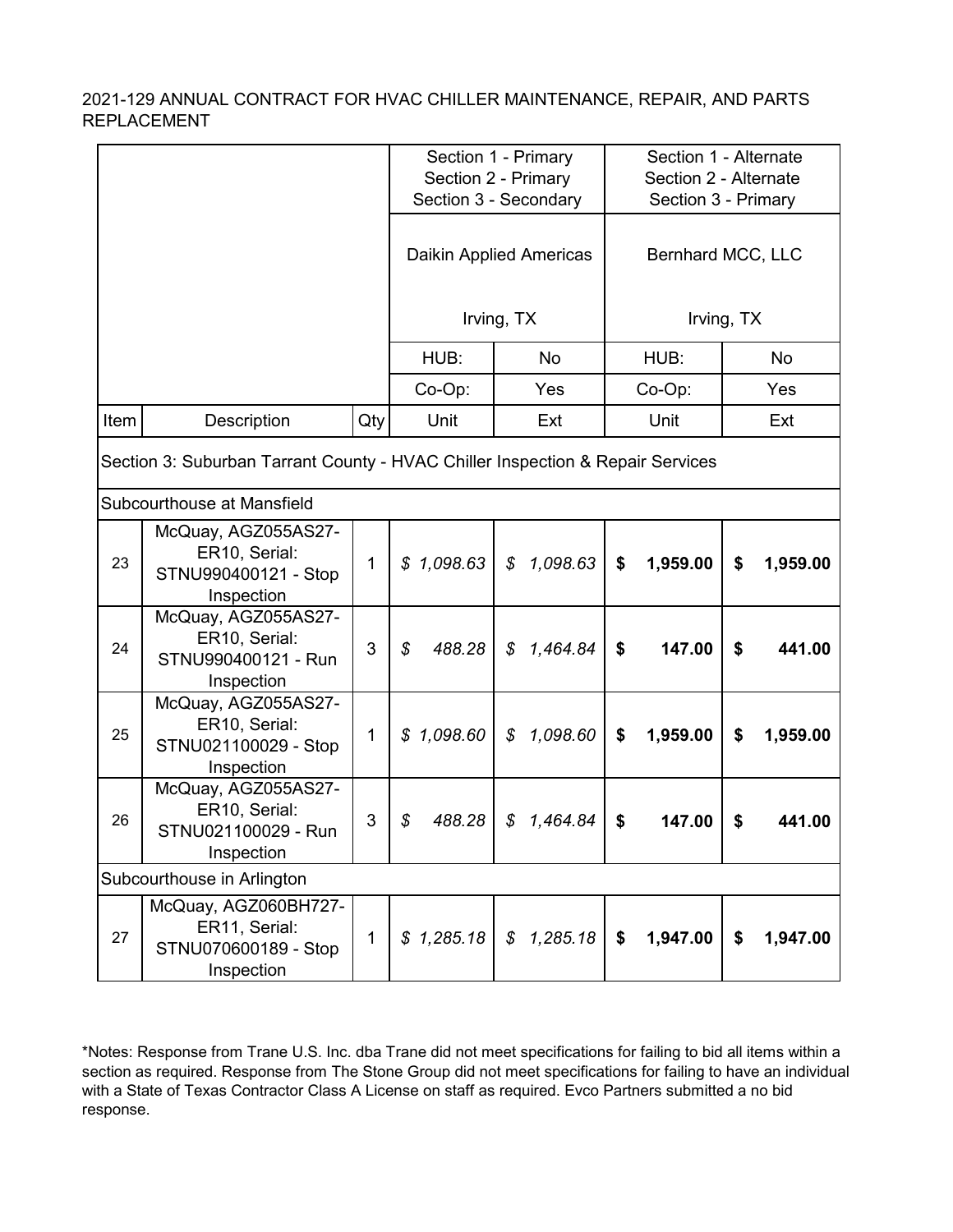|      |                                                                                |              | Section 1 - Primary<br>Section 2 - Primary<br>Section 3 - Secondary | Section 1 - Alternate<br>Section 2 - Alternate<br>Section 3 - Primary |                                     |                |  |  |  |  |
|------|--------------------------------------------------------------------------------|--------------|---------------------------------------------------------------------|-----------------------------------------------------------------------|-------------------------------------|----------------|--|--|--|--|
|      |                                                                                |              | Daikin Applied Americas                                             |                                                                       | Bernhard MCC, LLC                   |                |  |  |  |  |
|      |                                                                                |              |                                                                     | Irving, TX                                                            |                                     | Irving, TX     |  |  |  |  |
|      |                                                                                |              | HUB:                                                                | <b>No</b>                                                             | HUB:                                | <b>No</b>      |  |  |  |  |
|      |                                                                                |              | Co-Op:                                                              | Yes                                                                   | Co-Op:                              | Yes            |  |  |  |  |
| Item | Description                                                                    | Qty          | Unit                                                                | Ext                                                                   | Unit                                | Ext            |  |  |  |  |
|      | Section 3: Suburban Tarrant County - HVAC Chiller Inspection & Repair Services |              |                                                                     |                                                                       |                                     |                |  |  |  |  |
|      | Subcourthouse in Arlington                                                     |              |                                                                     |                                                                       |                                     |                |  |  |  |  |
| 28   | McQuay, AGZ060BH727-<br>ER11, Serial:<br>STNU070600189 - Run<br>Inspection     | 3            | \$<br>306.00                                                        | \$<br>918.00                                                          | \$<br>141.00                        | \$<br>423.00   |  |  |  |  |
| 29   | McQuay, AGZ060BH727-<br>ER11, Serial:<br>STNU070600190 - Stop<br>Inspection    | $\mathbf{1}$ | \$1,285.18                                                          | 1,285.18<br>\$                                                        | \$<br>1,947.00                      | \$<br>1,947.00 |  |  |  |  |
| 30   | McQuay, AGZ060BH727-<br>ER11, Serial:<br>STNU070600190 - Run<br>Inspection     | 3            | 306.00<br>\$                                                        | $\mathcal{S}$<br>918.00                                               | $\boldsymbol{\mathsf{s}}$<br>141.00 | \$<br>423.00   |  |  |  |  |
| 31   | McQuay, AGZ060BH727-<br>ER11, Serial:<br>STNU070600192 - Stop<br>Inspection    | $\mathbf{1}$ | \$1,285.20                                                          | $\mathcal{S}$<br>1,285.20                                             | \$<br>1,947.00                      | \$<br>1,947.00 |  |  |  |  |
| 32   | McQuay, AGZ060BH727-<br>ER11, Serial:<br>STNU070600192 - Run<br>Inspection     | 3            | 306.00<br>\$                                                        | \$<br>918.00                                                          | \$<br>141.00                        | \$<br>423.00   |  |  |  |  |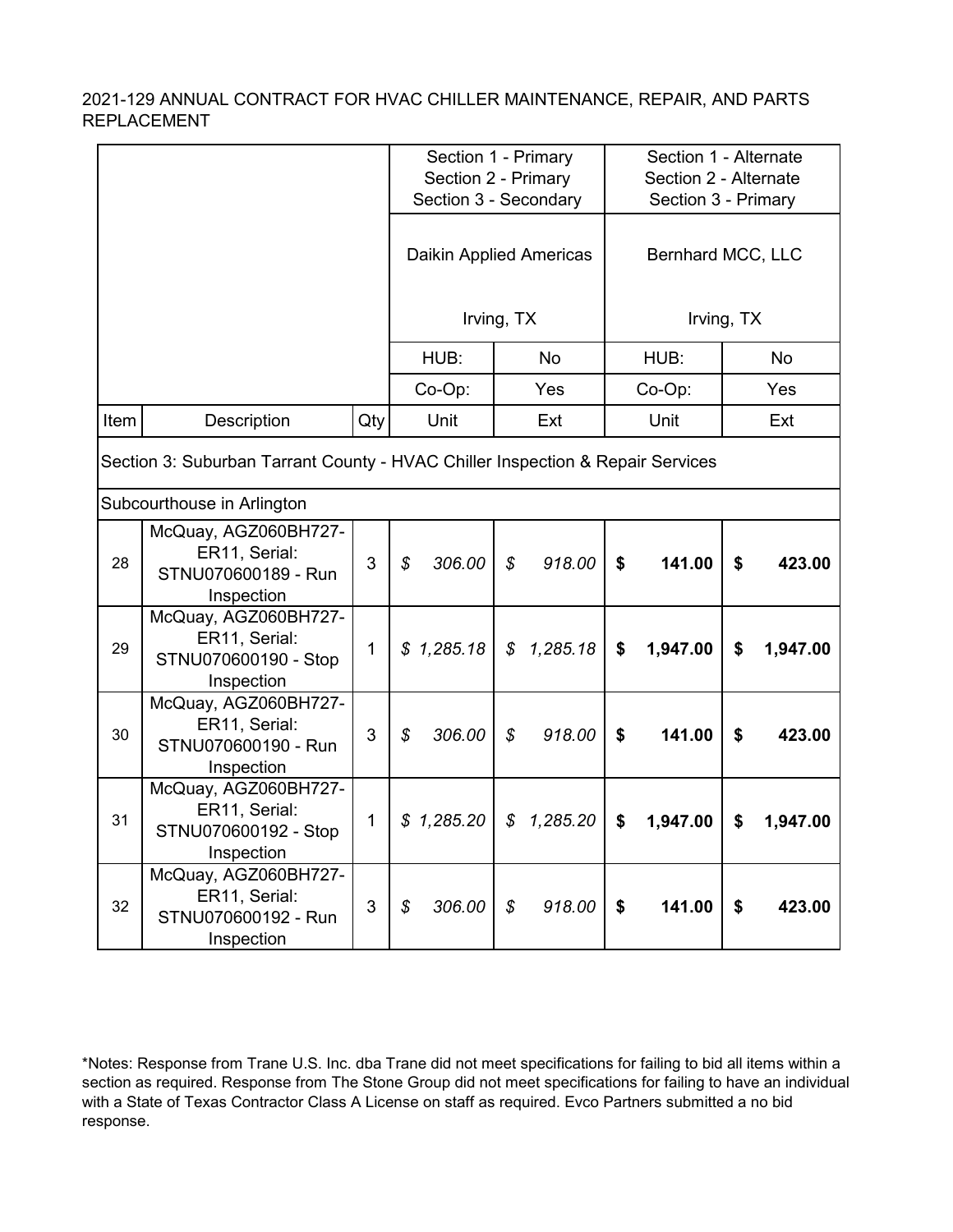|      |                                                                                             |                | Section 1 - Primary<br>Section 2 - Primary<br>Section 3 - Secondary |        |               | Section 1 - Alternate<br>Section 2 - Alternate<br>Section 3 - Primary |                   |        |     |             |
|------|---------------------------------------------------------------------------------------------|----------------|---------------------------------------------------------------------|--------|---------------|-----------------------------------------------------------------------|-------------------|--------|-----|-------------|
|      |                                                                                             |                | Daikin Applied Americas                                             |        |               | Bernhard MCC, LLC                                                     |                   |        |     |             |
|      |                                                                                             |                | Irving, TX                                                          |        |               |                                                                       | Irving, TX        |        |     |             |
|      |                                                                                             |                |                                                                     | HUB:   |               | <b>No</b>                                                             |                   | HUB:   |     | <b>No</b>   |
|      |                                                                                             |                |                                                                     | Co-Op: |               | Yes                                                                   |                   | Co-Op: |     | Yes         |
| Item | Description                                                                                 | Qty            |                                                                     | Unit   |               | Ext                                                                   |                   | Unit   |     | Ext         |
|      | Section 3: Suburban Tarrant County - HVAC Chiller Inspection & Repair Services              |                |                                                                     |        |               |                                                                       |                   |        |     |             |
|      | <b>Repair Service</b>                                                                       |                |                                                                     |        |               |                                                                       |                   |        |     |             |
| 33   | <b>Trained Repair Person,</b><br>Hourly Rate, $M - F$<br>8:00 a.m. to 5:00 p.m.             | 390            | $\boldsymbol{\mathcal{S}}$                                          | 135.00 |               | \$52,650.00                                                           | \$                | 97.00  |     | \$37,830.00 |
| 34   | <b>Trained Repair Person,</b><br>Hourly Rate, $M - F$<br>5:01 p.m. to 7:59 p.m.             | 20             | \$                                                                  | 202.50 | \$            | 4,050.00                                                              | \$                | 115.00 | \$  | 2,300.00    |
| 35   | <b>Trained Repair Person,</b><br>Hourly Rate, Weekends<br>and Vendor Recognized<br>Holidays | $\overline{1}$ | \$                                                                  | 270.00 | $\mathcal{S}$ | 270.00                                                                | $\boldsymbol{\$}$ | 115.00 | \$  | 115.00      |
|      | <b>Subtotal Section 3</b>                                                                   |                | $\mathcal{S}$                                                       |        |               | 109,402.10                                                            | \$                |        |     | 88,905.00   |
|      | Parts Mark-Up Section 3                                                                     |                |                                                                     |        | 25%           |                                                                       |                   |        | 20% |             |
|      | Maximum Response Time -<br><b>Standard Call - All Sections</b>                              |                | 6 Hours                                                             |        |               | 4 Hours                                                               |                   |        |     |             |
|      | Maximum Response Time -<br><b>Emergency Call - All Sections</b>                             |                |                                                                     |        | 4 Hours       |                                                                       | 4 Hours           |        |     |             |

<sup>\*</sup>Notes: Response from Trane U.S. Inc. dba Trane did not meet specifications for failing to bid all items within a section as required. Response from The Stone Group did not meet specifications for failing to have an individual with a State of Texas Contractor Class A License on staff as required. Evco Partners submitted a no bid response.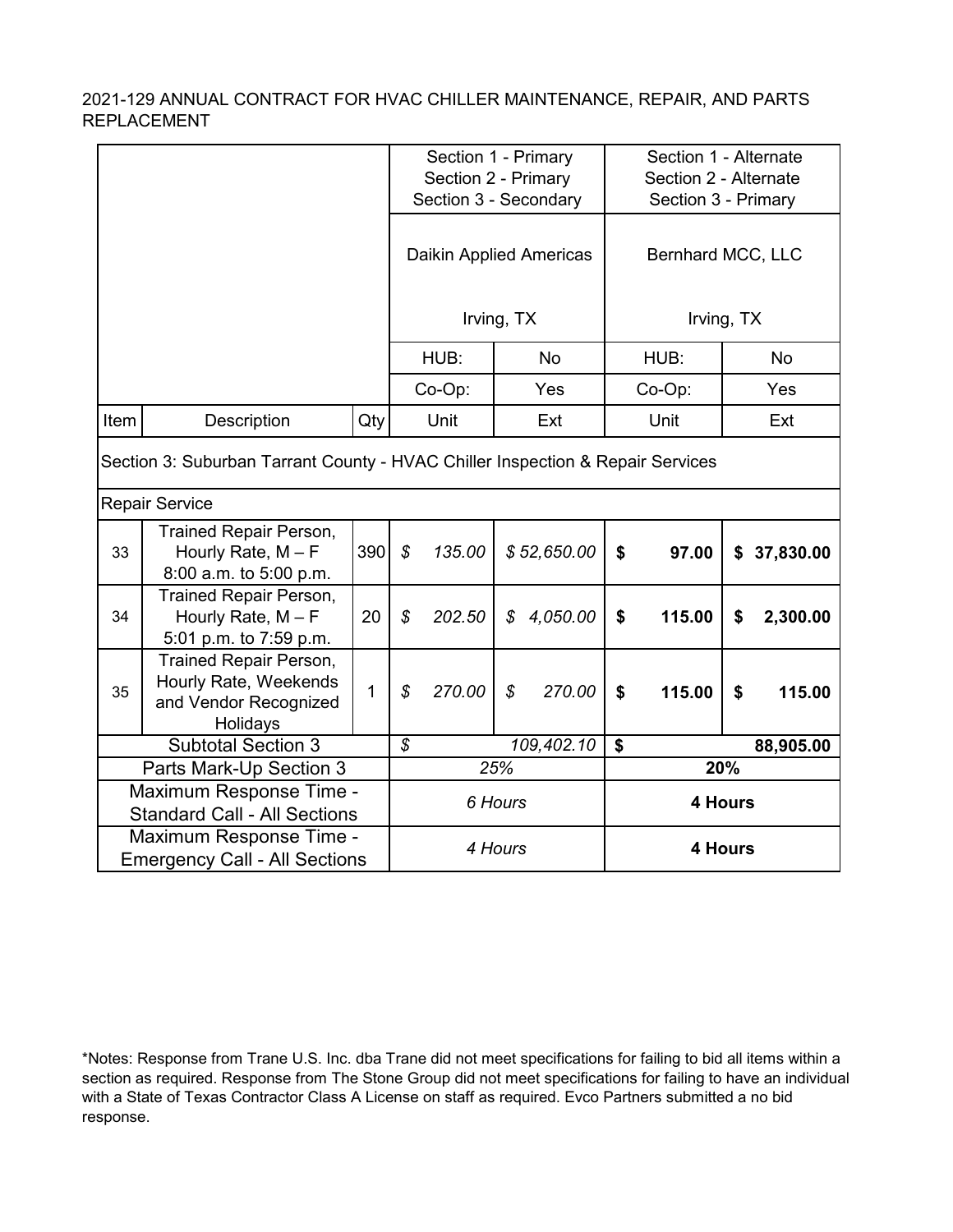|                |                                                                                   |              |              | Section 1 - Secondary                  |                      | Section 1 - No Award |  |
|----------------|-----------------------------------------------------------------------------------|--------------|--------------|----------------------------------------|----------------------|----------------------|--|
|                |                                                                                   |              |              | Section 2 - Secondary                  |                      | Section 2 - No Award |  |
|                |                                                                                   |              |              | Section 3 - Alternate                  | Section 3 - No Award |                      |  |
|                |                                                                                   |              |              | <b>Carrier Corporation</b>             |                      | The Stone Group*     |  |
|                |                                                                                   |              |              | Fort Worth, TX                         |                      | Grapevine, TX        |  |
|                |                                                                                   |              | HUB:         | No                                     | HUB:                 | No                   |  |
|                |                                                                                   |              | Co-Op:       | Yes                                    | Co-Op:               | Yes                  |  |
| Item           | Description                                                                       | Qty          | Unit         | Ext                                    | Unit                 | Ext                  |  |
|                | Section 1: Downtown Fort Worth (East) - HVAC Chiller Inspection & Repair Services |              |              |                                        |                      |                      |  |
|                | <b>Administration Building</b>                                                    |              |              |                                        |                      |                      |  |
| 1              | McQuay, WSC063-<br>DAAAM, Serial:<br>STNU041000117 - Stop<br>Inspection           | 1            | \$4,021.00   | 4,021.00<br>$\mathcal{S}$              | \$3,547.44           | \$<br>3,547.44       |  |
| $\overline{2}$ | McQuay, WSC063-<br>DAAAM, Serial:<br>STNU041000117 - Run<br>Inspection            | 3            | \$<br>540.00 | \$<br>1,620.00                         | \$<br>452.79         | \$<br>1,358.37       |  |
| $\mathbf{3}$   | McQuay, WSC063-<br>DAAAM, Serial:<br>STNU041000127 - Stop<br>Inspection           | 1            | \$4,021.00   | 4,021.00<br>$\boldsymbol{\mathcal{S}}$ | \$3,547.44           | \$<br>3,547.44       |  |
| 4              | McQuay, WSC063-<br>DAAAM, Serial:<br>STNU041000127 - Run<br>Inspection            | 3            | \$<br>540.00 | \$<br>1,620.00                         | 452.79<br>\$         | 1,358.37<br>\$       |  |
| 5              | York, YKCCCSQ3-EKGS,<br>Serial: SCYM-245880 -<br>Stop Inspection                  | $\mathbf{1}$ | \$4,021.00   | 4,021.00<br>\$                         | \$4,121.91           | \$<br>4,121.91       |  |
| 6              | York, YKCCCSQ3-EKGS,<br>Serial: SCYM-245880 -<br>Run Inspection                   | 3            | \$<br>540.00 | 1,620.00<br>\$                         | 452.79<br>\$         | \$<br>1,358.37       |  |
| $\overline{7}$ | York, YKCCCSQ3-EKGS,<br>Serial: YKCCCSQ3-EKGS<br>- Stop Inspection                | $\mathbf{1}$ | \$4,021.00   | 4,021.00<br>\$                         | \$4,121.91           | \$<br>4,121.91       |  |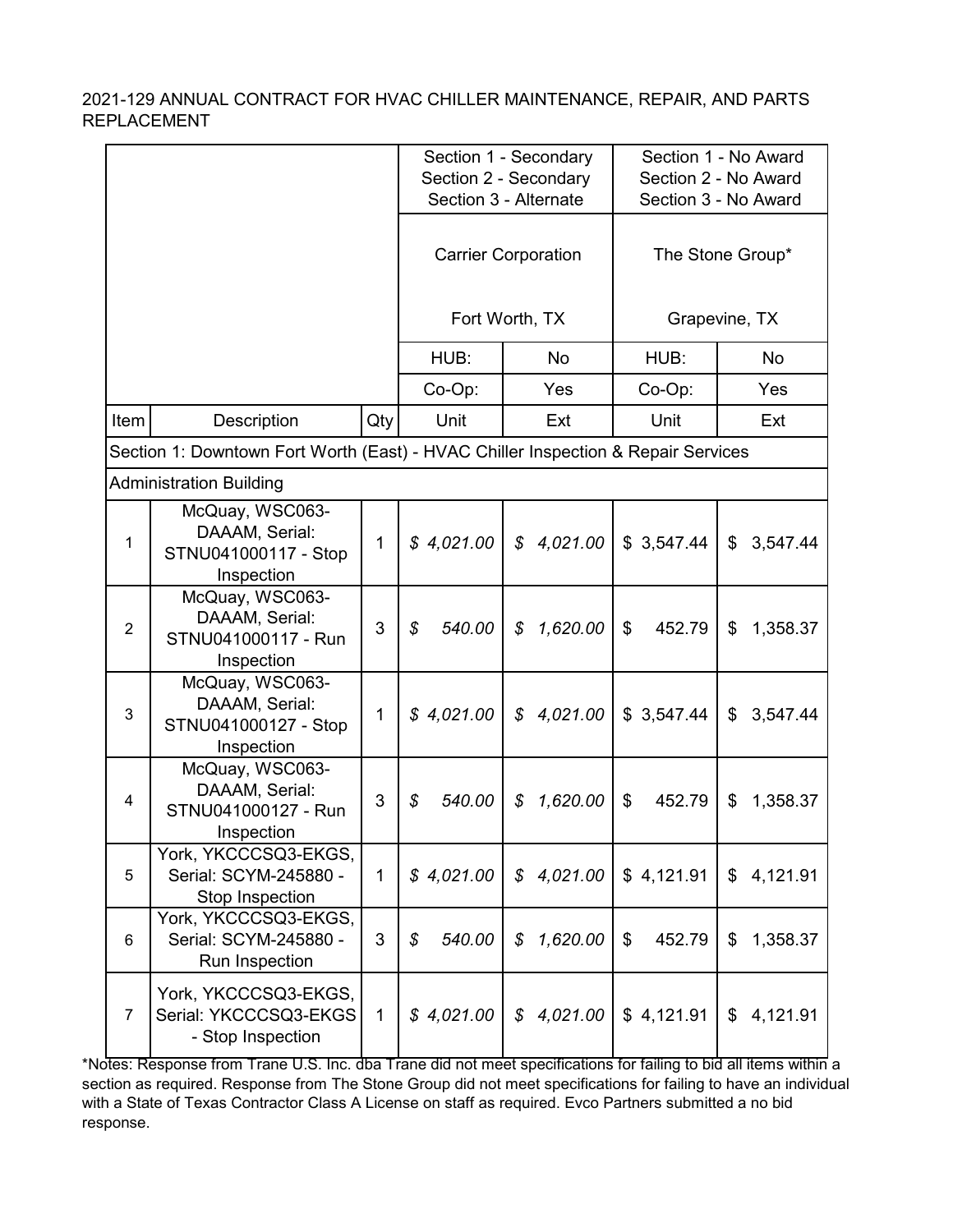|                                                                                   |                                                                          |              |                         | Section 1 - Secondary                          |              | Section 1 - No Award                         |  |
|-----------------------------------------------------------------------------------|--------------------------------------------------------------------------|--------------|-------------------------|------------------------------------------------|--------------|----------------------------------------------|--|
|                                                                                   |                                                                          |              |                         | Section 2 - Secondary<br>Section 3 - Alternate |              | Section 2 - No Award<br>Section 3 - No Award |  |
|                                                                                   |                                                                          |              |                         | <b>Carrier Corporation</b>                     |              | The Stone Group*                             |  |
|                                                                                   |                                                                          |              |                         | Fort Worth, TX                                 |              | Grapevine, TX                                |  |
|                                                                                   |                                                                          |              | HUB:                    | <b>No</b>                                      | HUB:         | <b>No</b>                                    |  |
|                                                                                   |                                                                          |              | Co-Op:                  | Yes                                            | Co-Op:       | Yes                                          |  |
| Item                                                                              | Description                                                              | Qty          | Unit                    | Ext                                            | Unit         | Ext                                          |  |
| Section 1: Downtown Fort Worth (East) - HVAC Chiller Inspection & Repair Services |                                                                          |              |                         |                                                |              |                                              |  |
|                                                                                   | <b>Administration Building</b>                                           |              |                         |                                                |              |                                              |  |
| 8                                                                                 | York, YKCCCSQ3-EKGS,<br>Serial: YKCCCSQ3-EKGS<br>- Run Inspection        | 3            | $\mathcal{S}$<br>540.00 | \$<br>1,620.00                                 | \$<br>452.79 | \$<br>1,358.37                               |  |
|                                                                                   | <b>Criminal Courts Building</b>                                          |              |                         |                                                |              |                                              |  |
| 9                                                                                 | McQuay, PEH063, Serial:<br>57K81046 - Stop<br>Inspection                 | $\mathbf{1}$ | \$5,101.00              | 5,101.00<br>$\mathcal{S}$                      | \$3,547.44   | \$<br>3,547.44                               |  |
| 10                                                                                | McQuay, PEH063, Serial:<br>57K81046 - Run<br>Inspection                  | 3            | 540.00<br>\$            | 1,620.00<br>\$                                 | \$<br>452.79 | \$<br>1,358.37                               |  |
| 11                                                                                | McQuay, PEH063, Serial:<br>57K81051 - Stop<br>Inspection                 | 1            | \$5,101.00              | 5,101.00<br>$\boldsymbol{\mathcal{S}}$         | \$3,547.44   | 3,547.44<br>\$                               |  |
| 12                                                                                | McQuay, PEH063, Serial:<br>57K81051 - Run<br>Inspection                  | 3            | \$                      | $540.00$   \$ 1,620.00   \$                    | 452.79       | \$<br>1,358.37                               |  |
|                                                                                   | <b>Criminal Justice Building</b>                                         |              |                         |                                                |              |                                              |  |
| 13                                                                                | Carrier,<br>30HXC106RYE540KA,<br>Serial: 1002Q01270 - Stop<br>Inspection | $\mathbf{1}$ | \$3,200.00              | \$3,200.00                                     | \$4,249.44   | \$<br>4,249.44                               |  |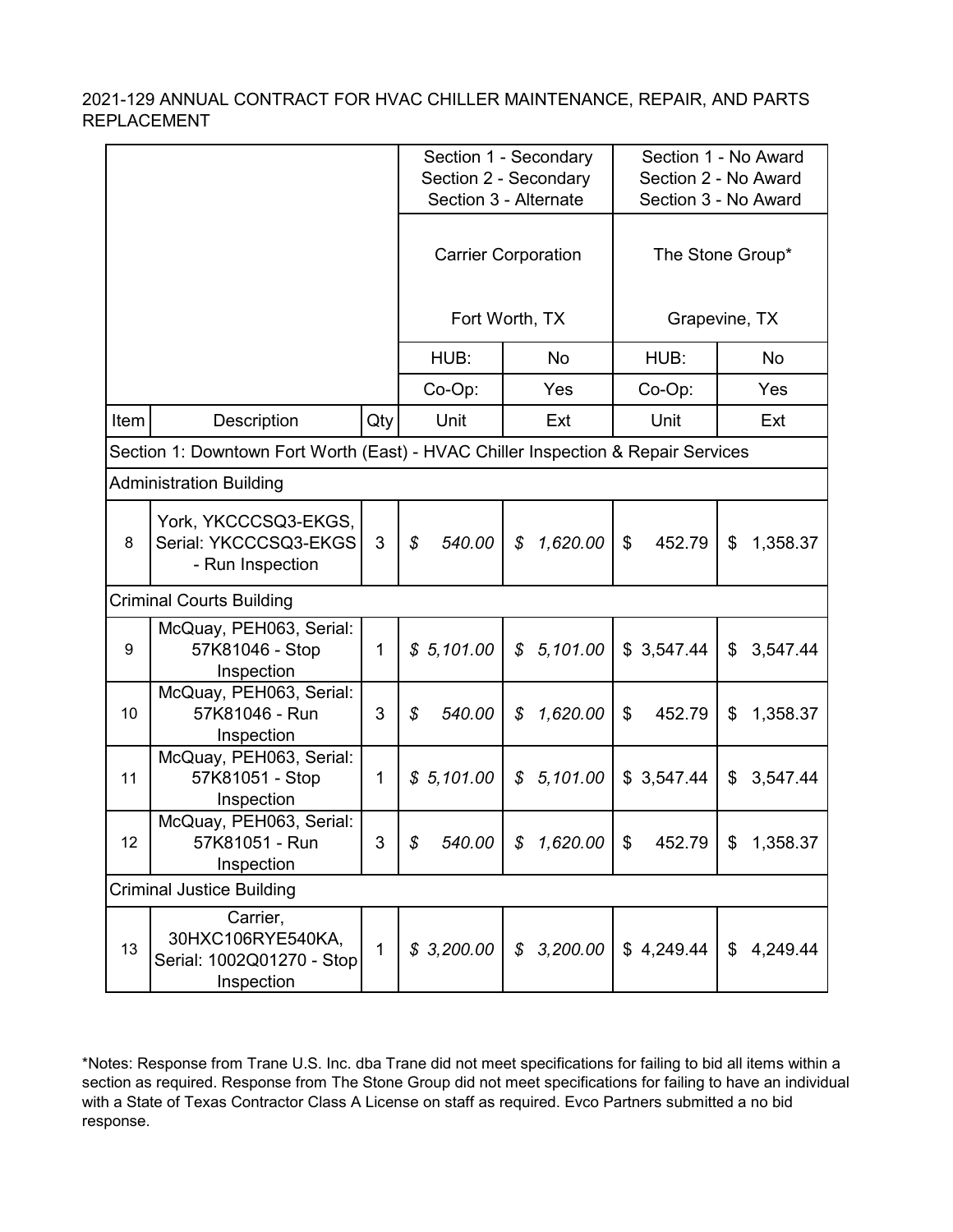|      |                                                                                   |              |                                      | Section 1 - Secondary                  |                      | Section 1 - No Award |  |
|------|-----------------------------------------------------------------------------------|--------------|--------------------------------------|----------------------------------------|----------------------|----------------------|--|
|      |                                                                                   |              |                                      | Section 2 - Secondary                  | Section 2 - No Award |                      |  |
|      |                                                                                   |              |                                      | Section 3 - Alternate                  | Section 3 - No Award |                      |  |
|      |                                                                                   |              |                                      | <b>Carrier Corporation</b>             | The Stone Group*     |                      |  |
|      |                                                                                   |              |                                      | Fort Worth, TX                         |                      | Grapevine, TX        |  |
|      |                                                                                   |              | HUB:                                 | <b>No</b>                              | HUB:                 | No                   |  |
|      |                                                                                   |              | Co-Op:                               | Yes                                    | Co-Op:               | Yes                  |  |
| Item | Description                                                                       | Qty          | Unit                                 | Ext                                    | Unit                 | Ext                  |  |
|      | Section 1: Downtown Fort Worth (East) - HVAC Chiller Inspection & Repair Services |              |                                      |                                        |                      |                      |  |
|      | Criminal Justice Building                                                         |              |                                      |                                        |                      |                      |  |
| 14   | Carrier,<br>30HXC106RYE540KA,<br>Serial: 1002Q01270 - Run<br>Inspection           | 3            | \$<br>540.00                         | \$<br>1,620.00                         | \$<br>452.79         | \$<br>1,358.37       |  |
| 15   | Carrier,<br>30HXC106RYE540KA,<br>Serial: 1797F69785 - Stop<br>Inspection          | $\mathbf{1}$ | \$3,200.00                           | 3,200.00<br>$\boldsymbol{\mathcal{S}}$ | \$4,249.44           | \$<br>4,249.44       |  |
| 16   | Carrier,<br>30HXC106RYE540KA,<br>Serial: 1797F69785 - Run<br>Inspection           | 3            | \$<br>540.00                         | 1,620.00<br>\$                         | 452.79<br>\$         | \$<br>1,358.37       |  |
|      | <b>Family Law Center</b>                                                          |              |                                      |                                        |                      |                      |  |
| 17   | McQuay, WSC087-<br><b>BAAAM, Serial:</b><br>STNU030700092 - Stop<br>Inspection    | 1            | \$4,021.00                           | \$4,021.00                             | \$4,073.94           | \$<br>4,073.94       |  |
| 18   | McQuay, WSC087-<br><b>BAAAM, Serial:</b><br>STNU030700092 - Run<br>Inspection     | 3            | $\boldsymbol{\mathcal{S}}$<br>540.00 | $\mathcal{L}$<br>1,620.00              | \$<br>452.79         | \$<br>1,358.37       |  |
| 19   | McQuay, WSC087-<br><b>BAAAM, Serial:</b><br>STNU030700103 - Stop<br>inspection    | $\mathbf{1}$ | \$4,021.00                           | \$4,021.00                             | \$4,073.94           | 4,073.94<br>\$       |  |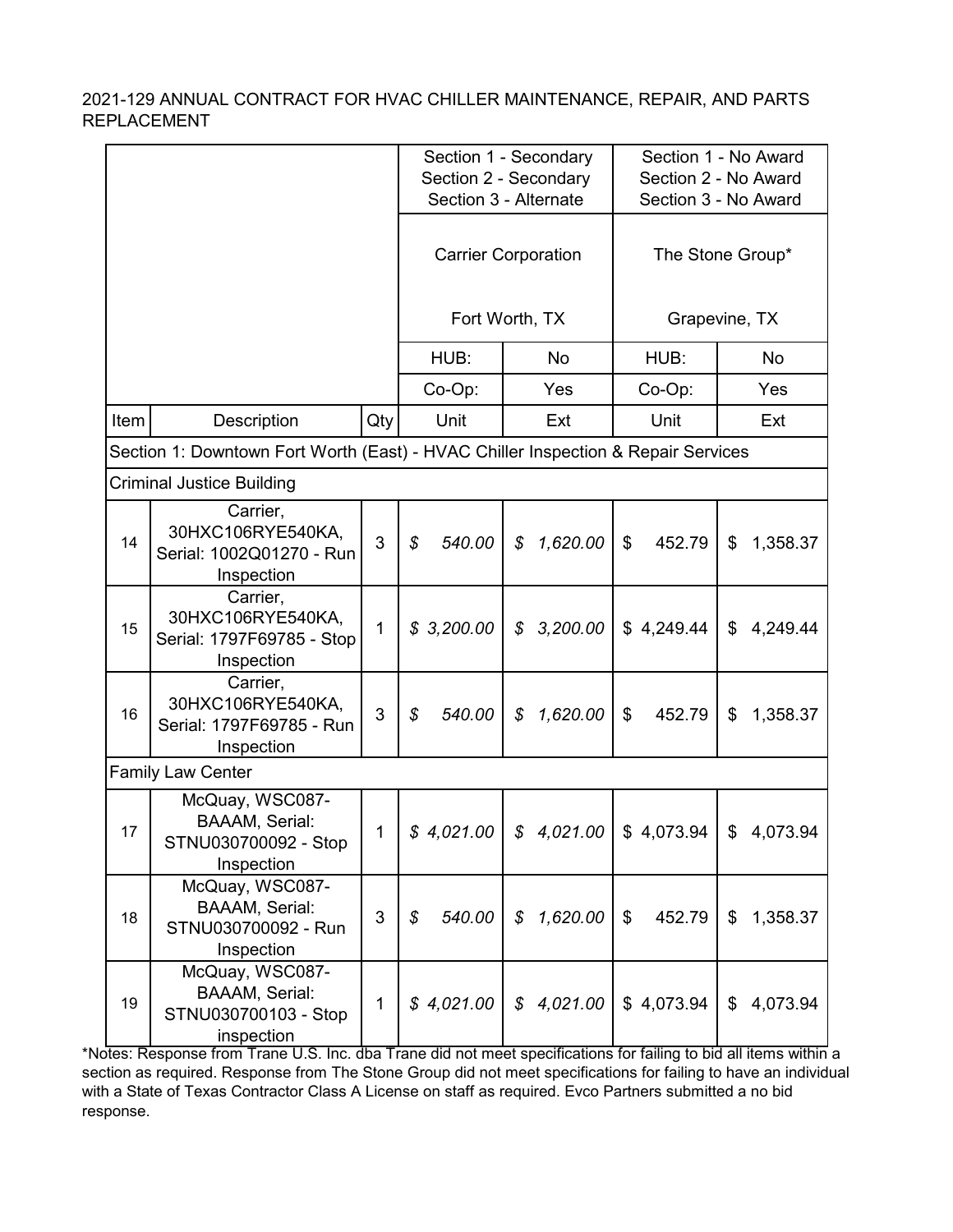|      |                                                                                   |              |                         | Section 1 - Secondary                  |                      | Section 1 - No Award |  |
|------|-----------------------------------------------------------------------------------|--------------|-------------------------|----------------------------------------|----------------------|----------------------|--|
|      |                                                                                   |              |                         | Section 2 - Secondary                  | Section 2 - No Award |                      |  |
|      |                                                                                   |              |                         | Section 3 - Alternate                  | Section 3 - No Award |                      |  |
|      |                                                                                   |              |                         | <b>Carrier Corporation</b>             |                      | The Stone Group*     |  |
|      |                                                                                   |              |                         | Fort Worth, TX                         |                      | Grapevine, TX        |  |
|      |                                                                                   |              | HUB:                    | No                                     | HUB:                 | No                   |  |
|      |                                                                                   |              | Co-Op:                  | Yes                                    | Co-Op:               | Yes                  |  |
| Item | Description                                                                       | Qty          | Unit                    | Ext                                    | Unit                 | Ext                  |  |
|      | Section 1: Downtown Fort Worth (East) - HVAC Chiller Inspection & Repair Services |              |                         |                                        |                      |                      |  |
|      | <b>Family Law Center</b>                                                          |              |                         |                                        |                      |                      |  |
| 20   | McQuay, WSC087-<br><b>BAAAM, Serial:</b><br>STNU030700103 - Run<br>inspection     | 3            | $\mathcal{L}$<br>540.00 | \$<br>1,620.00                         | \$<br>452.79         | \$<br>1,358.37       |  |
| 21   | McQuay, WSC087-<br><b>BAAAM, Serial:</b><br>STNU030700113 - Stop<br>Inspection    | $\mathbf{1}$ | \$4,021.00              | $\boldsymbol{\mathcal{S}}$<br>4,021.00 | \$4,073.94           | \$<br>4,073.94       |  |
| 22   | McQuay, WSC087-<br><b>BAAAM, Serial:</b><br>STNU030700113 - Run<br>Inspection     | 3            | \$<br>540.00            | 1,620.00<br>\$                         | 452.79<br>\$         | \$<br>1,358.37       |  |
|      | Tom Vandergriff Civil Courts Building                                             |              |                         |                                        |                      |                      |  |
| 23   | York, YKDCDCQ5-EKGS,<br>Serial: SCAM-580740 -<br>Stop Inspection                  | $\mathbf{1}$ | \$4,021.00              | \$<br>4,021.00                         | \$4,297.41           | \$<br>4,297.41       |  |
| 24   | York, YKDCDCQ5-EKGS,<br>Serial: SCAM-580740 -<br>Run Inspection                   | 3            | \$<br>540.00            | \$<br>1,620.00                         | \$<br>452.79         | \$<br>1,358.37       |  |
| 25   | York, YKDCDCQ5-EKGS,<br>Serial: SCAM-580420 -<br>Stop Inspection                  | $\mathbf{1}$ | \$4,021.00              | 4,021.00<br>\$                         | \$4,297.41           | \$<br>4,297.41       |  |
| 26   | York, YKDCDCQ5-EKGS,<br>Serial: SCAM-580420 -<br>Run Inspection                   | 3            | 540.00<br>\$            | 1,620.00<br>\$                         | \$<br>452.79         | \$<br>1,358.37       |  |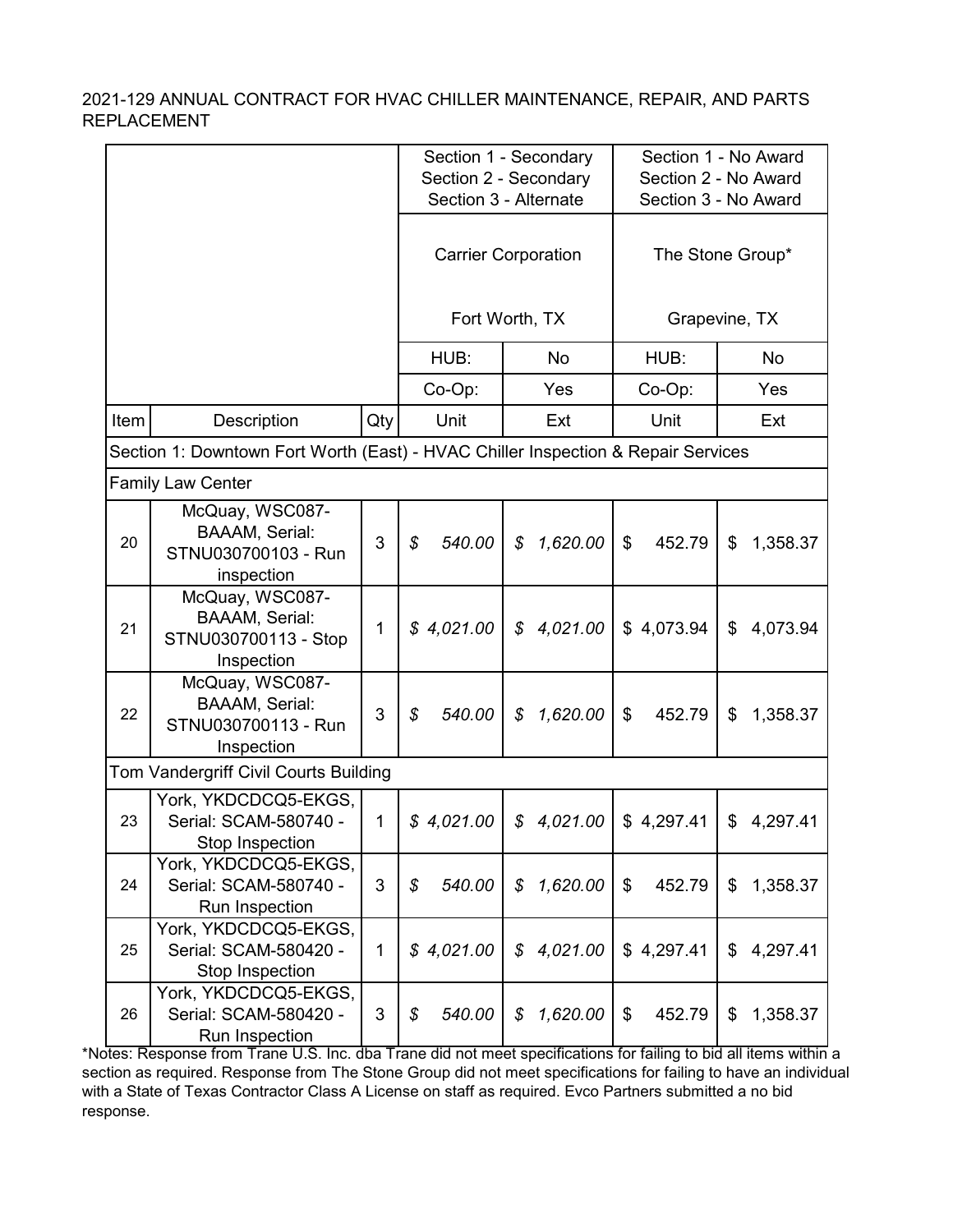|                                                                                   |                                                                                             |              | Section 1 - Secondary<br>Section 2 - Secondary<br>Section 3 - Alternate |                            |               | Section 1 - No Award<br>Section 2 - No Award<br>Section 3 - No Award |                  |            |    |             |
|-----------------------------------------------------------------------------------|---------------------------------------------------------------------------------------------|--------------|-------------------------------------------------------------------------|----------------------------|---------------|----------------------------------------------------------------------|------------------|------------|----|-------------|
|                                                                                   |                                                                                             |              |                                                                         | <b>Carrier Corporation</b> |               |                                                                      | The Stone Group* |            |    |             |
|                                                                                   |                                                                                             |              | Fort Worth, TX                                                          |                            |               |                                                                      | Grapevine, TX    |            |    |             |
|                                                                                   |                                                                                             |              |                                                                         | HUB:                       |               | <b>No</b>                                                            |                  | HUB:       |    | No          |
|                                                                                   |                                                                                             |              |                                                                         | Co-Op:                     |               | Yes                                                                  |                  | Co-Op:     |    | Yes         |
| Item                                                                              | Description                                                                                 | Qty          |                                                                         | Unit                       |               | Ext                                                                  |                  | Unit       |    | Ext         |
| Section 1: Downtown Fort Worth (East) - HVAC Chiller Inspection & Repair Services |                                                                                             |              |                                                                         |                            |               |                                                                      |                  |            |    |             |
|                                                                                   | Tom Vandergriff Civil Courts Building                                                       |              |                                                                         |                            |               |                                                                      |                  |            |    |             |
| 27                                                                                | York, YKDCDCQ5-EKGS,<br>Serial: SCAM-580580 -<br>Stop Inspection                            | $\mathbf{1}$ |                                                                         | \$4,021.00                 | $\mathcal{S}$ | 4,021.00                                                             |                  | \$4,297.41 | \$ | 4,297.41    |
| 28                                                                                | York, YKDCDCQ5-EKGS,<br>Serial: SCAM-580580 -<br>Run Inspection                             | 3            | $\boldsymbol{\mathcal{S}}$                                              | 540.00                     | \$            | 1,620.00                                                             | \$               | 452.79     | \$ | 1,358.37    |
|                                                                                   | <b>Repair Service</b>                                                                       |              |                                                                         |                            |               |                                                                      |                  |            |    |             |
| 29                                                                                | Trained Repair Person,<br>Hourly Rate, $M - F$<br>8:00 a.m. to 5:00 p.m.                    | 200          | $\boldsymbol{\mathcal{S}}$                                              | 130.00                     |               | \$26,000.00                                                          | \$               | 138.06     |    | \$27,612.00 |
| 30                                                                                | <b>Trained Repair Person,</b><br>Hourly Rate, $M - F$<br>5:01 p.m. to 7:59 p.m.             | 10           | \$                                                                      | 195.00                     | \$            | 1,950.00                                                             | \$               | 161.46     | \$ | 1,614.60    |
| 31                                                                                | <b>Trained Repair Person,</b><br>Hourly Rate, Weekends<br>and Vendor Recognized<br>Holidays | 1            | $\mathcal{L}$                                                           | 260.00                     | \$            | 260.00                                                               | \$               | 205.92     | \$ | 205.92      |
|                                                                                   | <b>Subtotal Section 1</b>                                                                   |              | \$                                                                      |                            |               | 107,702.00                                                           | \$<br>104,496.21 |            |    |             |
|                                                                                   | Parts Mark-Up Section 1                                                                     |              |                                                                         |                            | 20%           |                                                                      | 16%              |            |    |             |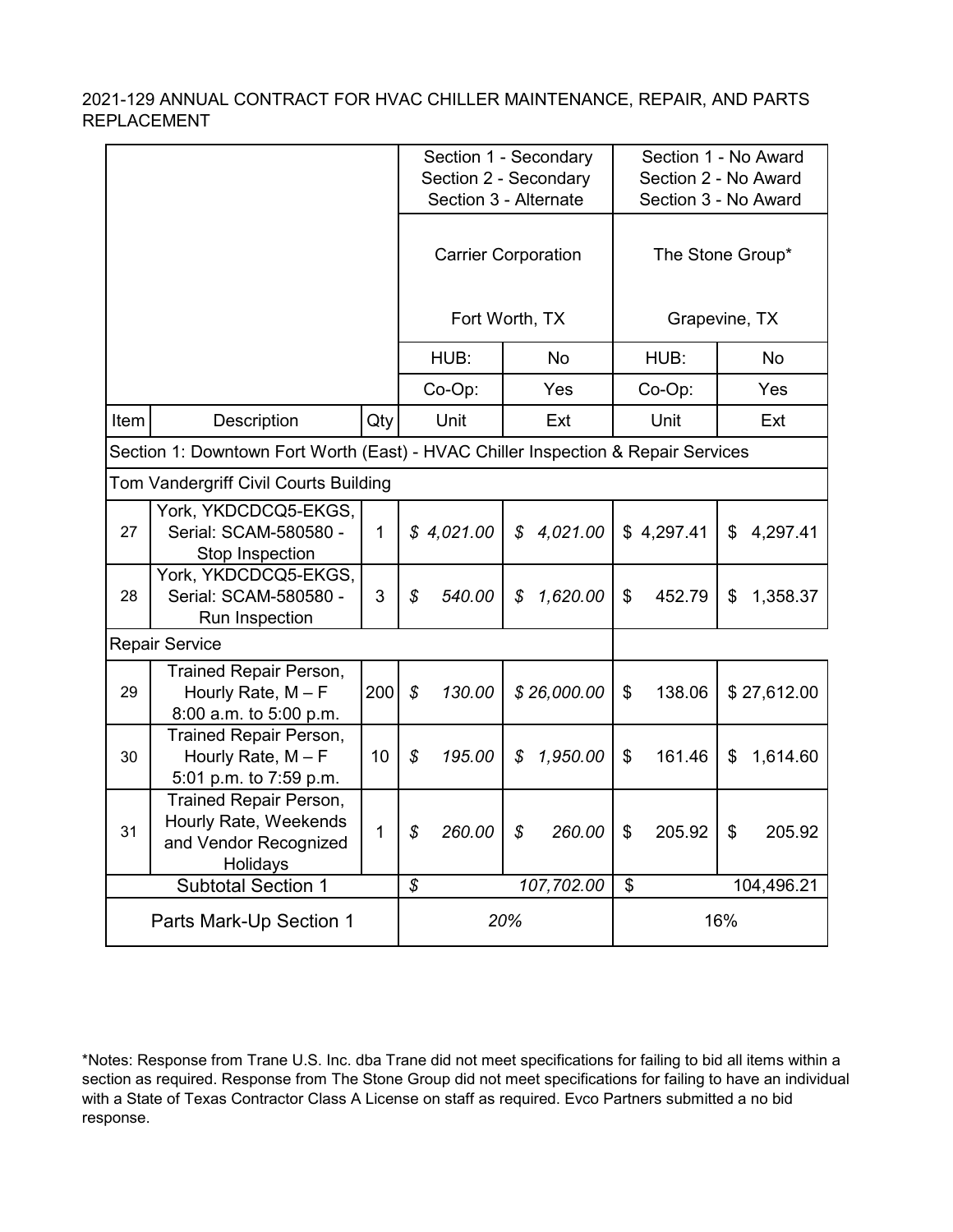|                                                                                   |                                                                        |              | Section 1 - Secondary<br>Section 2 - Secondary<br>Section 3 - Alternate |                            |               | Section 1 - No Award<br>Section 2 - No Award<br>Section 3 - No Award |  |  |  |
|-----------------------------------------------------------------------------------|------------------------------------------------------------------------|--------------|-------------------------------------------------------------------------|----------------------------|---------------|----------------------------------------------------------------------|--|--|--|
|                                                                                   |                                                                        |              |                                                                         | <b>Carrier Corporation</b> |               | The Stone Group*                                                     |  |  |  |
|                                                                                   |                                                                        |              |                                                                         | Fort Worth, TX             | Grapevine, TX |                                                                      |  |  |  |
|                                                                                   |                                                                        |              | HUB:                                                                    | <b>No</b>                  | HUB:          | No                                                                   |  |  |  |
|                                                                                   |                                                                        |              | Co-Op:                                                                  | Yes                        | Co-Op:        | Yes                                                                  |  |  |  |
| Item                                                                              | Description                                                            | Qty          | Unit                                                                    | Ext                        | Unit          | Ext                                                                  |  |  |  |
| Section 2: Downtown Fort Worth (West) - HVAC Chiller Inspection & Repair Services |                                                                        |              |                                                                         |                            |               |                                                                      |  |  |  |
|                                                                                   | 350 West Belknap Building                                              |              |                                                                         |                            |               |                                                                      |  |  |  |
| $\mathbf{1}$                                                                      | Carrier,<br>30GXN204F650MH,<br>Serial: 1903F31002 - Stop<br>Inspection | $\mathbf{1}$ | \$2,660.00                                                              | 2,660.00<br>$\mathcal{S}$  | \$2,372.76    | \$<br>2,372.76                                                       |  |  |  |
| $\overline{2}$                                                                    | Carrier,<br>30GXN204F650MH,<br>Serial: 1903F31002 - Run<br>Inspection  | 3            | $\boldsymbol{\mathcal{S}}$<br>540.00                                    | 1,620.00<br>\$             | \$<br>590.85  | \$<br>1,772.55                                                       |  |  |  |
| 3                                                                                 | York, YCIV0207S,<br>2DXM011049 - Stop<br>Inspection                    | 1            | \$2,660.00                                                              | 2,660.00<br>\$             | \$2,372.76    | \$<br>2,372.76                                                       |  |  |  |
| 4                                                                                 | York, YCIV0207S,<br>2DXM011049 - Run<br>Inspection                     | 3            | \$<br>540.00                                                            | \$<br>1,620.00             | \$<br>590.85  | \$<br>1,772.55                                                       |  |  |  |
| 5                                                                                 | York, YCWL0156, Serial:<br>2BVM002985 - Stop<br>Inspection             | 1            | \$2,941.00                                                              | \$<br>2,941.00             | \$2,372.76    | \$<br>2,372.76                                                       |  |  |  |
| 6                                                                                 | York, YCWL0156, Serial:<br>12BVM002985 - Run<br>Inspection             | 3            | $\boldsymbol{\mathcal{S}}$<br>540.00                                    | 1,620.00<br>\$             | 452.79<br>\$  | 1,358.37<br>\$                                                       |  |  |  |
| $\overline{7}$                                                                    | York, YCWL0156, Serial:<br>2BVM002986 - Stop<br>Inspection             | $\mathbf{1}$ | \$2,941.00                                                              | 2,941.00<br>\$             | \$2,372.76    | \$<br>2,372.76                                                       |  |  |  |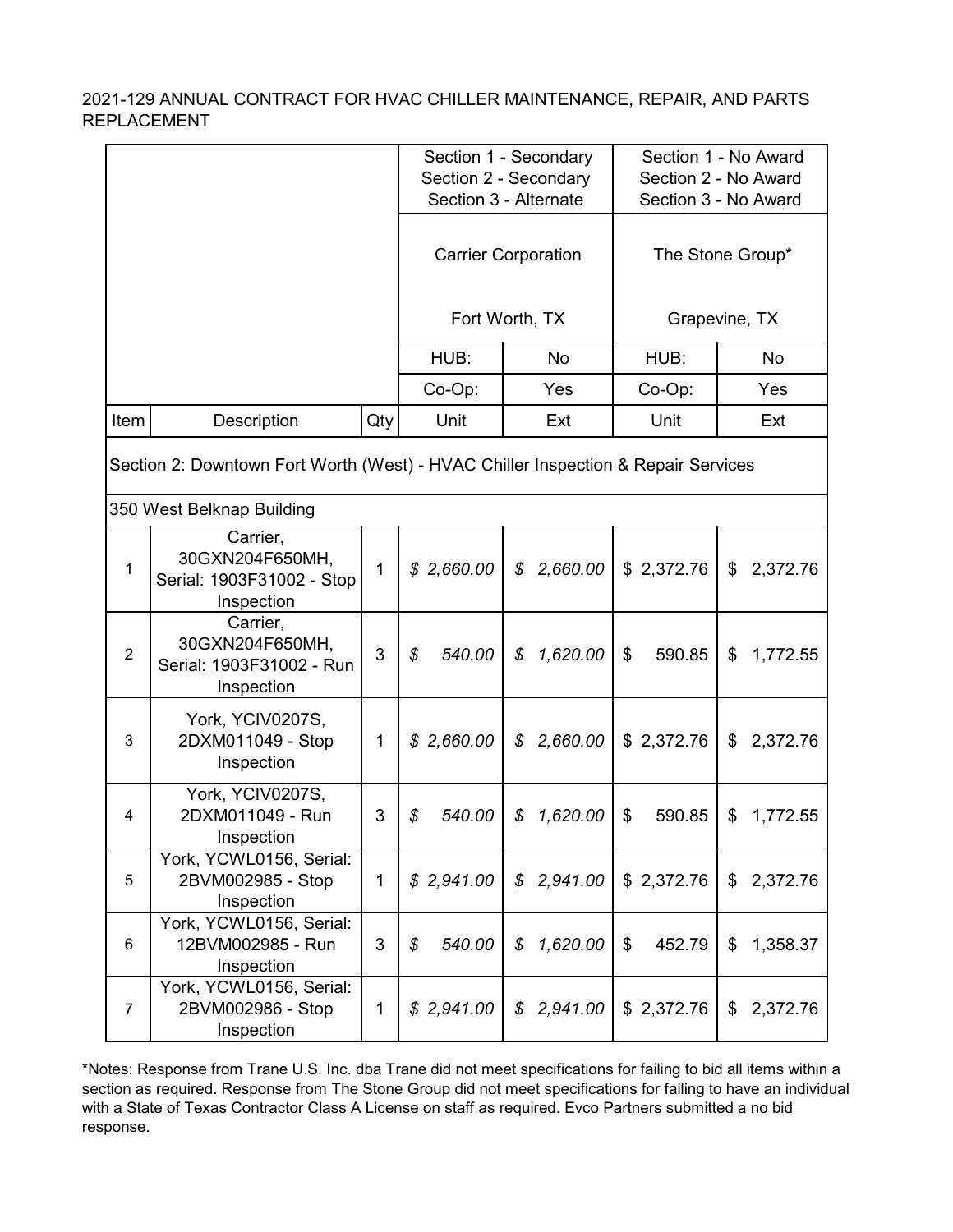|                                                                                                                |                                                                             |              |              | Section 1 - Secondary                  | Section 1 - No Award |                |  |  |
|----------------------------------------------------------------------------------------------------------------|-----------------------------------------------------------------------------|--------------|--------------|----------------------------------------|----------------------|----------------|--|--|
|                                                                                                                |                                                                             |              |              | Section 2 - Secondary                  | Section 2 - No Award |                |  |  |
|                                                                                                                |                                                                             |              |              | Section 3 - Alternate                  | Section 3 - No Award |                |  |  |
|                                                                                                                |                                                                             |              |              | <b>Carrier Corporation</b>             | The Stone Group*     |                |  |  |
|                                                                                                                |                                                                             |              |              | Fort Worth, TX                         |                      | Grapevine, TX  |  |  |
|                                                                                                                |                                                                             |              | HUB:         | <b>No</b>                              | HUB:                 | <b>No</b>      |  |  |
|                                                                                                                |                                                                             |              | Co-Op:       | Yes                                    | Co-Op:               | Yes            |  |  |
| Item                                                                                                           | Description                                                                 | Qty          | Unit         | Ext                                    | Unit                 | Ext            |  |  |
| Section 2: Downtown Fort Worth (West) - HVAC Chiller Inspection & Repair Services<br>350 West Belknap Building |                                                                             |              |              |                                        |                      |                |  |  |
| 8                                                                                                              | York, YCWL0156, Serial:<br>2BVM002986 - Run<br>Inspection                   | 3            | \$<br>540.00 | \$<br>1,620.00                         | \$<br>452.79         | \$<br>1,358.37 |  |  |
| 9                                                                                                              | York, YCWL0156, Serial:<br>2BVM002987 - Stop<br>Inspection                  | $\mathbf{1}$ | \$2,941.00   | 2,941.00<br>\$                         | \$2,372.76           | 2,372.76<br>\$ |  |  |
| 10                                                                                                             | York, YCWL0156, Serial:<br>2BVM002987 - Run<br>Inspection                   | 3            | \$<br>540.00 | 1,620.00<br>\$                         | \$<br>452.79         | \$<br>1,358.37 |  |  |
|                                                                                                                | <b>Corrections Center</b>                                                   |              |              |                                        |                      |                |  |  |
| 11                                                                                                             | McQuay, AGZ090DHANN-<br>ER10, Serial:<br>STNU130100073 - Stop<br>Inspection | $\mathbf{1}$ | \$2,941.00   | $\mathcal{S}$<br>2,941.00              | \$1,203.93           | \$<br>1,203.93 |  |  |
| 12                                                                                                             | McQuay, AGZ090DHANN-<br>ER10, Serial:<br>STNU130100073 - Run<br>Inspection  | 3            | 540.00<br>\$ | 1,620.00<br>$\boldsymbol{\mathcal{S}}$ | \$<br>452.79         | \$<br>1,358.37 |  |  |
| 13                                                                                                             | York, YMC2-S2884ABS,<br>Serial: SCJM-735640 -<br>Stop Inspection            | $\mathbf{1}$ | \$5,101.00   | 5,101.00<br>\$                         | \$3,316.95           | \$<br>3,316.95 |  |  |
| 14                                                                                                             | York, YMC2-S2884ABS,<br>Serial: SCJM-735640 -<br>Run Inspection             | 3            | \$<br>540.00 | 1,620.00<br>\$                         | \$<br>452.79         | \$<br>1,358.37 |  |  |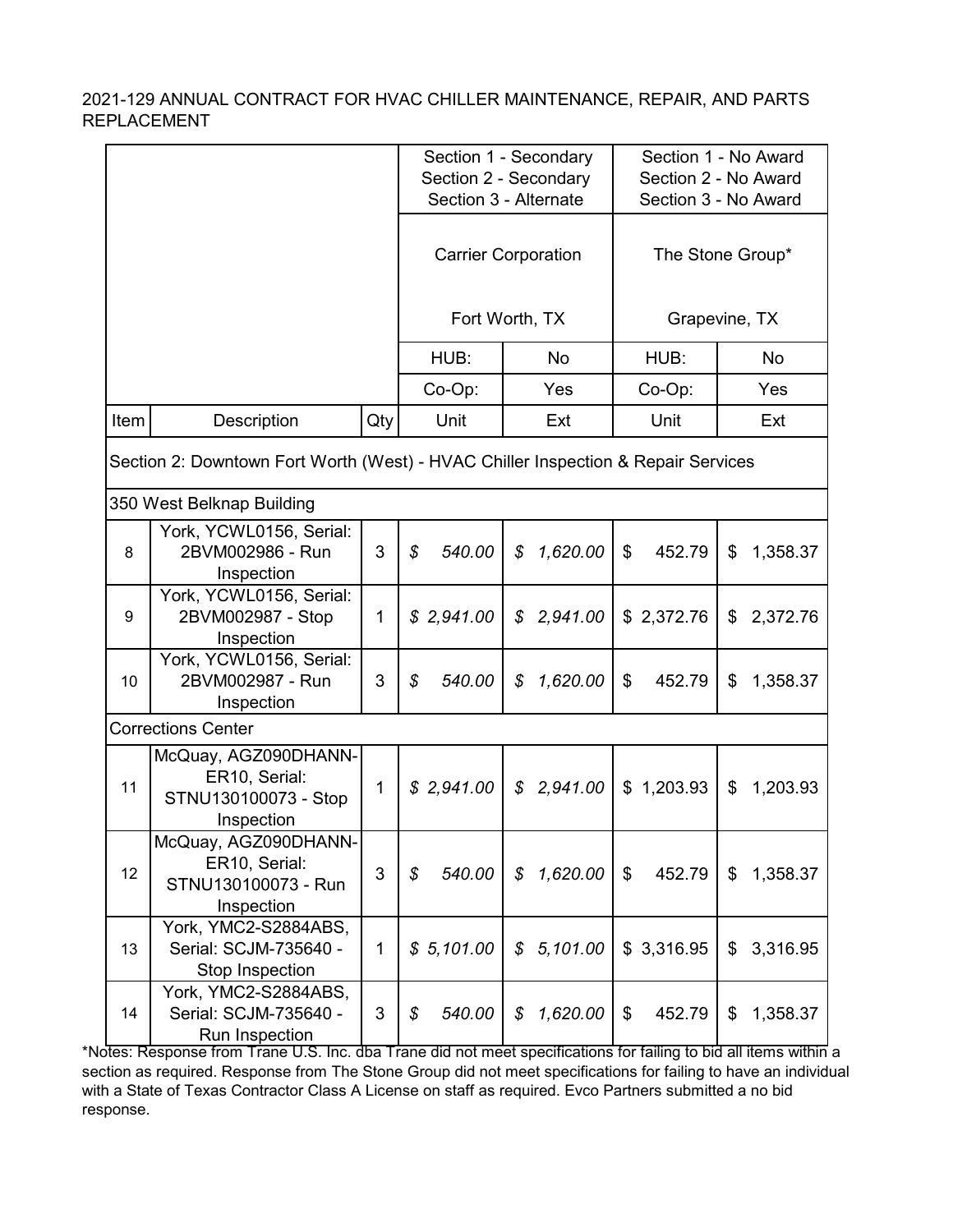|      |                                                                                   |              |              | Section 1 - Secondary                  | Section 1 - No Award |                      |  |  |  |
|------|-----------------------------------------------------------------------------------|--------------|--------------|----------------------------------------|----------------------|----------------------|--|--|--|
|      |                                                                                   |              |              | Section 2 - Secondary                  | Section 2 - No Award |                      |  |  |  |
|      |                                                                                   |              |              | Section 3 - Alternate                  |                      | Section 3 - No Award |  |  |  |
|      |                                                                                   |              |              | <b>Carrier Corporation</b>             | The Stone Group*     |                      |  |  |  |
|      |                                                                                   |              |              | Fort Worth, TX                         |                      | Grapevine, TX        |  |  |  |
|      |                                                                                   |              | HUB:         | <b>No</b>                              | HUB:                 | No                   |  |  |  |
|      |                                                                                   |              | Co-Op:       | Yes                                    | Co-Op:               | Yes                  |  |  |  |
| Item | Description                                                                       | Qty          | Unit         | Ext                                    | Unit                 | Ext                  |  |  |  |
|      | Section 2: Downtown Fort Worth (West) - HVAC Chiller Inspection & Repair Services |              |              |                                        |                      |                      |  |  |  |
|      | <b>Corrections Center</b>                                                         |              |              |                                        |                      |                      |  |  |  |
| 15   | York, YMC2-S2884ABS,<br>Serial: SCJM735400 -<br>Stop Inspection                   | 1            | \$5,101.00   | 5,101.00<br>$\boldsymbol{\mathcal{S}}$ | \$3,316.95           | \$<br>3,316.95       |  |  |  |
| 16   | York, YMC2-S2884ABS,<br>Serial: SCJM735400 - Run<br>Inspection                    | 3            | 540.00<br>\$ | 1,620.00<br>\$                         | 452.79<br>\$         | 1,358.37<br>\$       |  |  |  |
|      | <b>Lon Evans Correction Center</b>                                                |              |              |                                        |                      |                      |  |  |  |
| 17   | McQuay,<br>AWS280ADHEVNN-<br>ER10, Serial:<br>STNU101200129 - Stop<br>Inspection  | 1            | \$2,941.00   | 2,941.00<br>$\mathcal{S}$              | \$2,314.26           | 2,314.26<br>\$       |  |  |  |
| 18   | McQuay,<br>AWS280ADHEVNN-<br>ER10, Serial:<br>STNU101200129 - Run<br>Inspection   | 3            | 540.00<br>\$ | \$1,620.00                             | 452.79<br>$\sqrt{3}$ | \$1,358.37           |  |  |  |
| 19   | McQuay, WMC290DBS-<br>ER10, Serial:<br>STNU110100213 - Stop<br>Inspection         | $\mathbf{1}$ | \$4,561.00   | \$4,561.00                             | \$3,047.85           | \$3,047.85           |  |  |  |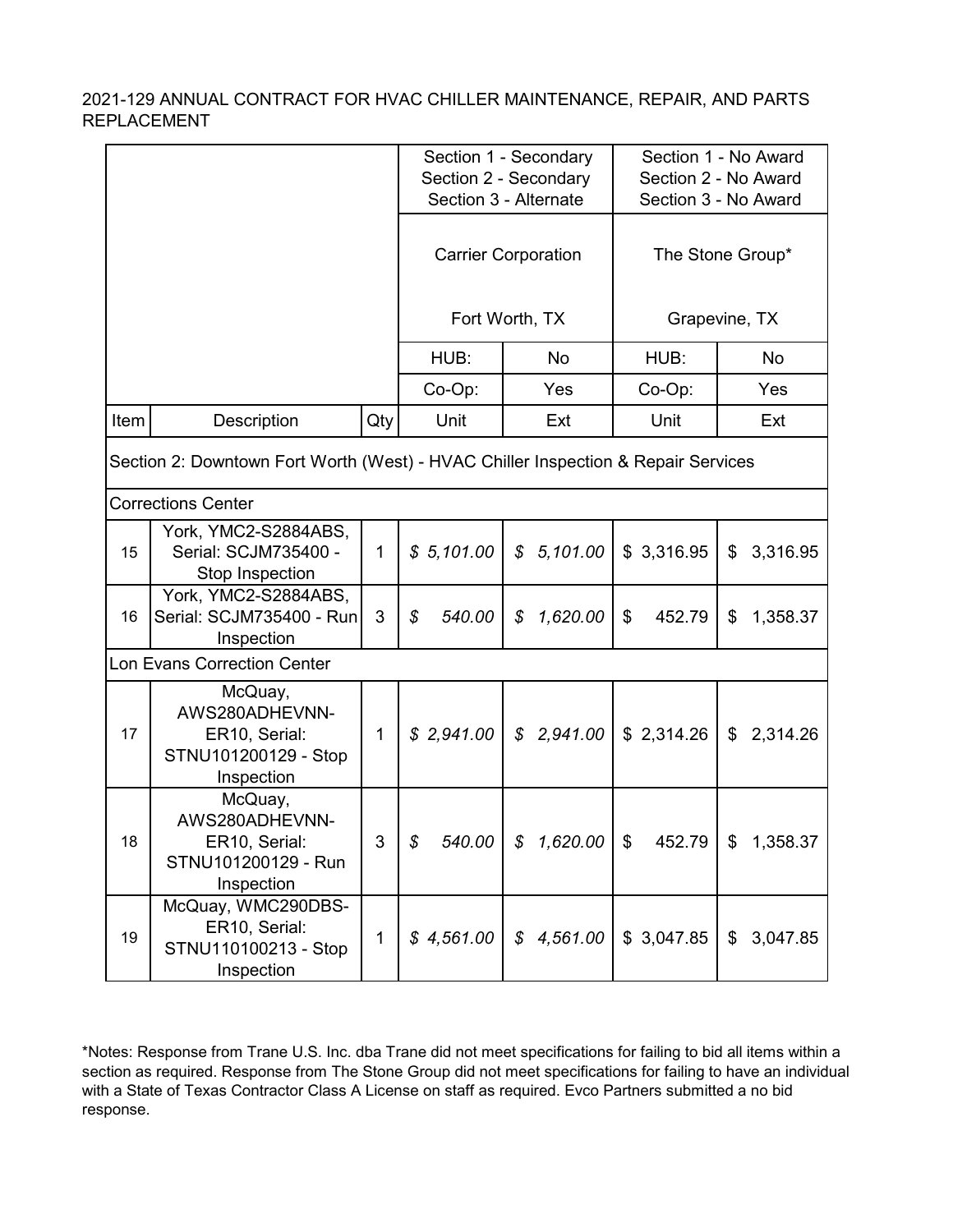|      |                                                                                   |             |                         | Section 1 - Secondary                  | Section 1 - No Award |                      |  |  |  |
|------|-----------------------------------------------------------------------------------|-------------|-------------------------|----------------------------------------|----------------------|----------------------|--|--|--|
|      |                                                                                   |             |                         | Section 2 - Secondary                  | Section 2 - No Award |                      |  |  |  |
|      |                                                                                   |             |                         | Section 3 - Alternate                  |                      | Section 3 - No Award |  |  |  |
|      |                                                                                   |             |                         | <b>Carrier Corporation</b>             |                      | The Stone Group*     |  |  |  |
|      |                                                                                   |             |                         | Fort Worth, TX                         |                      | Grapevine, TX        |  |  |  |
|      |                                                                                   |             | HUB:                    | <b>No</b>                              | HUB:                 | No                   |  |  |  |
|      |                                                                                   |             | Co-Op:                  | Yes                                    | Co-Op:               | Yes                  |  |  |  |
| Item | Description                                                                       | Qty         | Unit                    | Ext                                    | Unit                 | Ext                  |  |  |  |
|      | Section 2: Downtown Fort Worth (West) - HVAC Chiller Inspection & Repair Services |             |                         |                                        |                      |                      |  |  |  |
|      | <b>Lon Evans Correction Center</b>                                                |             |                         |                                        |                      |                      |  |  |  |
| 20   | McQuay, WMC290DBS-<br>ER10, Serial:<br>STNU110100213 - Run<br>Inspection          | 3           | $\mathcal{L}$<br>540.00 | $\boldsymbol{\mathcal{S}}$<br>1,620.00 | \$<br>452.79         | \$<br>1,358.37       |  |  |  |
| 21   | McQuay, WMC290DBS-<br>ER10, Serial:<br>STNU110200176 - Stop<br>Inspection         | 1           | \$4,561.00              | 4,561.00<br>$\mathcal{L}$              | \$3,047.85           | 3,047.85<br>\$       |  |  |  |
| 22   | McQuay, WMC290DBS-<br>ER10, Serial:<br>STNU110200176 - Run<br>Inspection          | 3           | \$<br>540.00            | 1,620.00<br>\$                         | \$<br>452.79         | \$<br>1,358.37       |  |  |  |
|      | Plaza Building                                                                    |             |                         |                                        |                      |                      |  |  |  |
| 23   | Trane, CVHE020FA1,<br>Serial: L90J03382 - Stop<br>Inspection                      | $\mathbf 1$ | \$4,021.00              | \$4,021.00                             | \$3,398.85           | \$<br>3,398.85       |  |  |  |
| 24   | Trane, CVHE020FA1,<br>Serial: L90J03382 - Run<br>Inspection                       | 3           | 540.00<br>\$            | 1,620.00<br>\$                         | \$<br>590.85         | 1,772.55<br>\$       |  |  |  |
| 25   | Trane, CHEV020FB1,<br>Serial: L90J03383 - Stop<br>Inspection                      | 1           | \$4,021.00              | 4,021.00<br>\$                         | \$3,398.85           | 3,398.85<br>\$       |  |  |  |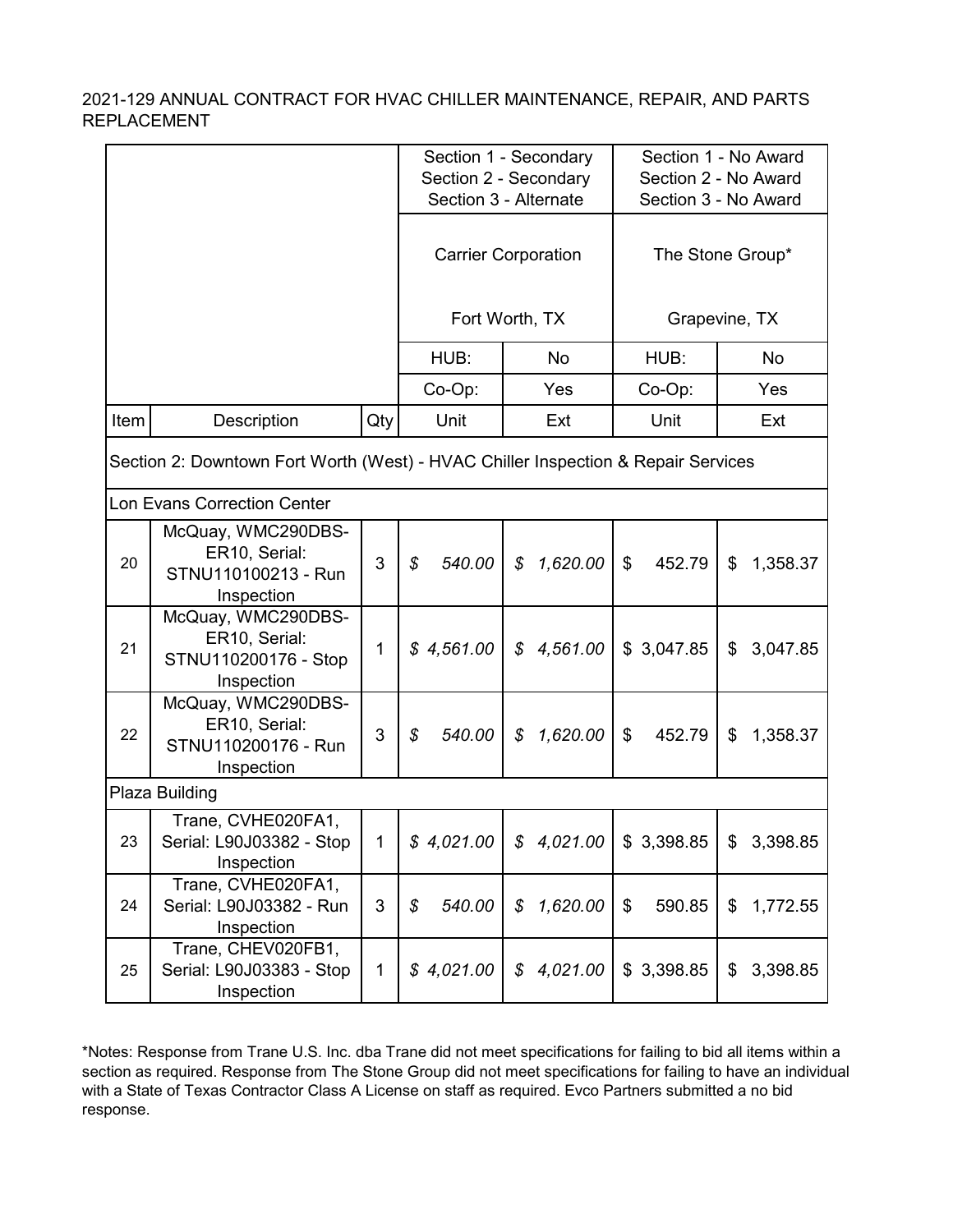|                                                                                   |                                                                 |              |                            | Section 1 - Secondary                  | Section 1 - No Award |                      |  |  |
|-----------------------------------------------------------------------------------|-----------------------------------------------------------------|--------------|----------------------------|----------------------------------------|----------------------|----------------------|--|--|
|                                                                                   |                                                                 |              |                            | Section 2 - Secondary                  | Section 2 - No Award |                      |  |  |
|                                                                                   |                                                                 |              |                            | Section 3 - Alternate                  |                      | Section 3 - No Award |  |  |
|                                                                                   |                                                                 |              | <b>Carrier Corporation</b> |                                        |                      | The Stone Group*     |  |  |
|                                                                                   |                                                                 |              |                            | Fort Worth, TX                         |                      | Grapevine, TX        |  |  |
|                                                                                   |                                                                 |              | HUB:                       | No                                     | HUB:                 | No                   |  |  |
|                                                                                   |                                                                 |              | Co-Op:                     | Yes                                    | Co-Op:               | Yes                  |  |  |
| Item                                                                              | Description                                                     | Qty          | Unit                       | Ext                                    | Unit                 | Ext                  |  |  |
| Section 2: Downtown Fort Worth (West) - HVAC Chiller Inspection & Repair Services |                                                                 |              |                            |                                        |                      |                      |  |  |
|                                                                                   | Plaza Building                                                  |              |                            |                                        |                      |                      |  |  |
| 26                                                                                | Trane, CHEV020FB1,<br>Serial: L90J03383 - Run<br>Inspection     | 3            | \$<br>540.00               | \$<br>1,620.00                         | \$<br>590.85         | \$<br>1,772.55       |  |  |
| 27                                                                                | Trane, CVHE050FAIC,<br>Serial: L90J03355 - Stop<br>Inspection   | $\mathbf{1}$ | \$4,021.00                 | 4,021.00<br>\$                         | \$3,398.85           | 3,398.85<br>\$       |  |  |
| 28                                                                                | Trane, CVHE050FAIC,<br>Serial: L90J03355 - Run<br>Inspection    | 3            | $\mathcal{S}$<br>540.00    | \$<br>1,620.00                         | 590.85<br>\$         | \$<br>1,772.55       |  |  |
|                                                                                   | <b>Tim Curry Criminal Justice Center</b>                        |              |                            |                                        |                      |                      |  |  |
| 29                                                                                | York, YKFDFTQ7-CMGS,<br>Serial: SEXM927580 -<br>Stop Inspection | $\mathbf{1}$ | \$4,021.00                 | \$<br>4,021.00                         | \$3,628.17           | \$<br>3,628.17       |  |  |
| 30                                                                                | York, YKFDFTQ7-CMGS,<br>Serial: SEXM927580 - Sun<br>Inspection  | 3            | 540.00<br>\$               | 1,620.00<br>$\boldsymbol{\mathcal{S}}$ | 452.79<br>\$         | \$<br>1,358.37       |  |  |
| 31                                                                                | York, YKFDFTQ7-CMGS,<br>Serial: SEXM927730 -<br>Stop Inspection | $\mathbf{1}$ | \$4,021.00                 | 4,021.00<br>$\mathcal{S}$              | \$3,628.17           | \$<br>3,628.17       |  |  |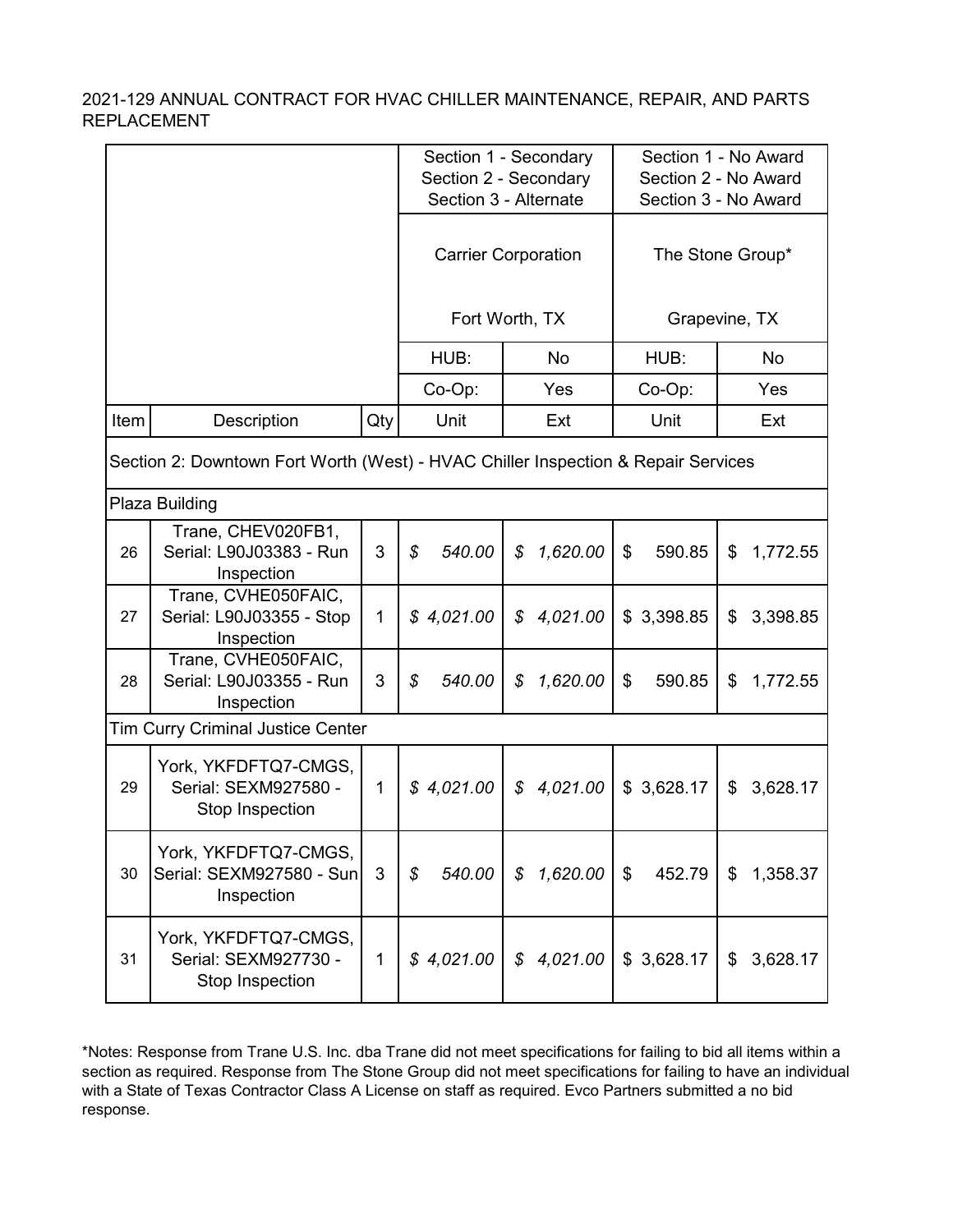|      |                                                                                      |         |                       | Section 1 - Secondary      |                            | Section 1 - No Award |                      |                      |    |             |  |
|------|--------------------------------------------------------------------------------------|---------|-----------------------|----------------------------|----------------------------|----------------------|----------------------|----------------------|----|-------------|--|
|      |                                                                                      |         | Section 2 - Secondary |                            |                            |                      |                      | Section 2 - No Award |    |             |  |
|      |                                                                                      |         | Section 3 - Alternate |                            |                            |                      | Section 3 - No Award |                      |    |             |  |
|      |                                                                                      |         |                       | <b>Carrier Corporation</b> |                            |                      |                      | The Stone Group*     |    |             |  |
|      |                                                                                      |         |                       | Fort Worth, TX             |                            |                      |                      | Grapevine, TX        |    |             |  |
|      |                                                                                      |         |                       | HUB:                       |                            | <b>No</b>            |                      | HUB:                 |    | <b>No</b>   |  |
|      |                                                                                      |         |                       | Co-Op:                     |                            | Yes                  |                      | Co-Op:               |    | Yes         |  |
| Item | Description                                                                          | Qty     |                       | Unit                       |                            | Ext                  |                      | Unit                 |    | Ext         |  |
|      | Section 2: Downtown Fort Worth (West) - HVAC Chiller Inspection & Repair Services    |         |                       |                            |                            |                      |                      |                      |    |             |  |
|      | <b>Tim Curry Criminal Justice Center</b>                                             |         |                       |                            |                            |                      |                      |                      |    |             |  |
| 32   | York, YKFDFTQ7-CMGS,<br>Serial: SEXM927730 -<br>Run Inspection                       | 3       | \$                    | 540.00                     | \$                         | 1,620.00             | \$                   | 452.79               | \$ | 1,358.37    |  |
| 33   | York, YKFDFTQ7-CMGS,<br>Serial: SGXM927880 -<br>Stop Inspection                      | 1       |                       | \$4,021.00                 | $\boldsymbol{\mathcal{S}}$ | 4,021.00             |                      | \$3,628.17           | \$ | 3,628.17    |  |
| 34   | York, YKFDFTQ7-CMGS,<br>Serial: SGXM927880 -<br>Run Inspection                       | 3       | \$                    | 540.00                     | \$                         | 1,620.00             | \$                   | 452.79               | \$ | 1,358.37    |  |
|      | <b>Repair Service</b>                                                                |         |                       |                            |                            |                      |                      |                      |    |             |  |
| 35   | Trained Repair Person,<br>Hourly Rate, $M - F$<br>8:00 a.m. to 5:00 p.m.             | 410 $$$ |                       | 130.00                     |                            | \$53,300.00          | \$                   | 138.06               |    | \$56,604.60 |  |
| 36   | <b>Trained Repair Person,</b><br>Hourly Rate, $M - F$<br>5:01 p.m. to 7:59 p.m.      | 1       | \$                    | 195.00                     | \$                         | 195.00               | \$                   | 161.46               | \$ | 161.46      |  |
| 37   | Trained Repair Person,<br>Hourly Rate, Weekends<br>and Vendor Recognized<br>Holidays | 1       | \$                    | 260.00                     | \$                         | 260.00               | \$                   | 205.92               | \$ | 205.92      |  |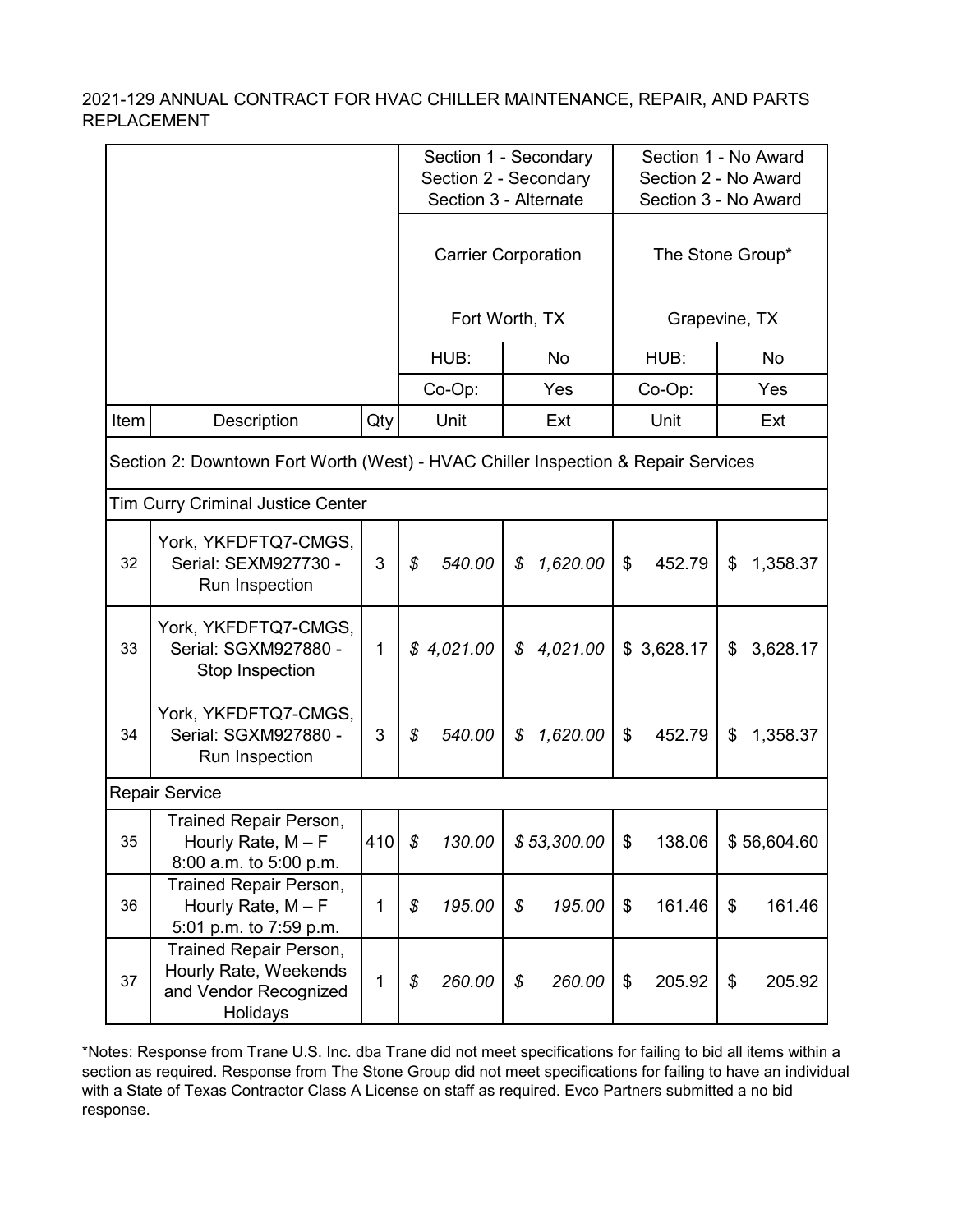|                |                                                                                   |              |              | Section 1 - Secondary      | Section 1 - No Award |                      |  |  |  |  |  |
|----------------|-----------------------------------------------------------------------------------|--------------|--------------|----------------------------|----------------------|----------------------|--|--|--|--|--|
|                |                                                                                   |              |              | Section 2 - Secondary      |                      | Section 2 - No Award |  |  |  |  |  |
|                |                                                                                   |              |              | Section 3 - Alternate      | Section 3 - No Award |                      |  |  |  |  |  |
|                |                                                                                   |              |              | <b>Carrier Corporation</b> | The Stone Group*     |                      |  |  |  |  |  |
|                |                                                                                   |              |              | Fort Worth, TX             |                      | Grapevine, TX        |  |  |  |  |  |
|                |                                                                                   |              | HUB:         | No                         | HUB:                 | No                   |  |  |  |  |  |
|                |                                                                                   |              | Co-Op:       | Yes                        | Co-Op:               | Yes                  |  |  |  |  |  |
| Item           | Description                                                                       | Qty          | Unit         | Ext                        | Unit                 | Ext                  |  |  |  |  |  |
|                | Section 2: Downtown Fort Worth (West) - HVAC Chiller Inspection & Repair Services |              |              |                            |                      |                      |  |  |  |  |  |
|                | <b>Repair Service</b>                                                             |              |              |                            |                      |                      |  |  |  |  |  |
|                | <b>Subtotal Section 2</b>                                                         |              | \$           | 144,770.00                 | \$                   | 131,327.82           |  |  |  |  |  |
|                | Parts Mark-Up Section 2                                                           |              |              | 20%                        |                      | 16%                  |  |  |  |  |  |
|                | Section 3: Suburban Tarrant County - HVAC Chiller Inspection & Repair Services    |              |              |                            |                      |                      |  |  |  |  |  |
|                | Dionne Phillips Bagsby Southwest Subcourthouse                                    |              |              |                            |                      |                      |  |  |  |  |  |
| 1              | Daikin, AWV012, Serial:<br>STNU170800003 - Stop<br>Inspection                     | $\mathbf{1}$ | \$2,120.00   | 2,120.00<br>\$             | \$2,314.26           | 2,314.26<br>\$       |  |  |  |  |  |
| 2              | Daikin, AWV012, Serial:<br>STNU170800003 - Run<br>Inspection                      | 3            | \$<br>540.00 | 1,620.00<br>\$             | \$<br>590.85         | \$<br>1,772.55       |  |  |  |  |  |
| 3              | Daikin, AWV012, Serial:<br>STNU170800011 - Stop<br>Inspection                     | 1            | \$2,120.00   | 2,120.00<br>\$             | \$2,314.26           | 2,314.26<br>\$       |  |  |  |  |  |
| $\overline{4}$ | Daikin, AWV012, Serial:<br>STNU170800011 - Run<br>Inspection                      | 3            | \$<br>540.00 | \$<br>1,620.00             | \$<br>590.85         | \$<br>1,772.55       |  |  |  |  |  |
|                | <b>Medical Examiner's Office</b>                                                  |              |              |                            |                      |                      |  |  |  |  |  |
| 5              | McQuay, WMC400DBS-<br>ER10, Serial:<br>STNU110300119 - Stop<br>Inspection         | 1            | \$4,561.00   | 4,561.00<br>$\mathfrak{S}$ | \$2,559.96           | \$<br>2,559.96       |  |  |  |  |  |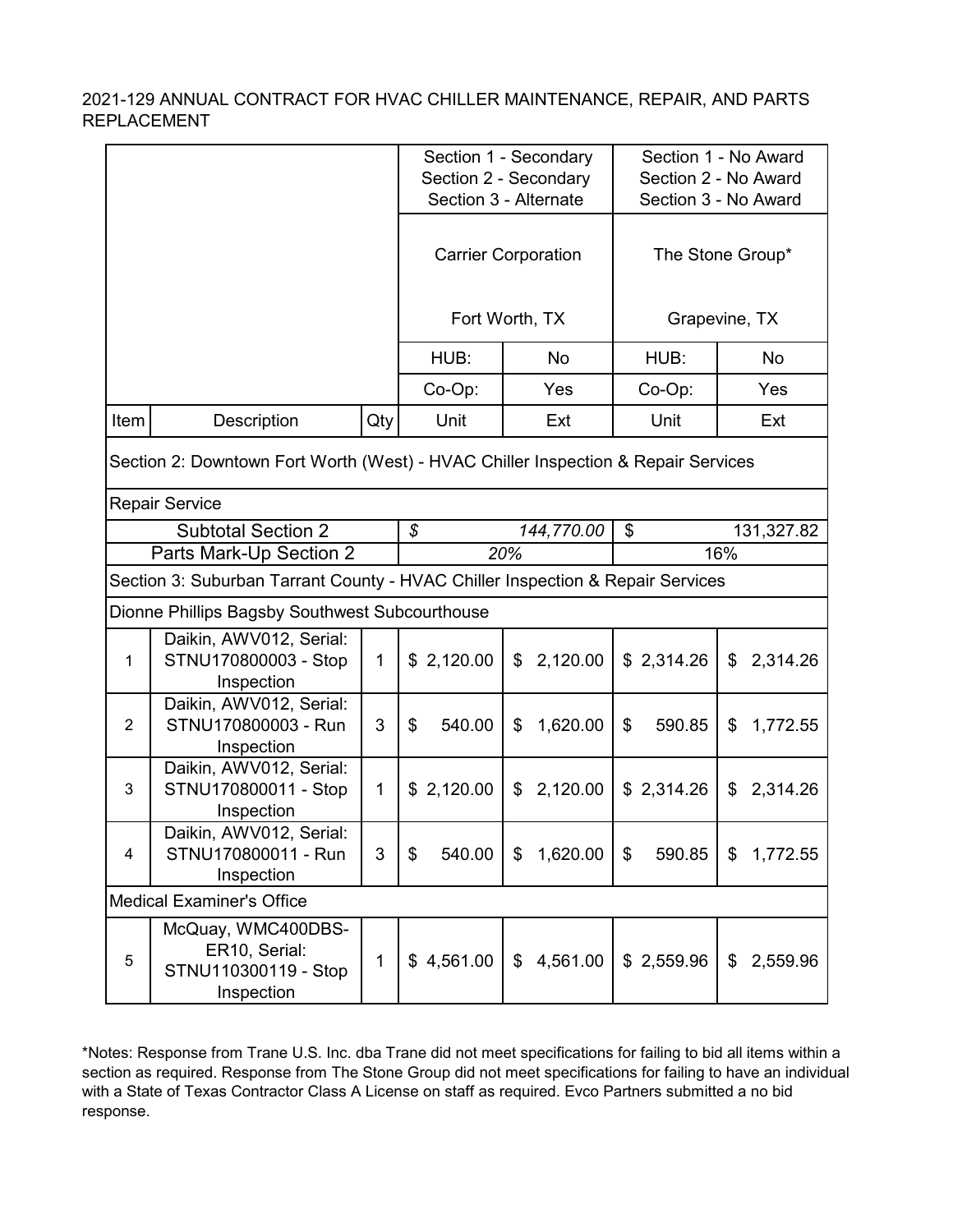|                |                                                                                |     |              | Section 1 - Secondary                                                 | Section 1 - No Award                |                |  |  |
|----------------|--------------------------------------------------------------------------------|-----|--------------|-----------------------------------------------------------------------|-------------------------------------|----------------|--|--|
|                |                                                                                |     |              | Section 2 - Secondary                                                 | Section 2 - No Award                |                |  |  |
|                |                                                                                |     |              | Section 3 - Alternate                                                 | Section 3 - No Award                |                |  |  |
|                |                                                                                |     |              | <b>Carrier Corporation</b>                                            | The Stone Group*                    |                |  |  |
|                |                                                                                |     |              | Fort Worth, TX                                                        |                                     | Grapevine, TX  |  |  |
|                |                                                                                |     | HUB:         | <b>No</b>                                                             | HUB:                                | No             |  |  |
|                |                                                                                |     | Co-Op:       | Yes                                                                   | Co-Op:                              | Yes            |  |  |
| Item           | Description                                                                    | Qty | Unit         | Ext                                                                   | Unit                                | Ext            |  |  |
|                | Section 3: Suburban Tarrant County - HVAC Chiller Inspection & Repair Services |     |              |                                                                       |                                     |                |  |  |
|                | <b>Medical Examiner's Office</b>                                               |     |              |                                                                       |                                     |                |  |  |
| 6              | McQuay, WMC400DBS-<br>ER10, Serial:<br>STNU110300119 - Run<br>Inspection       | 3   | \$<br>540.00 | 1,620.00<br>\$                                                        | \$<br>452.79                        | \$<br>1,358.37 |  |  |
| $\overline{7}$ | McQuay, WMC400DBS-<br>ER10, Serial:<br>STNU110300120 - Stop<br>Inspection      | 1   | \$4,561.00   | 4,561.00<br>$\boldsymbol{\mathsf{S}}$                                 | \$2,559.96                          | \$<br>2,559.96 |  |  |
| 8              | McQuay, WMC400DBS-<br>ER10, Serial:<br>STNU110300120 - Run<br>Inspection       | 3   | \$<br>540.00 | 1,620.00<br>\$                                                        | \$<br>452.79                        | 1,358.37<br>\$ |  |  |
| 9              | York,<br>YLAA0091HE46XCBB,<br>Serial: 2BBM023332 -<br>Stop Inspection          | 1   | \$2,660.00   | 2,660.00<br>\$                                                        | \$1,133.73                          | \$<br>1,133.73 |  |  |
| 10             | York,<br>YLAA0091HE46XCBB,<br>Serial: 2BBM023332 - Run<br>Inspection           | 3   | \$<br>540.00 | $\mathfrak{L}$<br>1,620.00                                            | $\boldsymbol{\mathsf{S}}$<br>452.79 | \$<br>1,358.37 |  |  |
|                | <b>Northeast Annex</b>                                                         |     |              |                                                                       |                                     |                |  |  |
| 11             | McQuay, AGS120C,<br>Serial: STNU050900048 -<br>Stop Inspection                 | 1   | \$2,660.00   | \$2,660.00                                                            | \$1,203.93                          | \$<br>1,203.93 |  |  |
|                |                                                                                |     |              | Trano did not moot spocifications for failing to bid all itoms within |                                     |                |  |  |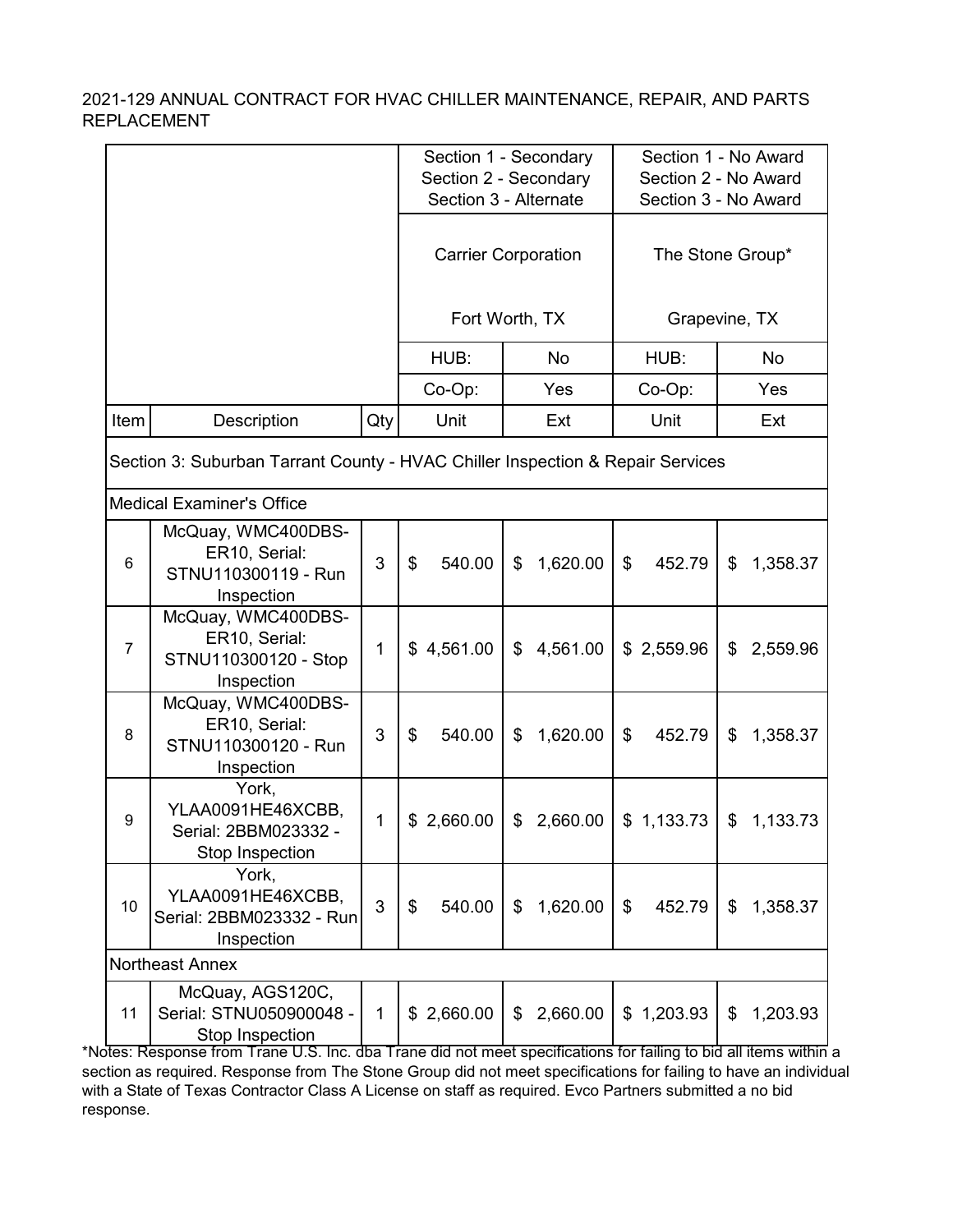|      |                                                                                |     |                            | Section 1 - Secondary<br>Section 2 - Secondary |                |           | Section 1 - No Award<br>Section 2 - No Award |                      |               |          |
|------|--------------------------------------------------------------------------------|-----|----------------------------|------------------------------------------------|----------------|-----------|----------------------------------------------|----------------------|---------------|----------|
|      |                                                                                |     |                            | Section 3 - Alternate                          |                |           |                                              | Section 3 - No Award |               |          |
|      |                                                                                |     | <b>Carrier Corporation</b> |                                                |                |           | The Stone Group*                             |                      |               |          |
|      |                                                                                |     |                            | Fort Worth, TX                                 |                |           |                                              |                      | Grapevine, TX |          |
|      |                                                                                |     |                            | HUB:                                           |                | <b>No</b> |                                              | HUB:                 |               | No       |
|      |                                                                                |     |                            | Co-Op:                                         |                | Yes       |                                              | Co-Op:               |               | Yes      |
| Item | Description                                                                    | Qty |                            | Unit                                           |                | Ext       |                                              | Unit                 |               | Ext      |
|      | Section 3: Suburban Tarrant County - HVAC Chiller Inspection & Repair Services |     |                            |                                                |                |           |                                              |                      |               |          |
|      | <b>Northeast Annex</b>                                                         |     |                            |                                                |                |           |                                              |                      |               |          |
| 12   | McQuay, AGS120C,<br>Serial: STNU050900048 -<br>Run Inspection                  | 3   | \$                         | 540.00                                         | \$             | 1,620.00  | \$                                           | 452.79               | \$            | 1,358.37 |
|      | <b>Northeast Courthouse</b>                                                    |     |                            |                                                |                |           |                                              |                      |               |          |
| 13   | York, YLAA0120SE,<br>Serial: 2BBM023507 -<br>Stop Inspection                   | 1   |                            | \$2,120.00                                     | \$             | 2,120.00  | \$                                           | 1,203.93             | \$            | 1,203.93 |
| 14   | York, YLAA0120SE,<br>Serial: 2BBM023507 - Run<br>Inspection                    | 3   | \$                         | 540.00                                         | \$             | 1,620.00  | \$                                           | 452.79               | \$            | 1,358.37 |
| 15   | York, YLAA0120SE,<br>Serial: 2BBM023508 -<br>Stop Inspection                   | 1   |                            | \$2,120.00                                     | \$             | 2,120.00  |                                              | \$1,203.93           | \$            | 1,203.93 |
| 16   | York, YLAA0120SE,<br>Serial: 2BBM023508 - Run<br>Inspection                    | 3   | \$                         | 540.00                                         | \$             | 1,620.00  | $\frac{1}{2}$                                | 452.79               | \$            | 1,358.37 |
|      | Northwest Subcourthouse                                                        |     |                            |                                                |                |           |                                              |                      |               |          |
| 17   | McQuay, AGZ140CHHNN-<br>ER10, Serial:<br>STNU100900025 - Stop<br>Inspection    | 1   |                            | \$2,120.00                                     | $\mathbb{S}^-$ | 2,120.00  |                                              | \$1,203.93           | \$            | 1,203.93 |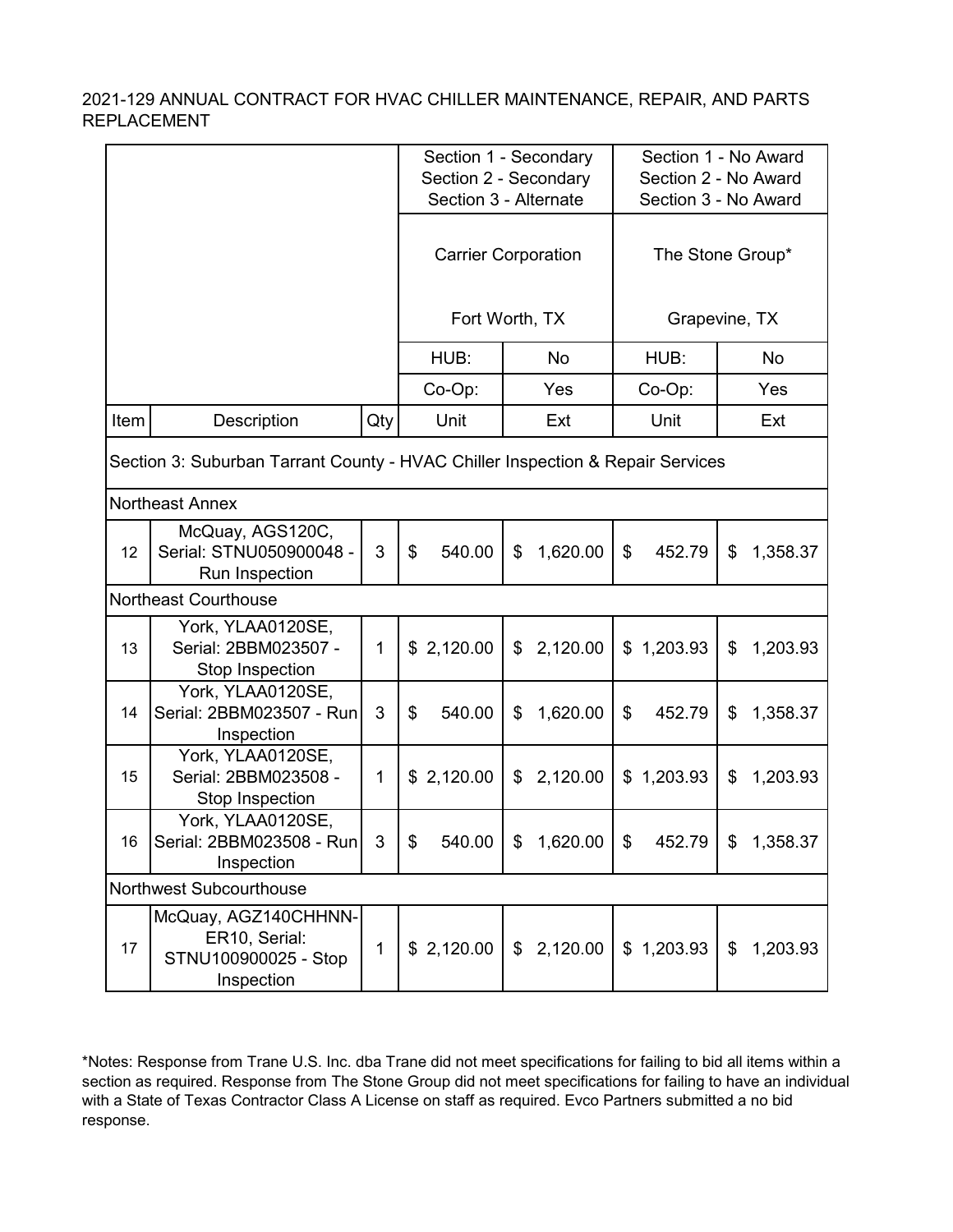|                                                                                |                                                                             |     |              | Section 1 - Secondary      | Section 1 - No Award |                      |  |  |
|--------------------------------------------------------------------------------|-----------------------------------------------------------------------------|-----|--------------|----------------------------|----------------------|----------------------|--|--|
|                                                                                |                                                                             |     |              | Section 2 - Secondary      |                      | Section 2 - No Award |  |  |
|                                                                                |                                                                             |     |              | Section 3 - Alternate      | Section 3 - No Award |                      |  |  |
|                                                                                |                                                                             |     |              | <b>Carrier Corporation</b> | The Stone Group*     |                      |  |  |
|                                                                                |                                                                             |     |              | Fort Worth, TX             |                      | Grapevine, TX        |  |  |
|                                                                                |                                                                             |     | HUB:         | <b>No</b>                  | HUB:                 | No                   |  |  |
|                                                                                |                                                                             |     | Co-Op:       | Yes                        | Co-Op:               | Yes                  |  |  |
| Item                                                                           | Description                                                                 | Qty | Unit         | Ext                        | Unit                 | Ext                  |  |  |
| Section 3: Suburban Tarrant County - HVAC Chiller Inspection & Repair Services |                                                                             |     |              |                            |                      |                      |  |  |
|                                                                                | <b>Northwest Subcourthouse</b>                                              |     |              |                            |                      |                      |  |  |
| 18                                                                             | McQuay, AGZ140CHHNN-<br>ER10, Serial:<br>STNU100900025 - Run<br>Inspection  | 3   | \$<br>540.00 | 1,620.00<br>\$             | \$<br>452.79         | 1,358.37<br>\$       |  |  |
| 19                                                                             | McQuay, AGZ140CHHNN-<br>ER10, Serial:<br>STNU100900038 - Stop<br>Inspection | 1   | \$2,120.00   | 2,120.00<br>\$             | \$1,203.93           | 1,203.93<br>\$       |  |  |
| 20                                                                             | McQuay, AGZ140CHHNN-<br>ER10, Serial:<br>STNU100900038 - Run<br>Inspection  | 3   | \$<br>540.00 | 1,620.00<br>\$             | \$<br>452.79         | \$<br>1,358.37       |  |  |
|                                                                                | <b>Resource Connection</b>                                                  |     |              |                            |                      |                      |  |  |
| 21                                                                             | Carrier, 30GTR050-<br>521KJ, Serial:<br>0403F13490 - Stop<br>Inspection     | 1   | \$1,580.00   | \$<br>1,580.00             | \$<br>604.89         | \$<br>604.89         |  |  |
| 22                                                                             | Carrier, 30GTR050-<br>521KJ, Serial:<br>0403F13490 - Run<br>Inspection      | 3   | 540.00<br>\$ | 1,620.00<br>\$             | 452.79<br>\$         | 1,358.37<br>\$       |  |  |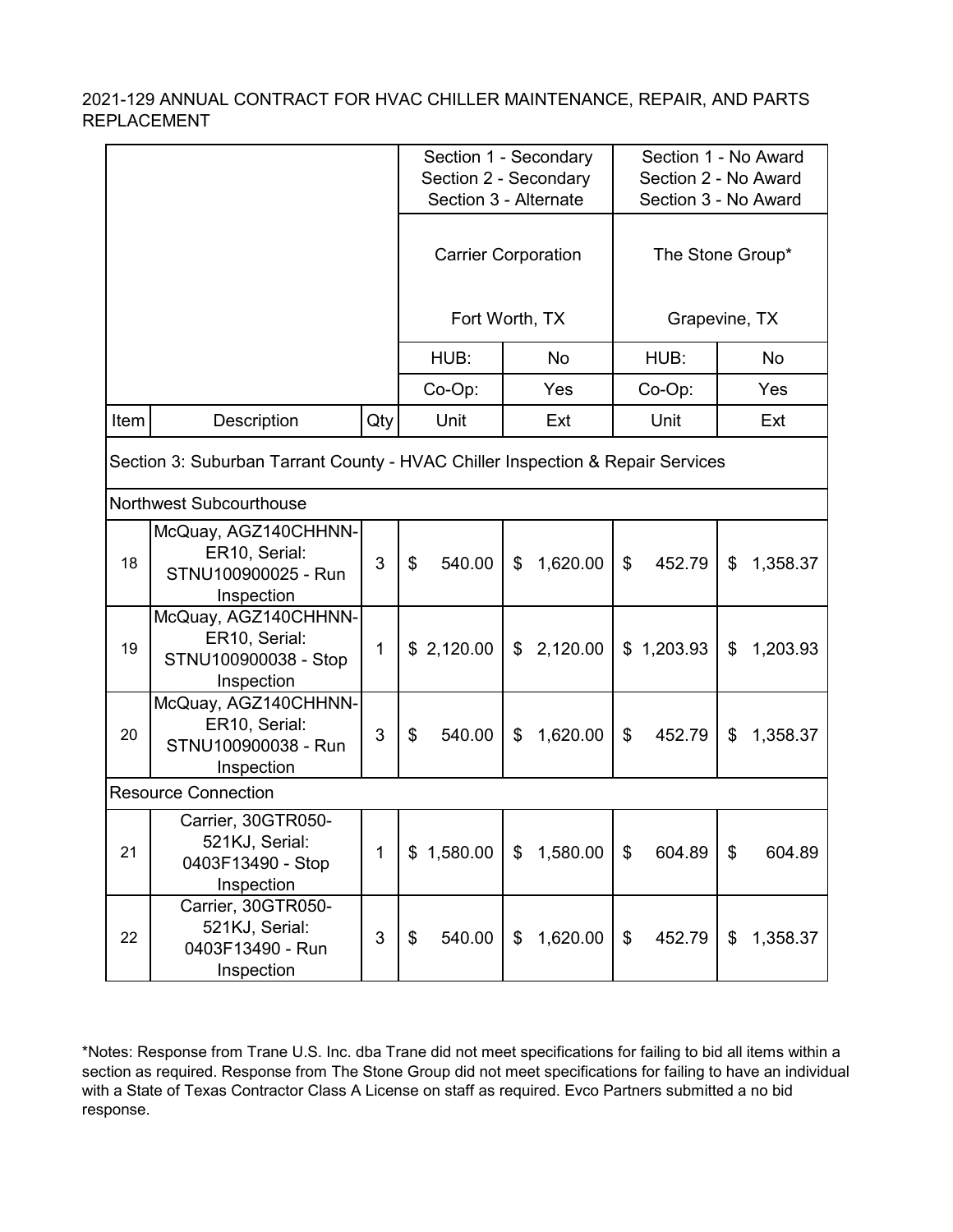|      |                                                                                |     |                | Section 1 - Secondary<br>Section 2 - Secondary | Section 1 - No Award<br>Section 2 - No Award |                |  |  |
|------|--------------------------------------------------------------------------------|-----|----------------|------------------------------------------------|----------------------------------------------|----------------|--|--|
|      |                                                                                |     |                | Section 3 - Alternate                          | Section 3 - No Award                         |                |  |  |
|      |                                                                                |     |                | <b>Carrier Corporation</b>                     | The Stone Group*                             |                |  |  |
|      |                                                                                |     | Fort Worth, TX |                                                | Grapevine, TX                                |                |  |  |
|      |                                                                                |     | HUB:           | <b>No</b>                                      | HUB:                                         | No             |  |  |
|      |                                                                                |     | Co-Op:         | Yes                                            | Co-Op:                                       | Yes            |  |  |
| Item | Description                                                                    | Qty | Unit           | Ext                                            | Unit                                         | Ext            |  |  |
|      | Section 3: Suburban Tarrant County - HVAC Chiller Inspection & Repair Services |     |                |                                                |                                              |                |  |  |
|      | Subcourthouse at Mansfield                                                     |     |                |                                                |                                              |                |  |  |
| 23   | McQuay, AGZ055AS27-<br>ER10, Serial:<br>STNU990400121 - Stop<br>Inspection     | 1   | 1,580.00<br>\$ | 1,580.00<br>\$                                 | \$<br>604.89                                 | \$<br>604.89   |  |  |
| 24   | McQuay, AGZ055AS27-<br>ER10, Serial:<br>STNU990400121 - Run<br>Inspection      | 3   | \$<br>540.00   | 1,620.00<br>\$                                 | \$<br>452.79                                 | \$<br>1,358.37 |  |  |
| 25   | McQuay, AGZ055AS27-<br>ER10, Serial:<br>STNU021100029 - Stop<br>Inspection     | 1   | 1,580.00<br>\$ | 1,580.00<br>\$                                 | \$<br>604.89                                 | \$<br>604.89   |  |  |
| 26   | McQuay, AGZ055AS27-<br>ER10, Serial:<br>STNU021100029 - Run<br>Inspection      | 3   | \$<br>540.00   | 1,620.00<br>\$                                 | \$<br>452.79                                 | \$<br>1,358.37 |  |  |
|      | Subcourthouse in Arlington                                                     |     |                |                                                |                                              |                |  |  |
| 27   | McQuay, AGZ060BH727-<br>ER11, Serial:<br>STNU070600189 - Stop<br>Inspection    | 1   | 1,580.00<br>\$ | 1,580.00<br>$\boldsymbol{\mathsf{S}}$          | \$<br>604.89                                 | \$<br>604.89   |  |  |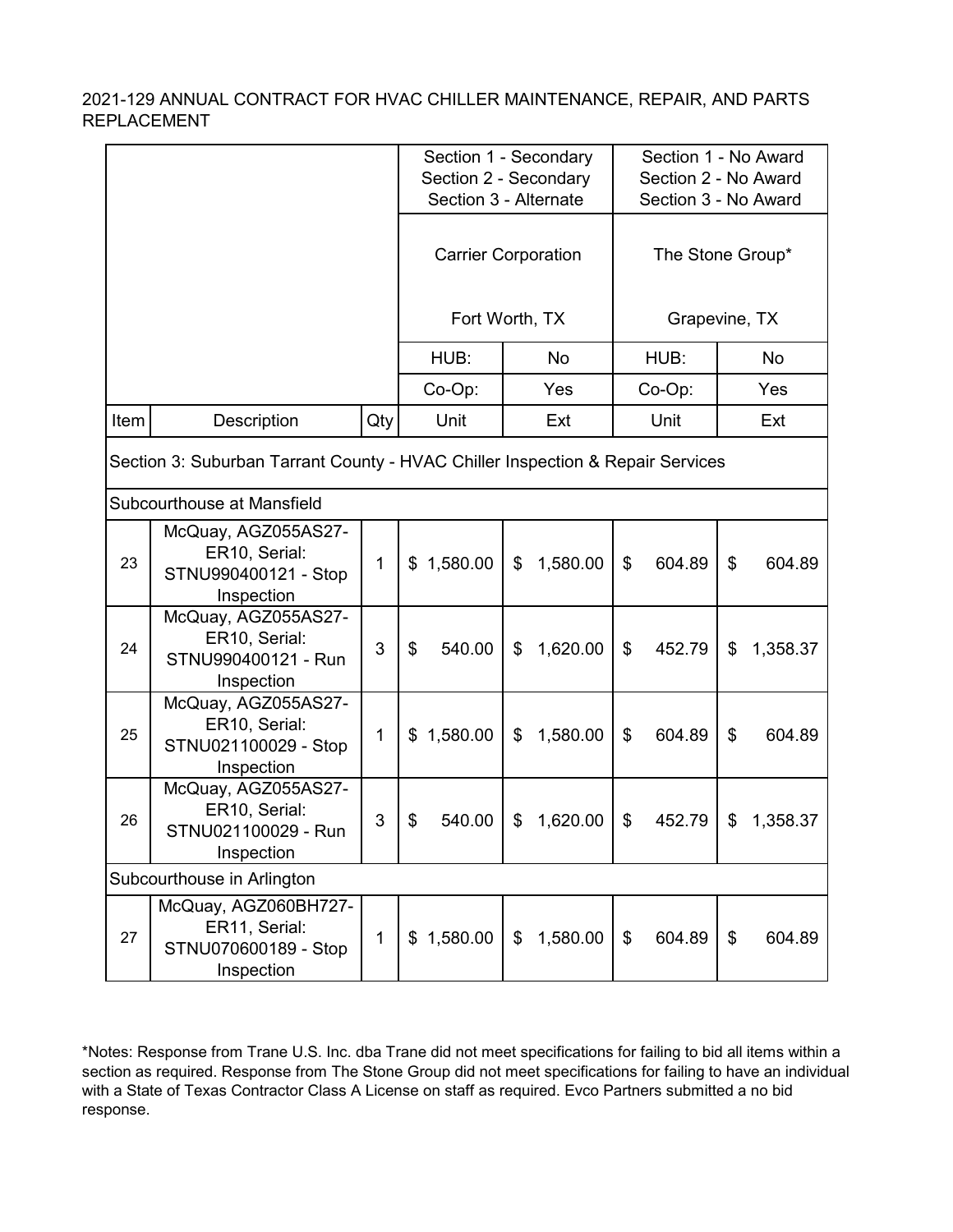|      |                                                                                |     |                | Section 1 - Secondary<br>Section 2 - Secondary<br>Section 3 - Alternate | Section 1 - No Award<br>Section 2 - No Award<br>Section 3 - No Award |                  |  |  |  |  |
|------|--------------------------------------------------------------------------------|-----|----------------|-------------------------------------------------------------------------|----------------------------------------------------------------------|------------------|--|--|--|--|
|      |                                                                                |     |                | <b>Carrier Corporation</b>                                              |                                                                      | The Stone Group* |  |  |  |  |
|      |                                                                                |     |                | Fort Worth, TX                                                          |                                                                      | Grapevine, TX    |  |  |  |  |
|      |                                                                                |     | HUB:           | <b>No</b>                                                               | HUB:                                                                 | <b>No</b>        |  |  |  |  |
|      |                                                                                |     | Co-Op:         | Yes                                                                     | Co-Op:                                                               | Yes              |  |  |  |  |
| Item | Description                                                                    | Qty | Unit           | Ext                                                                     | Unit                                                                 | Ext              |  |  |  |  |
|      | Section 3: Suburban Tarrant County - HVAC Chiller Inspection & Repair Services |     |                |                                                                         |                                                                      |                  |  |  |  |  |
|      | Subcourthouse in Arlington                                                     |     |                |                                                                         |                                                                      |                  |  |  |  |  |
| 28   | McQuay, AGZ060BH727-<br>ER11, Serial:<br>STNU070600189 - Run<br>Inspection     | 3   | \$<br>540.00   | 1,620.00<br>\$                                                          | \$<br>452.79                                                         | \$<br>1,358.37   |  |  |  |  |
| 29   | McQuay, AGZ060BH727-<br>ER11, Serial:<br>STNU070600190 - Stop<br>Inspection    | 1   | 1,580.00<br>\$ | 1,580.00<br>\$                                                          | \$<br>604.89                                                         | \$<br>604.89     |  |  |  |  |
| 30   | McQuay, AGZ060BH727-<br>ER11, Serial:<br>STNU070600190 - Run<br>Inspection     | 3   | \$<br>540.00   | 1,620.00<br>\$                                                          | \$<br>452.79                                                         | \$<br>1,358.37   |  |  |  |  |
| 31   | McQuay, AGZ060BH727-<br>ER11, Serial:<br>STNU070600192 - Stop<br>Inspection    | 1   | 1,580.00<br>\$ | 1,580.00<br>\$                                                          | \$<br>604.89                                                         | \$<br>604.89     |  |  |  |  |
| 32   | McQuay, AGZ060BH727-<br>ER11, Serial:<br>STNU070600192 - Run<br>Inspection     | 3   | \$<br>540.00   | 1,620.00<br>\$                                                          | \$<br>452.79                                                         | \$<br>1,358.37   |  |  |  |  |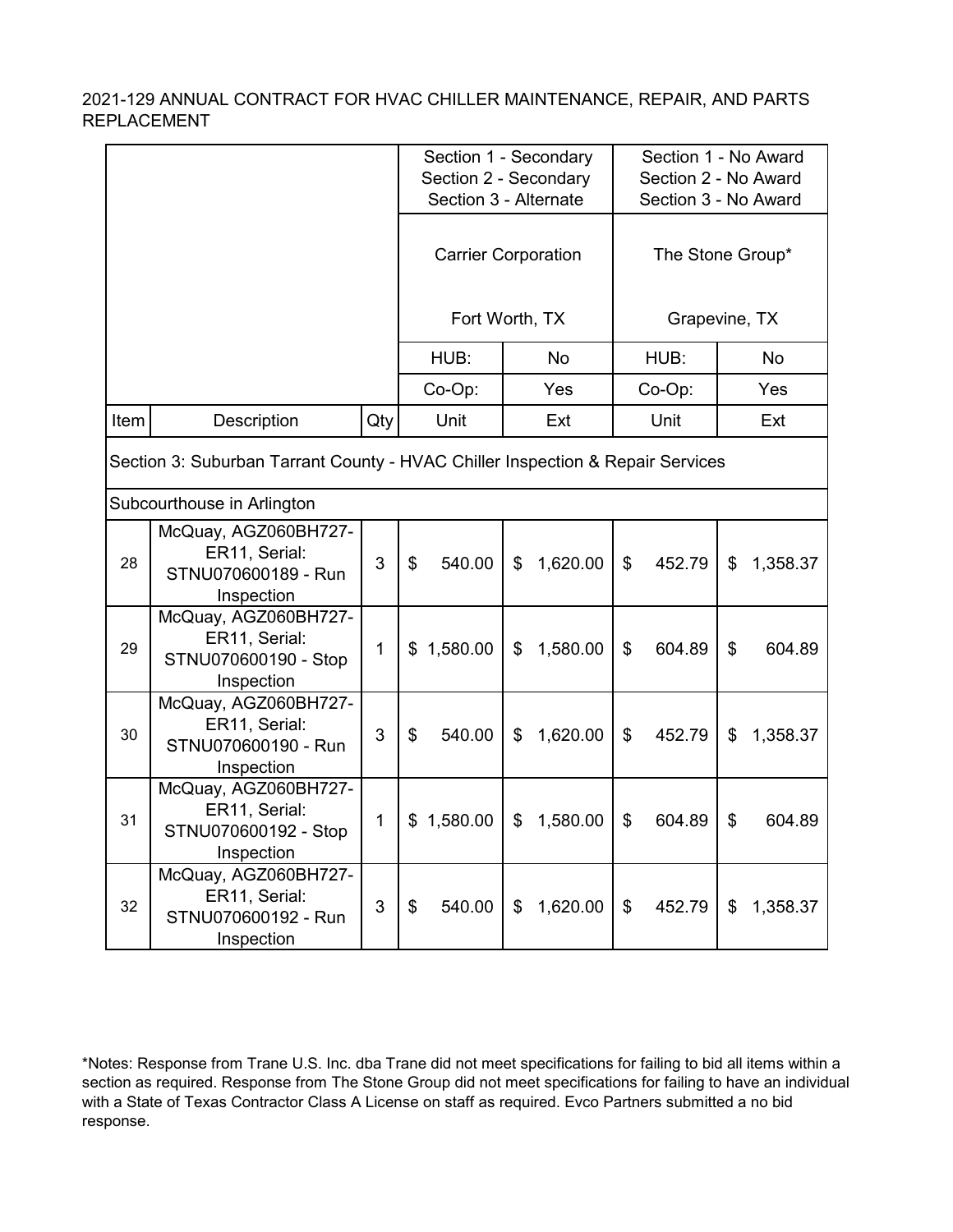|                                                                |                                                                                             |     |                            | Section 1 - Secondary<br>Section 2 - Secondary<br>Section 3 - Alternate |         |                  |         | Section 1 - No Award<br>Section 2 - No Award<br>Section 3 - No Award |     |             |  |
|----------------------------------------------------------------|---------------------------------------------------------------------------------------------|-----|----------------------------|-------------------------------------------------------------------------|---------|------------------|---------|----------------------------------------------------------------------|-----|-------------|--|
|                                                                |                                                                                             |     | <b>Carrier Corporation</b> |                                                                         |         | The Stone Group* |         |                                                                      |     |             |  |
|                                                                |                                                                                             |     | Fort Worth, TX             |                                                                         |         | Grapevine, TX    |         |                                                                      |     |             |  |
|                                                                |                                                                                             |     |                            | HUB:                                                                    |         | <b>No</b>        |         | HUB:                                                                 |     | <b>No</b>   |  |
|                                                                |                                                                                             |     |                            | Co-Op:                                                                  |         | Yes              |         | Co-Op:                                                               |     | Yes         |  |
| Item                                                           | Description                                                                                 | Qty |                            | Unit                                                                    |         | Ext              |         | Unit                                                                 |     | Ext         |  |
|                                                                | Section 3: Suburban Tarrant County - HVAC Chiller Inspection & Repair Services              |     |                            |                                                                         |         |                  |         |                                                                      |     |             |  |
|                                                                | <b>Repair Service</b>                                                                       |     |                            |                                                                         |         |                  |         |                                                                      |     |             |  |
| 33                                                             | <b>Trained Repair Person,</b><br>Hourly Rate, $M - F$<br>8:00 a.m. to 5:00 p.m.             | 390 | $\boldsymbol{\mathsf{\$}}$ | 130.00                                                                  |         | \$50,700.00      | \$      | 138.06                                                               |     | \$53,843.40 |  |
| 34                                                             | Trained Repair Person,<br>Hourly Rate, $M - F$<br>5:01 p.m. to 7:59 p.m.                    | 20  | \$                         | 195.00                                                                  | \$      | 3,900.00         | \$      | 161.46                                                               | \$  | 3,229.20    |  |
| 35                                                             | <b>Trained Repair Person,</b><br>Hourly Rate, Weekends<br>and Vendor Recognized<br>Holidays | 1   | \$                         | 260.00                                                                  | \$      | 260.00           | \$      | 205.92                                                               | \$  | 205.92      |  |
|                                                                | <b>Subtotal Section 3</b>                                                                   |     | $\mathfrak{S}$             |                                                                         |         | 117,422.00       | \$      |                                                                      |     | 100,371.96  |  |
|                                                                | Parts Mark-Up Section 3                                                                     |     |                            |                                                                         | 20%     |                  |         |                                                                      | 16% |             |  |
| Maximum Response Time -<br><b>Standard Call - All Sections</b> |                                                                                             |     |                            |                                                                         | 4 Hours |                  | 4 Hours |                                                                      |     |             |  |
|                                                                | Maximum Response Time -<br><b>Emergency Call - All Sections</b>                             |     |                            | 2 Hours                                                                 |         |                  | 2 Hours |                                                                      |     |             |  |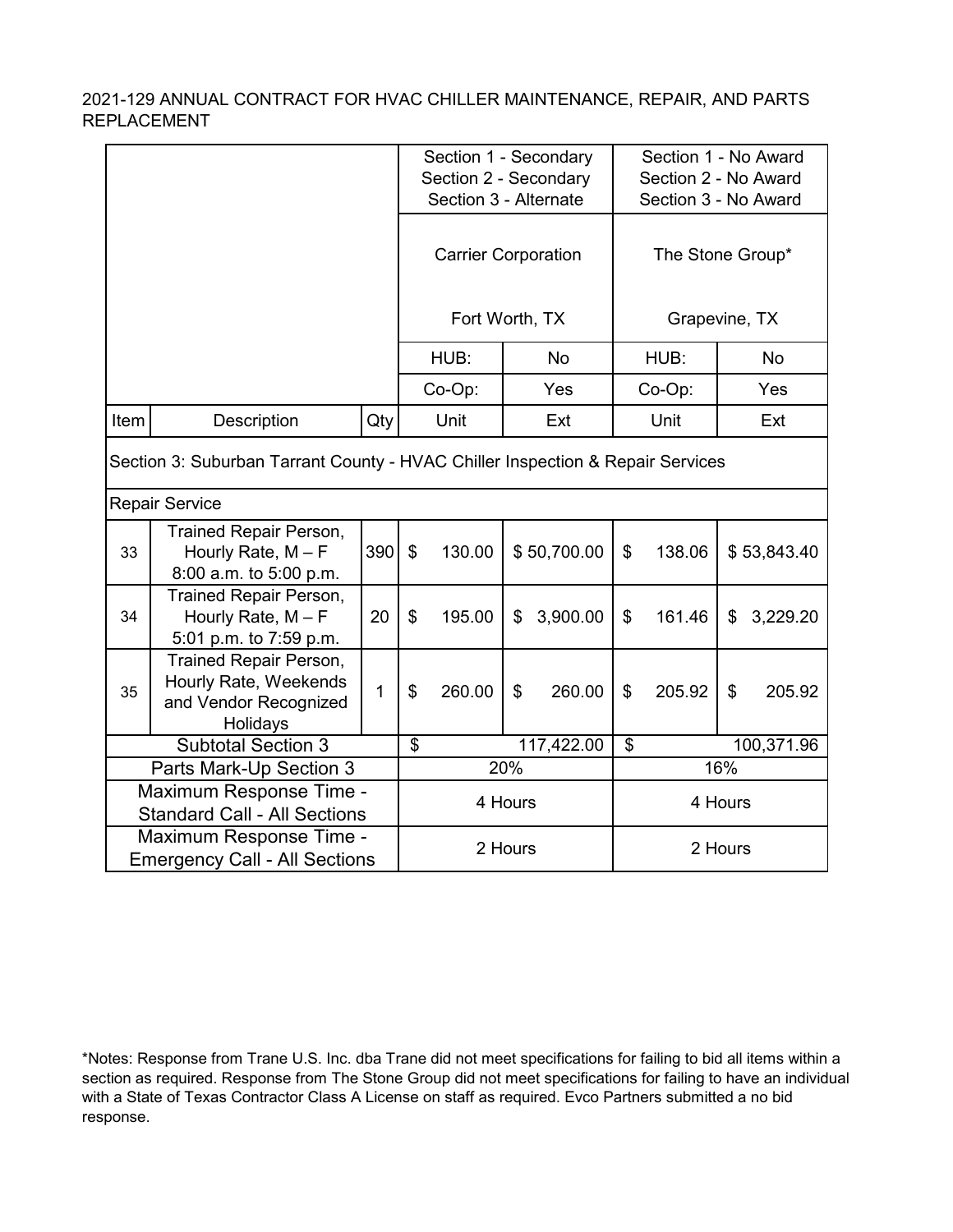|                |                                                                                   |              |           | Section 1 - No Award                         |  |
|----------------|-----------------------------------------------------------------------------------|--------------|-----------|----------------------------------------------|--|
|                |                                                                                   |              |           | Section 2 - No Award                         |  |
|                |                                                                                   |              |           | Section 3 - No Award                         |  |
|                |                                                                                   |              |           | Trane U.S. Inc. dba Trane*<br>Fort Worth, TX |  |
|                |                                                                                   |              |           |                                              |  |
|                |                                                                                   |              | HUB:      | No                                           |  |
|                |                                                                                   |              | Co-Op:    | Yes                                          |  |
| Item           | Description                                                                       | Qty          | Unit      | Ext                                          |  |
|                | Section 1: Downtown Fort Worth (East) - HVAC Chiller Inspection & Repair Services |              |           |                                              |  |
|                | <b>Administration Building</b>                                                    |              |           |                                              |  |
| 1              | McQuay, WSC063-<br>DAAAM, Serial:<br>STNU041000117 - Stop<br>Inspection           | 1            | <b>NB</b> | <b>NB</b>                                    |  |
| $\overline{2}$ | McQuay, WSC063-<br>DAAAM, Serial:<br>STNU041000117 - Run<br>Inspection            | 3            | <b>NB</b> | <b>NB</b>                                    |  |
| 3              | McQuay, WSC063-<br>DAAAM, Serial:<br>STNU041000127 - Stop<br>Inspection           | 1            | <b>NB</b> | <b>NB</b>                                    |  |
| 4              | McQuay, WSC063-<br>DAAAM, Serial:<br>STNU041000127 - Run<br>Inspection            | 3            | <b>NB</b> | <b>NB</b>                                    |  |
| 5              | York, YKCCCSQ3-EKGS,<br>Serial: SCYM-245880 -<br>Stop Inspection                  | $\mathbf{1}$ | <b>NB</b> | <b>NB</b>                                    |  |
| 6              | York, YKCCCSQ3-EKGS,<br>Serial: SCYM-245880 -<br>Run Inspection                   | 3            | <b>NB</b> | <b>NB</b>                                    |  |
| $\overline{7}$ | York, YKCCCSQ3-EKGS,<br>Serial: YKCCCSQ3-EKGS<br>- Stop Inspection                | $\mathbf{1}$ | <b>NB</b> | <b>NB</b>                                    |  |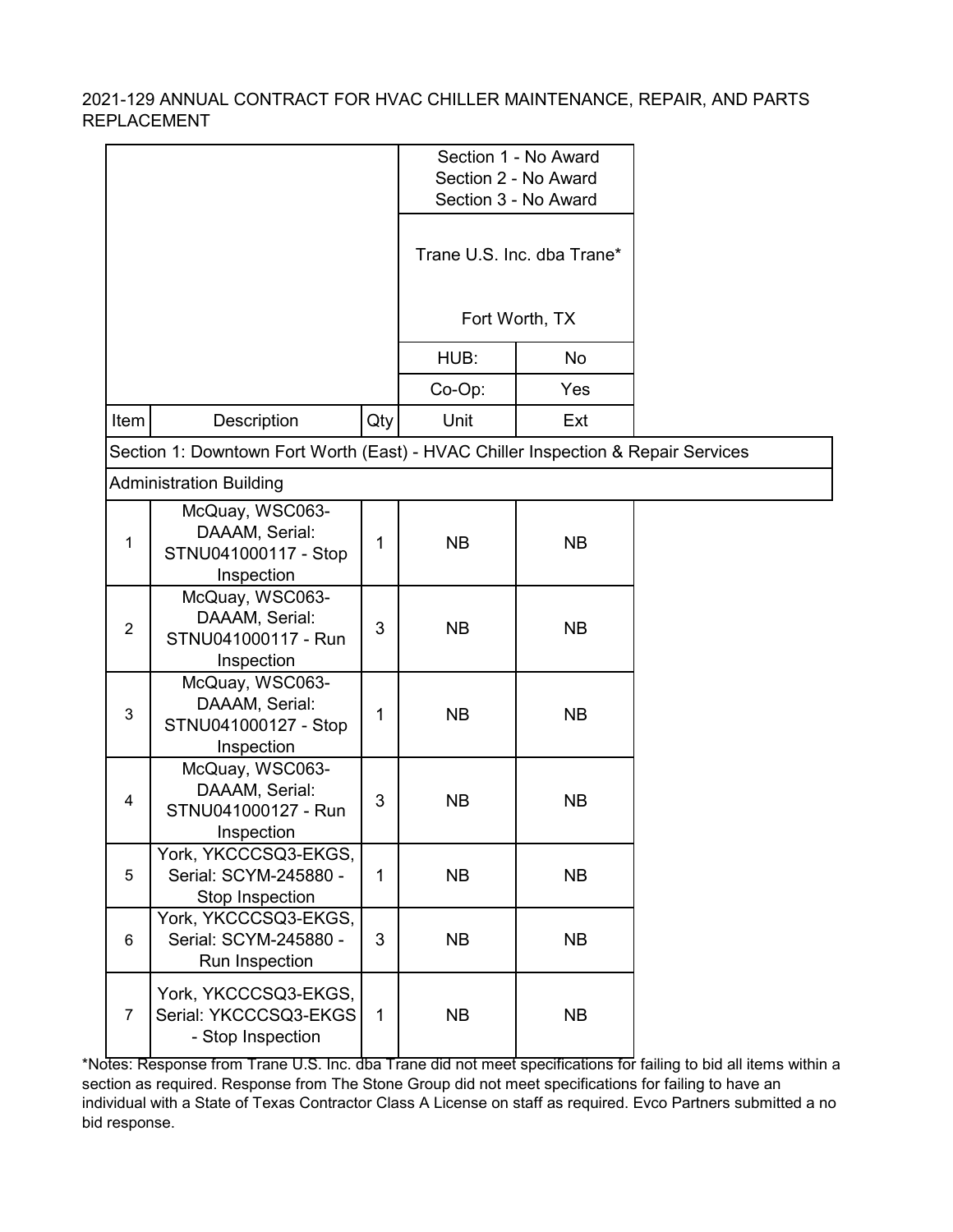|      |                                                                                   |     |           | Section 1 - No Award<br>Section 2 - No Award<br>Section 3 - No Award |  |
|------|-----------------------------------------------------------------------------------|-----|-----------|----------------------------------------------------------------------|--|
|      |                                                                                   |     |           | Trane U.S. Inc. dba Trane*                                           |  |
|      |                                                                                   |     |           | Fort Worth, TX                                                       |  |
|      |                                                                                   |     | HUB:      | No                                                                   |  |
|      |                                                                                   |     | Co-Op:    | Yes                                                                  |  |
| Item | Description                                                                       | Qty | Unit      | Ext                                                                  |  |
|      | Section 1: Downtown Fort Worth (East) - HVAC Chiller Inspection & Repair Services |     |           |                                                                      |  |
|      | <b>Administration Building</b>                                                    |     |           |                                                                      |  |
| 8    | York, YKCCCSQ3-EKGS,<br>Serial: YKCCCSQ3-EKGS<br>- Run Inspection                 | 3   | <b>NB</b> | <b>NB</b>                                                            |  |
|      | <b>Criminal Courts Building</b>                                                   |     |           |                                                                      |  |
| 9    | McQuay, PEH063, Serial:<br>57K81046 - Stop<br>Inspection                          | 1   | <b>NB</b> | <b>NB</b>                                                            |  |
| 10   | McQuay, PEH063, Serial:<br>57K81046 - Run<br>Inspection                           | 3   | <b>NB</b> | <b>NB</b>                                                            |  |
| 11   | McQuay, PEH063, Serial:<br>57K81051 - Stop<br>Inspection                          | 1   | <b>NB</b> | <b>NB</b>                                                            |  |
| 12   | McQuay, PEH063, Serial:<br>57K81051 - Run<br>Inspection                           | 3   | <b>NB</b> | <b>NB</b>                                                            |  |
|      | <b>Criminal Justice Building</b>                                                  |     |           |                                                                      |  |
| 13   | Carrier,<br>30HXC106RYE540KA,<br>Serial: 1002Q01270 - Stop<br>Inspection          | 1   | <b>NB</b> | <b>NB</b>                                                            |  |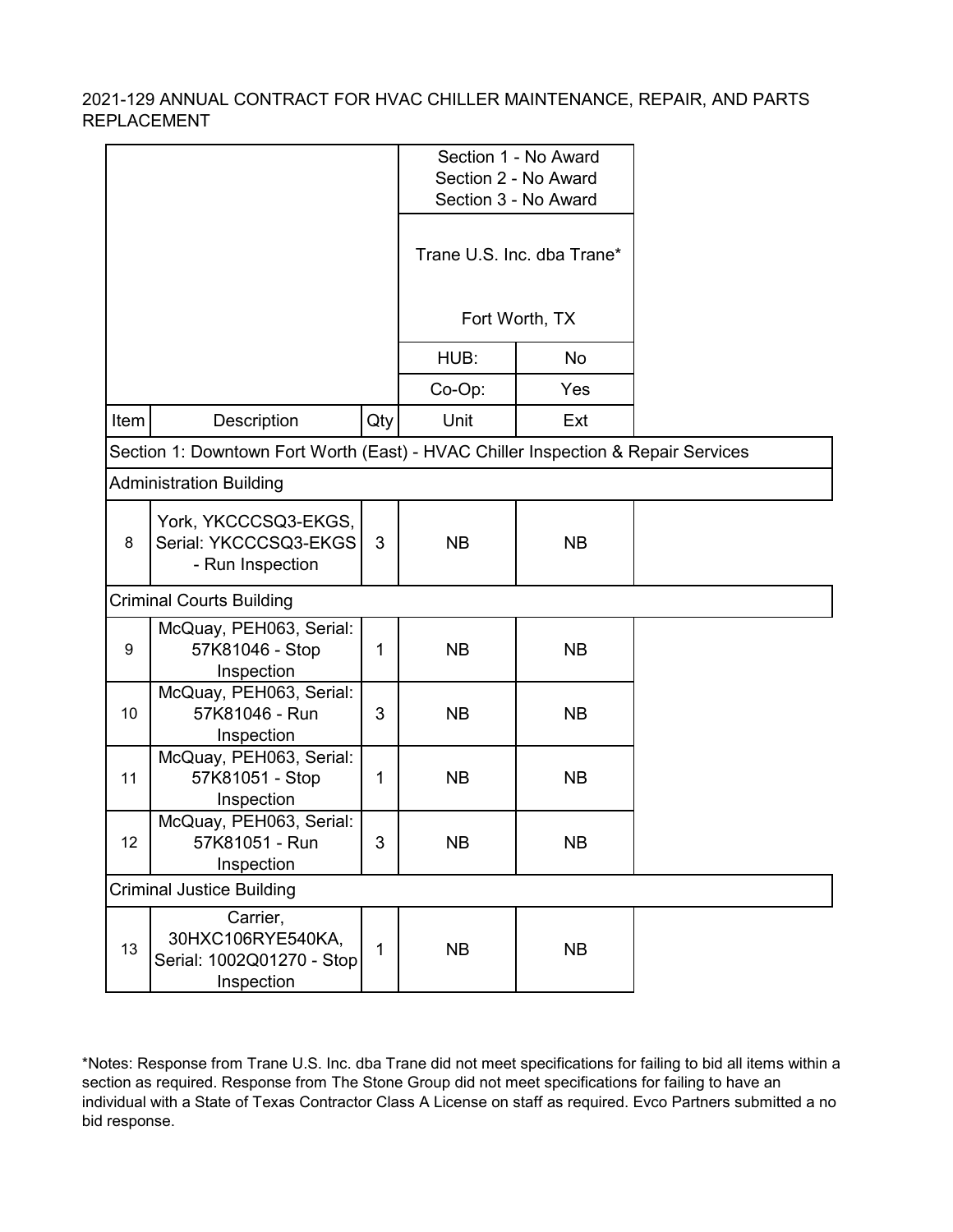|      |                                                                                   |     |           | Section 1 - No Award<br>Section 2 - No Award<br>Section 3 - No Award |  |
|------|-----------------------------------------------------------------------------------|-----|-----------|----------------------------------------------------------------------|--|
|      |                                                                                   |     |           | Trane U.S. Inc. dba Trane*                                           |  |
|      |                                                                                   |     |           | Fort Worth, TX                                                       |  |
|      |                                                                                   |     | HUB:      | No                                                                   |  |
|      |                                                                                   |     | Co-Op:    | Yes                                                                  |  |
| Item | Description                                                                       | Qty | Unit      | Ext                                                                  |  |
|      | Section 1: Downtown Fort Worth (East) - HVAC Chiller Inspection & Repair Services |     |           |                                                                      |  |
|      | <b>Criminal Justice Building</b>                                                  |     |           |                                                                      |  |
| 14   | Carrier,<br>30HXC106RYE540KA,<br>Serial: 1002Q01270 - Run<br>Inspection           | 3   | <b>NB</b> | <b>NB</b>                                                            |  |
| 15   | Carrier,<br>30HXC106RYE540KA,<br>Serial: 1797F69785 - Stop<br>Inspection          | 1   | <b>NB</b> | <b>NB</b>                                                            |  |
| 16   | Carrier,<br>30HXC106RYE540KA,<br>Serial: 1797F69785 - Run<br>Inspection           | 3   | <b>NB</b> | <b>NB</b>                                                            |  |
|      | <b>Family Law Center</b>                                                          |     |           |                                                                      |  |
| 17   | McQuay, WSC087-<br><b>BAAAM, Serial:</b><br>STNU030700092 - Stop<br>Inspection    | 1   | <b>NB</b> | <b>NB</b>                                                            |  |
| 18   | McQuay, WSC087-<br><b>BAAAM, Serial:</b><br>STNU030700092 - Run<br>Inspection     | 3   | <b>NB</b> | <b>NB</b>                                                            |  |
| 19   | McQuay, WSC087-<br><b>BAAAM, Serial:</b><br>STNU030700103 - Stop<br>inspection    | 1   | <b>NB</b> | <b>NB</b>                                                            |  |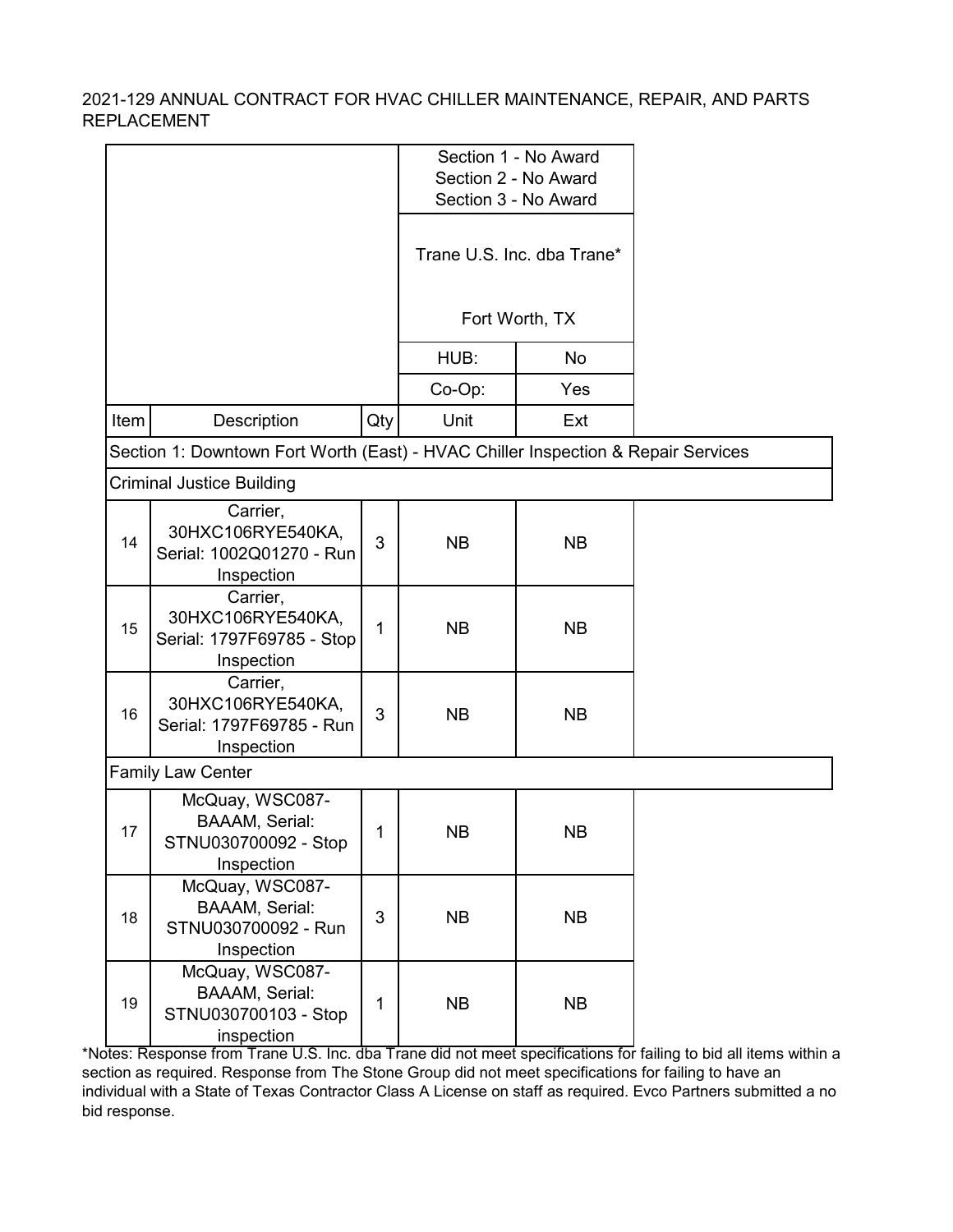|      |                                                                                   |              |           | Section 1 - No Award<br>Section 2 - No Award |  |
|------|-----------------------------------------------------------------------------------|--------------|-----------|----------------------------------------------|--|
|      |                                                                                   |              |           | Section 3 - No Award                         |  |
|      |                                                                                   |              |           | Trane U.S. Inc. dba Trane*                   |  |
|      |                                                                                   |              |           | Fort Worth, TX                               |  |
|      |                                                                                   |              | HUB:      | No                                           |  |
|      |                                                                                   |              | Co-Op:    | Yes                                          |  |
| Item | Description                                                                       | Qty          | Unit      | Ext                                          |  |
|      | Section 1: Downtown Fort Worth (East) - HVAC Chiller Inspection & Repair Services |              |           |                                              |  |
|      | <b>Family Law Center</b>                                                          |              |           |                                              |  |
| 20   | McQuay, WSC087-<br><b>BAAAM, Serial:</b><br>STNU030700103 - Run<br>inspection     | 3            | <b>NB</b> | <b>NB</b>                                    |  |
| 21   | McQuay, WSC087-<br><b>BAAAM, Serial:</b><br>STNU030700113 - Stop<br>Inspection    | 1            | <b>NB</b> | <b>NB</b>                                    |  |
| 22   | McQuay, WSC087-<br><b>BAAAM, Serial:</b><br>STNU030700113 - Run<br>Inspection     | 3            | <b>NB</b> | <b>NB</b>                                    |  |
|      | Tom Vandergriff Civil Courts Building                                             |              |           |                                              |  |
| 23   | York, YKDCDCQ5-EKGS,<br>Serial: SCAM-580740 -<br>Stop Inspection                  | 1            | <b>NB</b> | <b>NB</b>                                    |  |
| 24   | York, YKDCDCQ5-EKGS,<br>Serial: SCAM-580740 -<br>Run Inspection                   | 3            | <b>NB</b> | <b>NB</b>                                    |  |
| 25   | York, YKDCDCQ5-EKGS,<br>Serial: SCAM-580420 -<br>Stop Inspection                  | $\mathbf{1}$ | <b>NB</b> | <b>NB</b>                                    |  |
| 26   | York, YKDCDCQ5-EKGS,<br>Serial: SCAM-580420 -<br>Run Inspection                   | 3            | <b>NB</b> | <b>NB</b>                                    |  |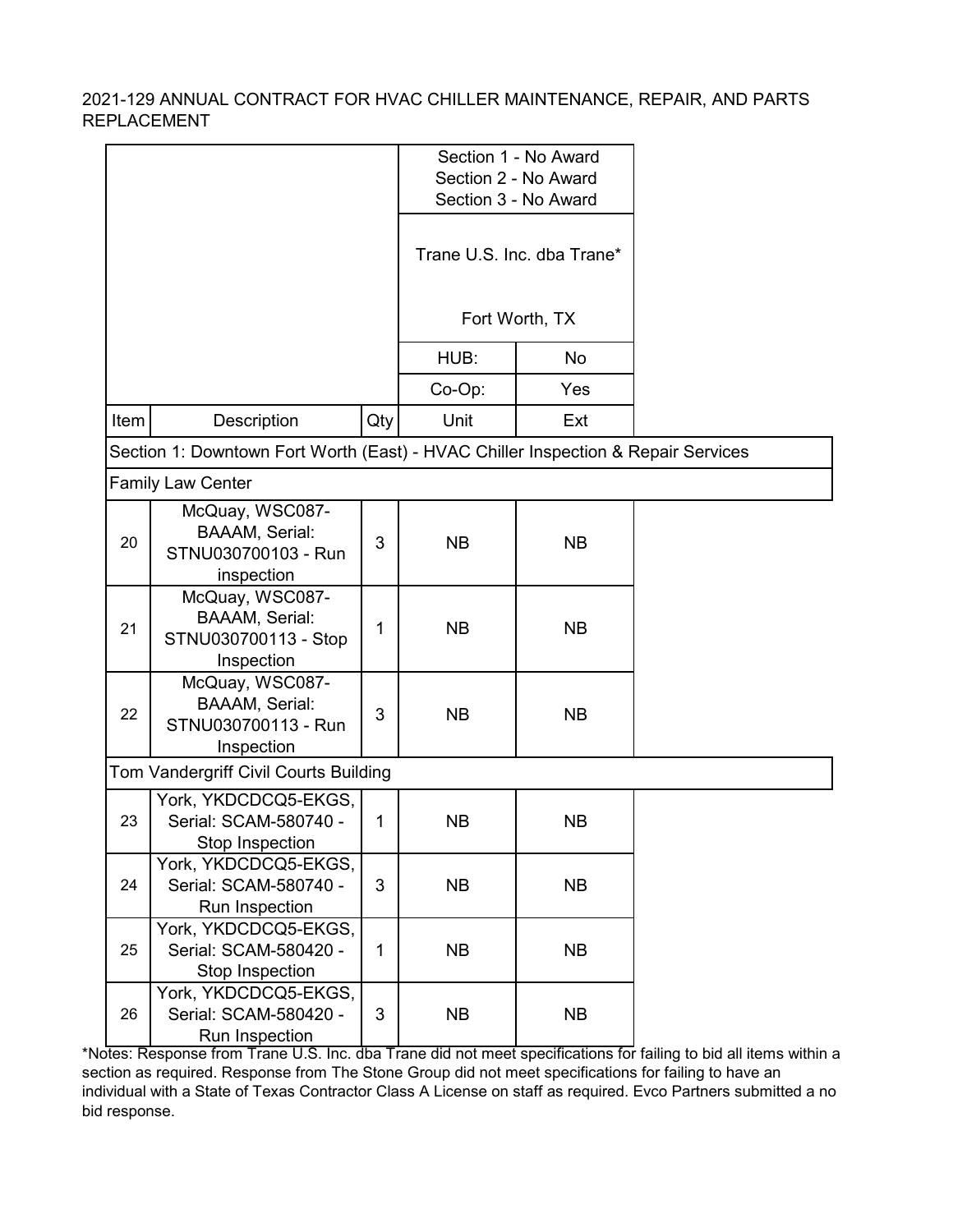|      |                                                                                      |     |           | Section 1 - No Award<br>Section 2 - No Award |  |
|------|--------------------------------------------------------------------------------------|-----|-----------|----------------------------------------------|--|
|      |                                                                                      |     |           | Section 3 - No Award                         |  |
|      |                                                                                      |     |           | Trane U.S. Inc. dba Trane*                   |  |
|      |                                                                                      |     |           | Fort Worth, TX                               |  |
|      |                                                                                      |     | HUB:      | No                                           |  |
|      |                                                                                      |     | Co-Op:    | Yes                                          |  |
| Item | Description                                                                          | Qty | Unit      | Ext                                          |  |
|      | Section 1: Downtown Fort Worth (East) - HVAC Chiller Inspection & Repair Services    |     |           |                                              |  |
|      | Tom Vandergriff Civil Courts Building                                                |     |           |                                              |  |
| 27   | York, YKDCDCQ5-EKGS,<br>Serial: SCAM-580580 -<br>Stop Inspection                     | 1   | <b>NB</b> | <b>NB</b>                                    |  |
| 28   | York, YKDCDCQ5-EKGS,<br>Serial: SCAM-580580 -<br>Run Inspection                      | 3   | <b>NB</b> | <b>NB</b>                                    |  |
|      | <b>Repair Service</b>                                                                |     |           |                                              |  |
| 29   | <b>Trained Repair Person,</b><br>Hourly Rate, $M - F$<br>8:00 a.m. to 5:00 p.m.      | 200 | <b>NB</b> | <b>NB</b>                                    |  |
| 30   | Trained Repair Person,<br>Hourly Rate, $M - F$<br>5:01 p.m. to 7:59 p.m.             | 10  | <b>NB</b> | <b>NB</b>                                    |  |
| 31   | Trained Repair Person,<br>Hourly Rate, Weekends<br>and Vendor Recognized<br>Holidays | 1   | <b>NB</b> | NB                                           |  |
|      | <b>Subtotal Section 1</b>                                                            |     |           | <b>NB</b>                                    |  |
|      | Parts Mark-Up Section 1                                                              |     |           | <b>NB</b>                                    |  |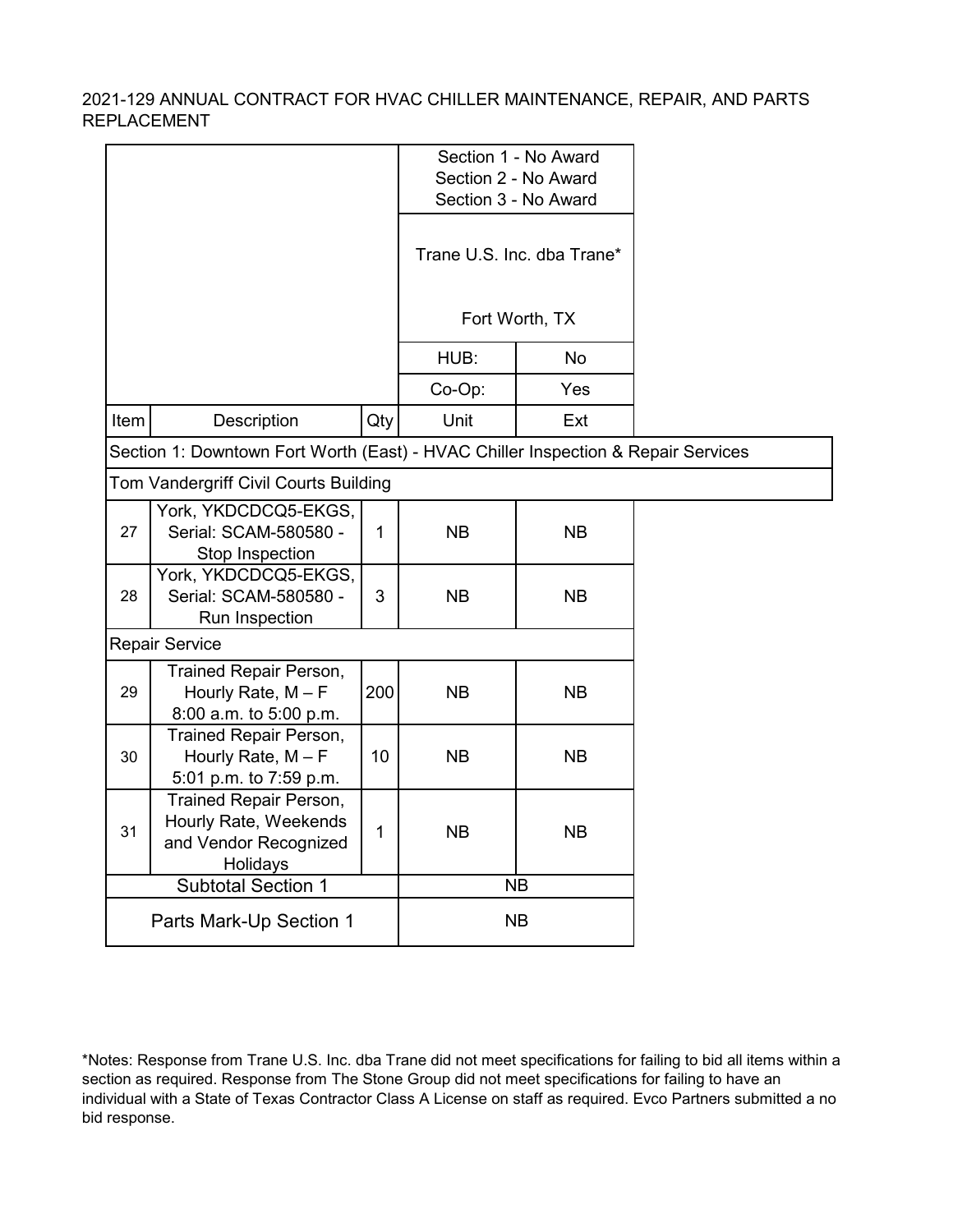|                         |                                                                                                                |              | Section 2 - No Award<br>Section 3 - No Award | Section 1 - No Award       |  |
|-------------------------|----------------------------------------------------------------------------------------------------------------|--------------|----------------------------------------------|----------------------------|--|
|                         |                                                                                                                |              |                                              | Trane U.S. Inc. dba Trane* |  |
|                         |                                                                                                                |              |                                              | Fort Worth, TX             |  |
|                         |                                                                                                                |              | HUB:                                         | No                         |  |
|                         |                                                                                                                |              | Co-Op:                                       | Yes                        |  |
| Item                    | Description                                                                                                    | Qty          | Unit                                         | Ext                        |  |
|                         | Section 2: Downtown Fort Worth (West) - HVAC Chiller Inspection & Repair Services<br>350 West Belknap Building |              |                                              |                            |  |
| 1                       | Carrier,<br>30GXN204F650MH,<br>Serial: 1903F31002 - Stop<br>Inspection                                         | $\mathbf{1}$ | <b>NB</b>                                    | <b>NB</b>                  |  |
| $\overline{2}$          | Carrier,<br>30GXN204F650MH,<br>Serial: 1903F31002 - Run<br>Inspection                                          | 3            | <b>NB</b>                                    | <b>NB</b>                  |  |
| 3                       | York, YCIV0207S,<br>2DXM011049 - Stop<br>Inspection                                                            | 1            | <b>NB</b>                                    | <b>NB</b>                  |  |
| $\overline{\mathbf{4}}$ | York, YCIV0207S,<br>2DXM011049 - Run<br>Inspection                                                             | 3            | <b>NB</b>                                    | <b>NB</b>                  |  |
| 5                       | York, YCWL0156, Serial:<br>2BVM002985 - Stop<br>Inspection                                                     | $\mathbf{1}$ | <b>NB</b>                                    | <b>NB</b>                  |  |
| 6                       | York, YCWL0156, Serial:<br>12BVM002985 - Run<br>Inspection                                                     | 3            | <b>NB</b>                                    | <b>NB</b>                  |  |
| $\overline{7}$          | York, YCWL0156, Serial:<br>2BVM002986 - Stop<br>Inspection                                                     | 1            | <b>NB</b>                                    | <b>NB</b>                  |  |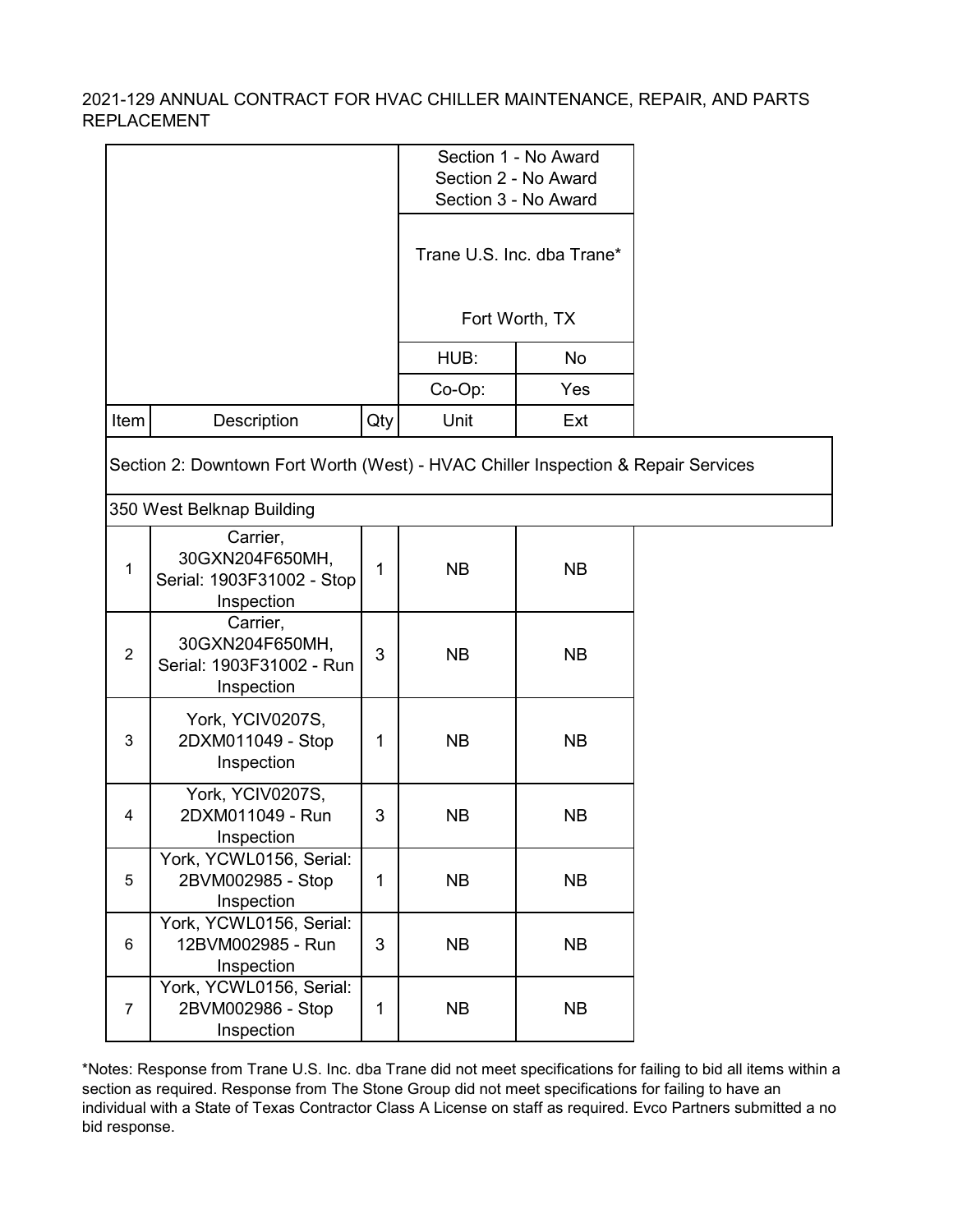|                 |                                                                                                                |              |           | Section 1 - No Award                         |  |
|-----------------|----------------------------------------------------------------------------------------------------------------|--------------|-----------|----------------------------------------------|--|
|                 |                                                                                                                |              |           | Section 2 - No Award<br>Section 3 - No Award |  |
|                 |                                                                                                                |              |           | Trane U.S. Inc. dba Trane*                   |  |
|                 |                                                                                                                |              |           | Fort Worth, TX                               |  |
|                 |                                                                                                                |              | HUB:      | No                                           |  |
|                 |                                                                                                                |              | Co-Op:    | Yes                                          |  |
| Item            | Description                                                                                                    | Qty          | Unit      | Ext                                          |  |
|                 | Section 2: Downtown Fort Worth (West) - HVAC Chiller Inspection & Repair Services<br>350 West Belknap Building |              |           |                                              |  |
| 8               | York, YCWL0156, Serial:<br>2BVM002986 - Run<br>Inspection                                                      | 3            | <b>NB</b> | <b>NB</b>                                    |  |
| 9               | York, YCWL0156, Serial:<br>2BVM002987 - Stop<br>Inspection                                                     | $\mathbf{1}$ | <b>NB</b> | <b>NB</b>                                    |  |
| 10 <sup>°</sup> | York, YCWL0156, Serial:<br>2BVM002987 - Run<br>Inspection                                                      | 3            | <b>NB</b> | <b>NB</b>                                    |  |
|                 | <b>Corrections Center</b>                                                                                      |              |           |                                              |  |
| 11              | McQuay, AGZ090DHANN-<br>ER10, Serial:<br>STNU130100073 - Stop<br>Inspection                                    | $\mathbf{1}$ | <b>NB</b> | <b>NB</b>                                    |  |
| 12              | McQuay, AGZ090DHANN-<br>ER10, Serial:<br>STNU130100073 - Run<br>Inspection                                     | 3            | <b>NB</b> | <b>NB</b>                                    |  |
| 13              | York, YMC2-S2884ABS,<br>Serial: SCJM-735640 -<br>Stop Inspection                                               | $\mathbf{1}$ | <b>NB</b> | <b>NB</b>                                    |  |
| 14              | York, YMC2-S2884ABS,<br>Serial: SCJM-735640 -<br>Run Inspection                                                | 3            | <b>NB</b> | <b>NB</b>                                    |  |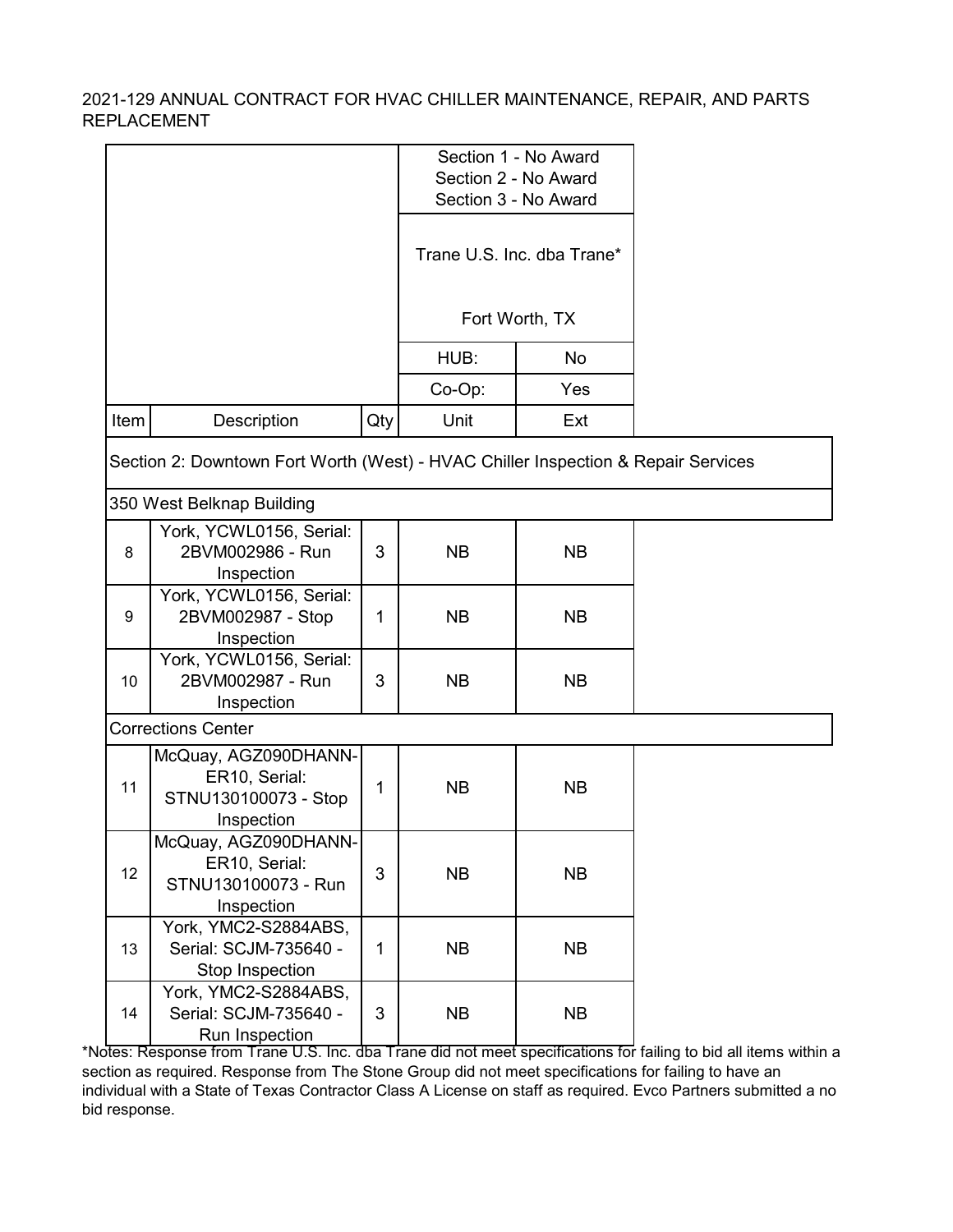|      |                                                                                   |     |           | Section 1 - No Award<br>Section 2 - No Award<br>Section 3 - No Award |  |
|------|-----------------------------------------------------------------------------------|-----|-----------|----------------------------------------------------------------------|--|
|      |                                                                                   |     |           | Trane U.S. Inc. dba Trane*                                           |  |
|      |                                                                                   |     |           | Fort Worth, TX                                                       |  |
|      |                                                                                   |     | HUB:      | No                                                                   |  |
|      |                                                                                   |     | Co-Op:    | Yes                                                                  |  |
| Item | Description                                                                       | Qty | Unit      | Ext                                                                  |  |
|      | Section 2: Downtown Fort Worth (West) - HVAC Chiller Inspection & Repair Services |     |           |                                                                      |  |
|      | <b>Corrections Center</b>                                                         |     |           |                                                                      |  |
| 15   | York, YMC2-S2884ABS,<br>Serial: SCJM735400 -<br>Stop Inspection                   | 1   | <b>NB</b> | <b>NB</b>                                                            |  |
| 16   | York, YMC2-S2884ABS,<br>Serial: SCJM735400 - Run<br>Inspection                    | 3   | <b>NB</b> | <b>NB</b>                                                            |  |
|      | Lon Evans Correction Center                                                       |     |           |                                                                      |  |
| 17   | McQuay,<br>AWS280ADHEVNN-<br>ER10, Serial:<br>STNU101200129 - Stop<br>Inspection  | 1   | <b>NB</b> | <b>NB</b>                                                            |  |
| 18   | McQuay,<br>AWS280ADHEVNN-<br>ER10, Serial:<br>STNU101200129 - Run<br>Inspection   | 3   | <b>NB</b> | <b>NB</b>                                                            |  |
| 19   | McQuay, WMC290DBS-<br>ER10, Serial:<br>STNU110100213 - Stop<br>Inspection         | 1   | NB        | <b>NB</b>                                                            |  |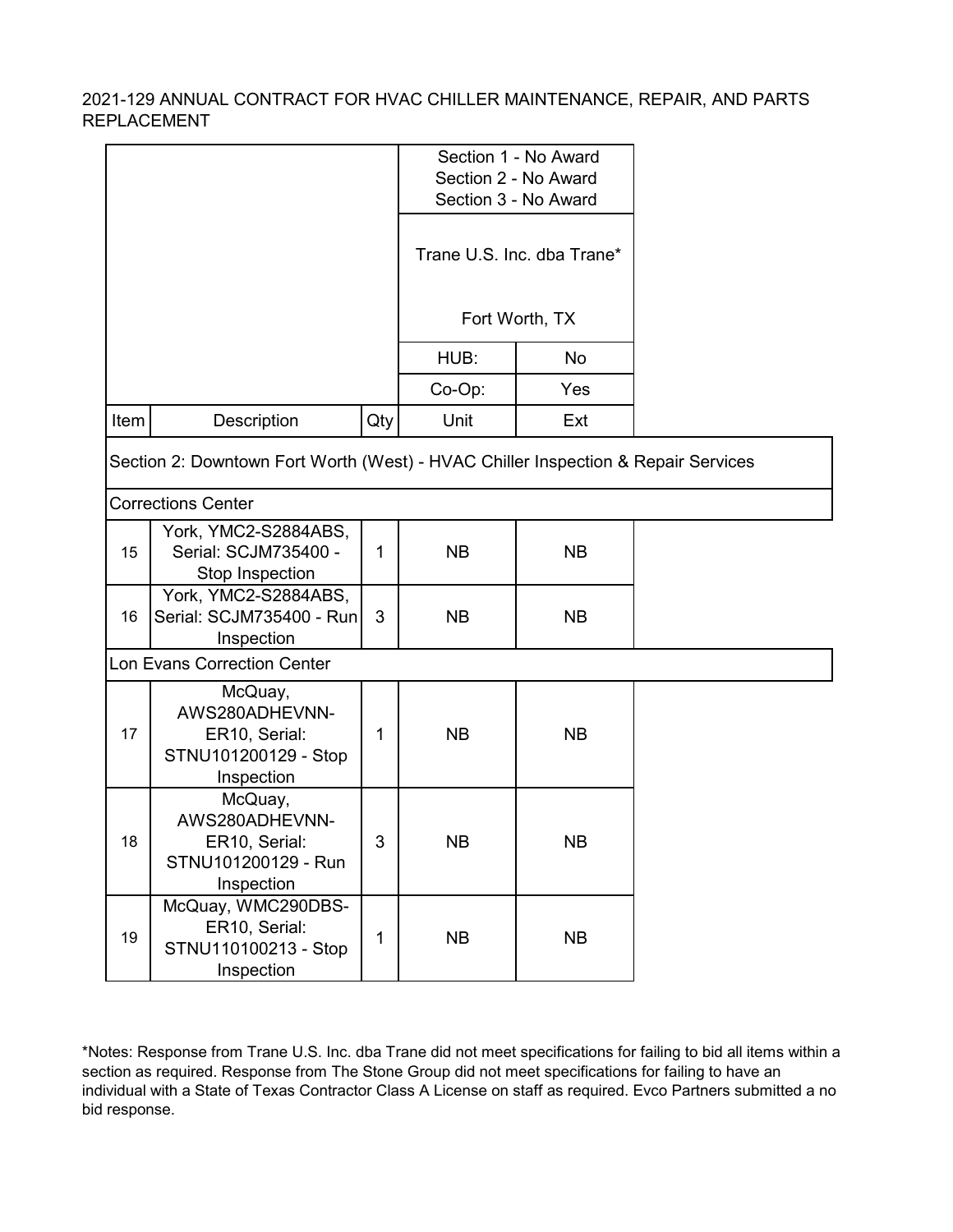|      |                                                                                   |              | Section 1 - No Award<br>Section 2 - No Award<br>Section 3 - No Award |                            |    |           |  |
|------|-----------------------------------------------------------------------------------|--------------|----------------------------------------------------------------------|----------------------------|----|-----------|--|
|      |                                                                                   |              |                                                                      | Trane U.S. Inc. dba Trane* |    |           |  |
|      |                                                                                   |              |                                                                      | Fort Worth, TX             |    |           |  |
|      |                                                                                   |              |                                                                      | HUB:                       |    | No        |  |
|      |                                                                                   |              |                                                                      | Co-Op:                     |    | Yes       |  |
| Item | Description                                                                       | Qty          |                                                                      | Unit                       |    | Ext       |  |
|      | Section 2: Downtown Fort Worth (West) - HVAC Chiller Inspection & Repair Services |              |                                                                      |                            |    |           |  |
|      | <b>Lon Evans Correction Center</b>                                                |              |                                                                      |                            |    |           |  |
| 20   | McQuay, WMC290DBS-<br>ER10, Serial:<br>STNU110100213 - Run<br>Inspection          | 3            |                                                                      | <b>NB</b>                  |    | <b>NB</b> |  |
| 21   | McQuay, WMC290DBS-<br>ER10, Serial:<br>STNU110200176 - Stop<br>Inspection         | 1            |                                                                      | <b>NB</b>                  |    | <b>NB</b> |  |
| 22   | McQuay, WMC290DBS-<br>ER10, Serial:<br>STNU110200176 - Run<br>Inspection          | 3            |                                                                      | <b>NB</b>                  |    | <b>NB</b> |  |
|      | Plaza Building                                                                    |              |                                                                      |                            |    |           |  |
| 23   | Trane, CVHE020FA1,<br>Serial: L90J03382 - Stop<br>Inspection                      | 1.           | - \$                                                                 | 1,385.00                   | \$ | 1,385.00  |  |
| 24   | Trane, CVHE020FA1,<br>Serial: L90J03382 - Run<br>Inspection                       | 3            | \$                                                                   | 1,385.00                   | \$ | 4,155.00  |  |
| 25   | Trane, CHEV020FB1,<br>Serial: L90J03383 - Stop<br>Inspection                      | $\mathbf{1}$ | \$                                                                   | 1,385.00                   | \$ | 1,385.00  |  |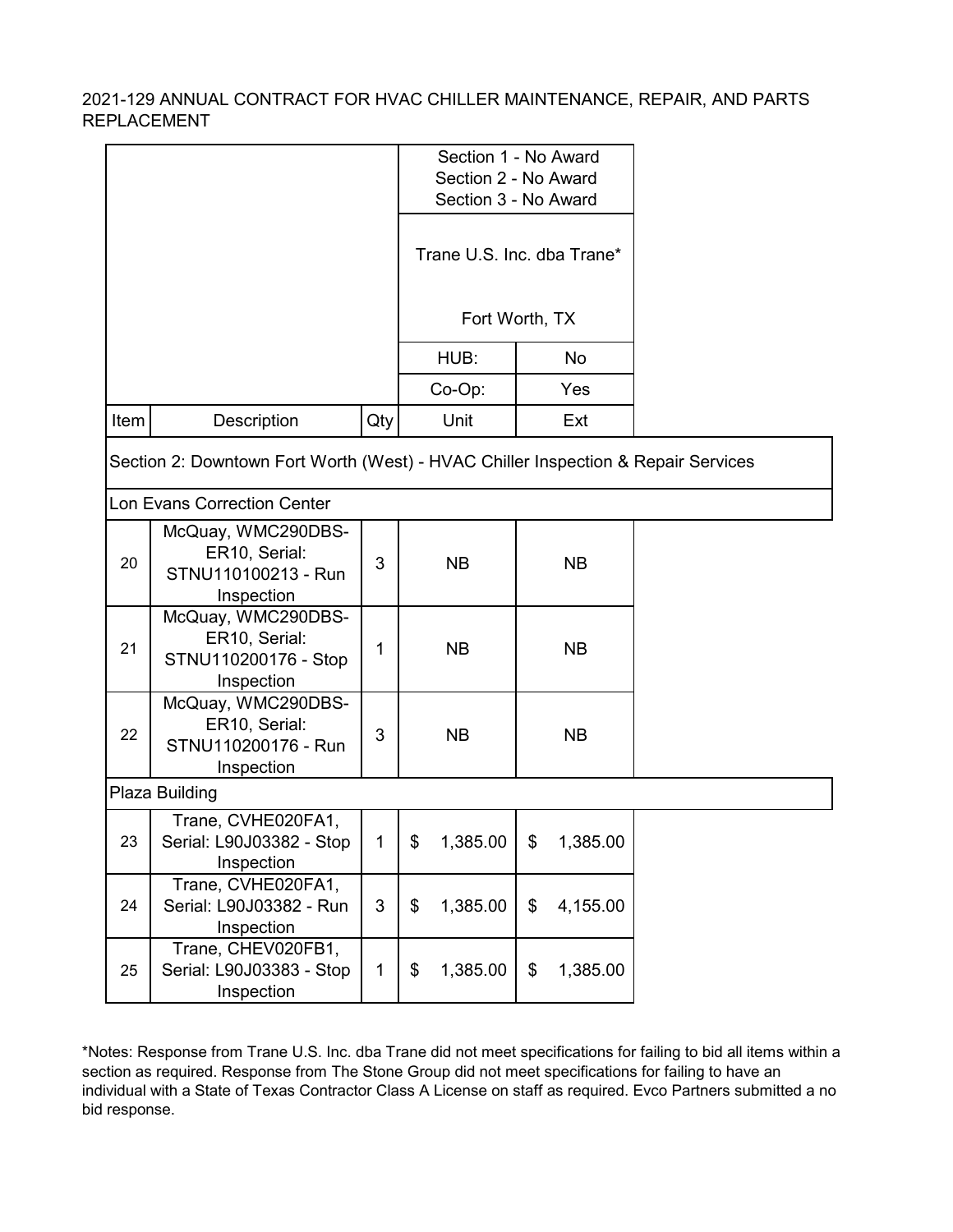|      |                                                                                   |     | Section 1 - No Award<br>Section 2 - No Award<br>Section 3 - No Award |                            |    |           |  |
|------|-----------------------------------------------------------------------------------|-----|----------------------------------------------------------------------|----------------------------|----|-----------|--|
|      |                                                                                   |     |                                                                      | Trane U.S. Inc. dba Trane* |    |           |  |
|      |                                                                                   |     |                                                                      | Fort Worth, TX             |    |           |  |
|      |                                                                                   |     |                                                                      | HUB:                       |    | No        |  |
|      |                                                                                   |     |                                                                      | Co-Op:                     |    | Yes       |  |
| Item | Description                                                                       | Qty |                                                                      | Unit                       |    | Ext       |  |
|      | Section 2: Downtown Fort Worth (West) - HVAC Chiller Inspection & Repair Services |     |                                                                      |                            |    |           |  |
|      | Plaza Building                                                                    |     |                                                                      |                            |    |           |  |
| 26   | Trane, CHEV020FB1,<br>Serial: L90J03383 - Run<br>Inspection                       | 3   | \$                                                                   | 1,385.00                   | \$ | 4,155.00  |  |
| 27   | Trane, CVHE050FAIC,<br>Serial: L90J03355 - Stop<br>Inspection                     | 1   | \$                                                                   | 1,385.00                   | \$ | 1,385.00  |  |
| 28   | Trane, CVHE050FAIC,<br>Serial: L90J03355 - Run<br>Inspection                      | 3   | \$                                                                   | 1,385.00                   | \$ | 4,155.00  |  |
|      | <b>Tim Curry Criminal Justice Center</b>                                          |     |                                                                      |                            |    |           |  |
| 29   | York, YKFDFTQ7-CMGS,<br>Serial: SEXM927580 -<br>Stop Inspection                   | 1   |                                                                      | <b>NB</b>                  |    | <b>NB</b> |  |
| 30   | York, YKFDFTQ7-CMGS,<br>Serial: SEXM927580 - Sun<br>Inspection                    | 3   |                                                                      | <b>NB</b>                  |    | <b>NB</b> |  |
| 31   | York, YKFDFTQ7-CMGS,<br>Serial: SEXM927730 -<br>Stop Inspection                   | 1   |                                                                      | <b>NB</b>                  |    | <b>NB</b> |  |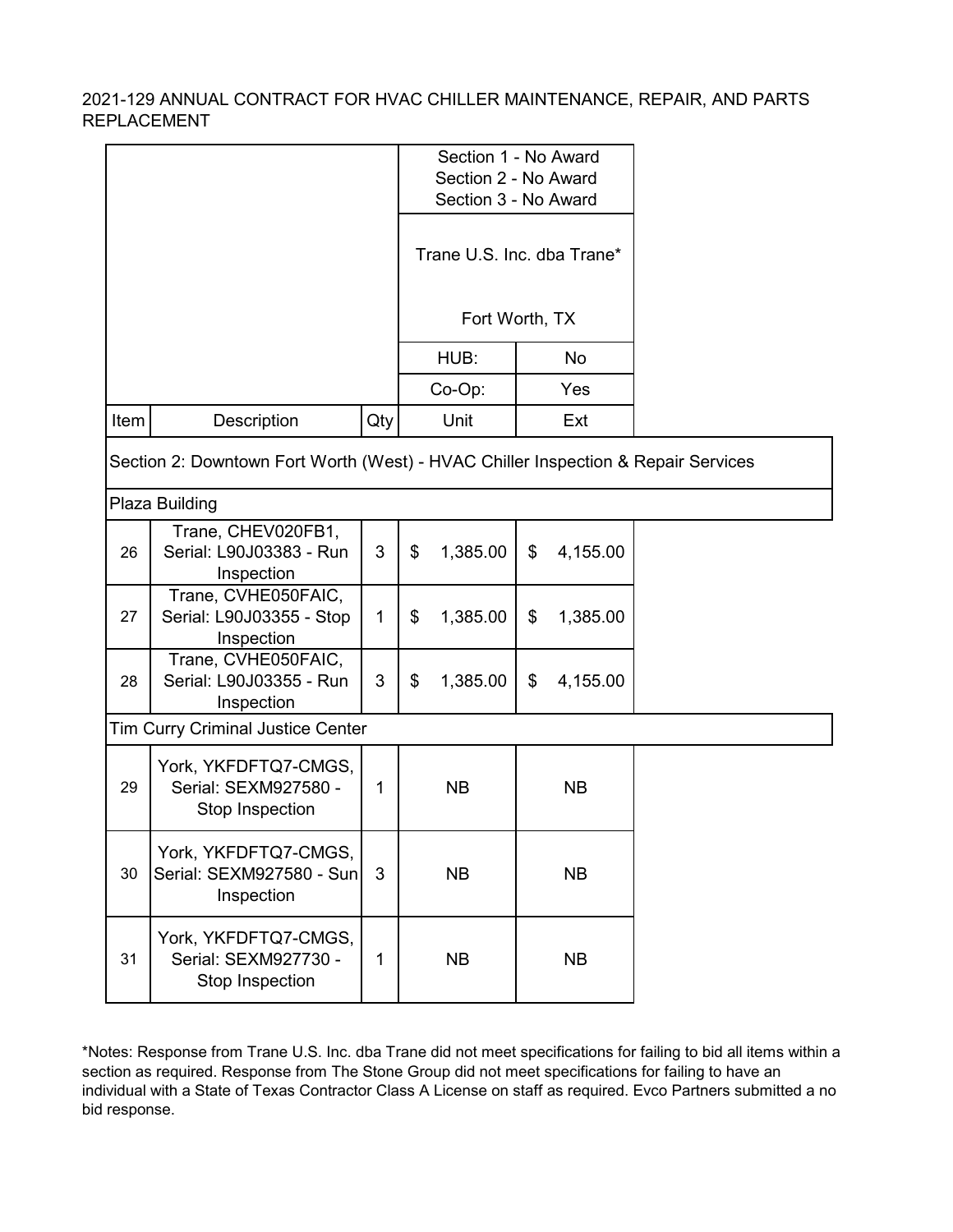|      |                                                                                      |          |              | Section 1 - No Award<br>Section 2 - No Award<br>Section 3 - No Award<br>Trane U.S. Inc. dba Trane* |  |
|------|--------------------------------------------------------------------------------------|----------|--------------|----------------------------------------------------------------------------------------------------|--|
|      |                                                                                      |          |              | Fort Worth, TX                                                                                     |  |
|      |                                                                                      |          | HUB:         | No                                                                                                 |  |
|      |                                                                                      |          | Co-Op:       | Yes                                                                                                |  |
| Item | Description                                                                          | Qty      | Unit         | Ext                                                                                                |  |
|      | Section 2: Downtown Fort Worth (West) - HVAC Chiller Inspection & Repair Services    |          |              |                                                                                                    |  |
|      | <b>Tim Curry Criminal Justice Center</b>                                             |          |              |                                                                                                    |  |
| 32   | York, YKFDFTQ7-CMGS,<br>Serial: SEXM927730 -<br>Run Inspection                       | 3        | <b>NB</b>    | <b>NB</b>                                                                                          |  |
| 33   | York, YKFDFTQ7-CMGS,<br>Serial: SGXM927880 -<br>Stop Inspection                      | 1        | <b>NB</b>    | <b>NB</b>                                                                                          |  |
| 34   | York, YKFDFTQ7-CMGS,<br>Serial: SGXM927880 -<br>Run Inspection                       | 3        | <b>NB</b>    | <b>NB</b>                                                                                          |  |
|      | <b>Repair Service</b>                                                                |          |              |                                                                                                    |  |
| 35   | Trained Repair Person,<br>Hourly Rate, $M - F$<br>8:00 a.m. to 5:00 p.m.             | $410$ \$ | 156.00       | \$63,960.00                                                                                        |  |
| 36   | Trained Repair Person,<br>Hourly Rate, $M - F$<br>5:01 p.m. to 7:59 p.m.             | 1        | \$<br>234.00 | \$<br>234.00                                                                                       |  |
| 37   | Trained Repair Person,<br>Hourly Rate, Weekends<br>and Vendor Recognized<br>Holidays | 1        | 311.00<br>\$ | \$<br>311.00                                                                                       |  |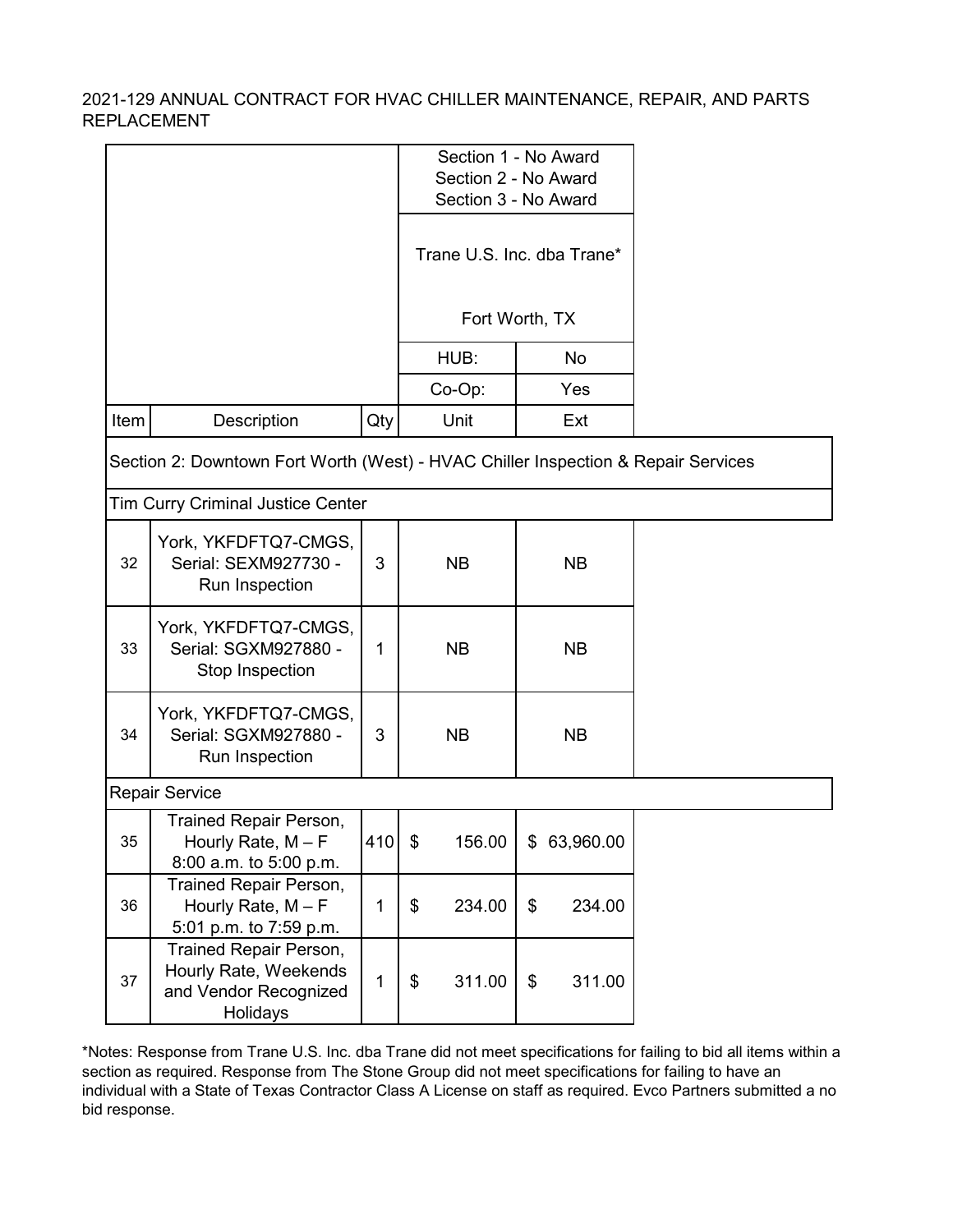|                |                                                                                   |     |           | Section 1 - No Award<br>Section 2 - No Award<br>Section 3 - No Award |  |
|----------------|-----------------------------------------------------------------------------------|-----|-----------|----------------------------------------------------------------------|--|
|                |                                                                                   |     |           | Trane U.S. Inc. dba Trane*                                           |  |
|                |                                                                                   |     |           | Fort Worth, TX                                                       |  |
|                |                                                                                   |     | HUB:      | No                                                                   |  |
|                |                                                                                   |     | Co-Op:    | Yes                                                                  |  |
| Item           | Description                                                                       | Qty | Unit      | Ext                                                                  |  |
|                | Section 2: Downtown Fort Worth (West) - HVAC Chiller Inspection & Repair Services |     |           |                                                                      |  |
|                | <b>Repair Service</b>                                                             |     |           |                                                                      |  |
|                | <b>Subtotal Section 2</b><br>Parts Mark-Up Section 2                              |     | \$        | 81,125.00<br>80%                                                     |  |
|                | Section 3: Suburban Tarrant County - HVAC Chiller Inspection & Repair Services    |     |           |                                                                      |  |
|                | Dionne Phillips Bagsby Southwest Subcourthouse                                    |     |           |                                                                      |  |
| $\mathbf{1}$   | Daikin, AWV012, Serial:<br>STNU170800003 - Stop<br>Inspection                     | 1   | <b>NB</b> | <b>NB</b>                                                            |  |
| $\overline{2}$ | Daikin, AWV012, Serial:<br>STNU170800003 - Run<br>Inspection                      | 3   | <b>NB</b> | <b>NB</b>                                                            |  |
| 3              | Daikin, AWV012, Serial:<br>STNU170800011 - Stop<br>Inspection                     | 1   | <b>NB</b> | <b>NB</b>                                                            |  |
| 4              | Daikin, AWV012, Serial:<br>STNU170800011 - Run<br>Inspection                      | 3   | <b>NB</b> | <b>NB</b>                                                            |  |
|                | <b>Medical Examiner's Office</b>                                                  |     |           |                                                                      |  |
| $\sqrt{5}$     | McQuay, WMC400DBS-<br>ER10, Serial:<br>STNU110300119 - Stop<br>Inspection         | 1   | <b>NB</b> | <b>NB</b>                                                            |  |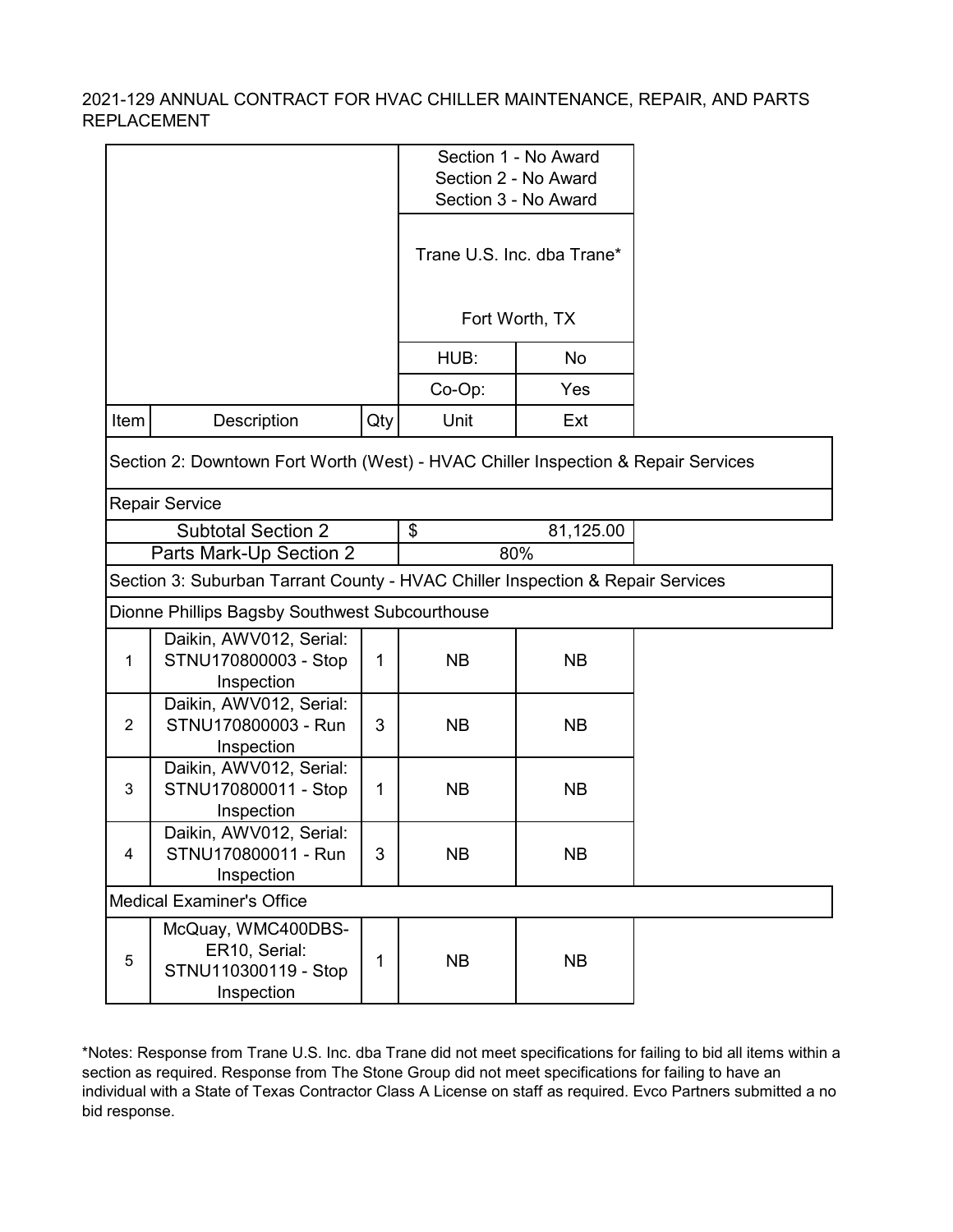|      |                                                                                |     |           | Section 1 - No Award<br>Section 2 - No Award<br>Section 3 - No Award<br>Trane U.S. Inc. dba Trane*<br>Fort Worth, TX |                                                                                                         |
|------|--------------------------------------------------------------------------------|-----|-----------|----------------------------------------------------------------------------------------------------------------------|---------------------------------------------------------------------------------------------------------|
|      |                                                                                |     | HUB:      | No                                                                                                                   |                                                                                                         |
|      |                                                                                |     | Co-Op:    | Yes                                                                                                                  |                                                                                                         |
| Item | Description                                                                    | Qty | Unit      | Ext                                                                                                                  |                                                                                                         |
|      | Section 3: Suburban Tarrant County - HVAC Chiller Inspection & Repair Services |     |           |                                                                                                                      |                                                                                                         |
|      | <b>Medical Examiner's Office</b>                                               |     |           |                                                                                                                      |                                                                                                         |
| 6    | McQuay, WMC400DBS-<br>ER10, Serial:<br>STNU110300119 - Run<br>Inspection       | 3   | <b>NB</b> | <b>NB</b>                                                                                                            |                                                                                                         |
| 7    | McQuay, WMC400DBS-<br>ER10, Serial:<br>STNU110300120 - Stop<br>Inspection      | 1   | <b>NB</b> | <b>NB</b>                                                                                                            |                                                                                                         |
| 8    | McQuay, WMC400DBS-<br>ER10, Serial:<br>STNU110300120 - Run<br>Inspection       | 3   | <b>NB</b> | <b>NB</b>                                                                                                            |                                                                                                         |
| 9    | York,<br>YLAA0091HE46XCBB,<br>Serial: 2BBM023332 -<br>Stop Inspection          | 1   | <b>NB</b> | <b>NB</b>                                                                                                            |                                                                                                         |
| 10   | York,<br>YLAA0091HE46XCBB,<br>Serial: 2BBM023332 - Run<br>Inspection           | 3   | <b>NB</b> | <b>NB</b>                                                                                                            |                                                                                                         |
|      | <b>Northeast Annex</b>                                                         |     |           |                                                                                                                      |                                                                                                         |
| 11   | McQuay, AGS120C,<br>Serial: STNU050900048 -<br>Stop Inspection                 | 1   | <b>NB</b> | <b>NB</b>                                                                                                            | <u>Ecomprison LLS, Inc. dha Trano did not moot spocifications for failing to bid all items within a</u> |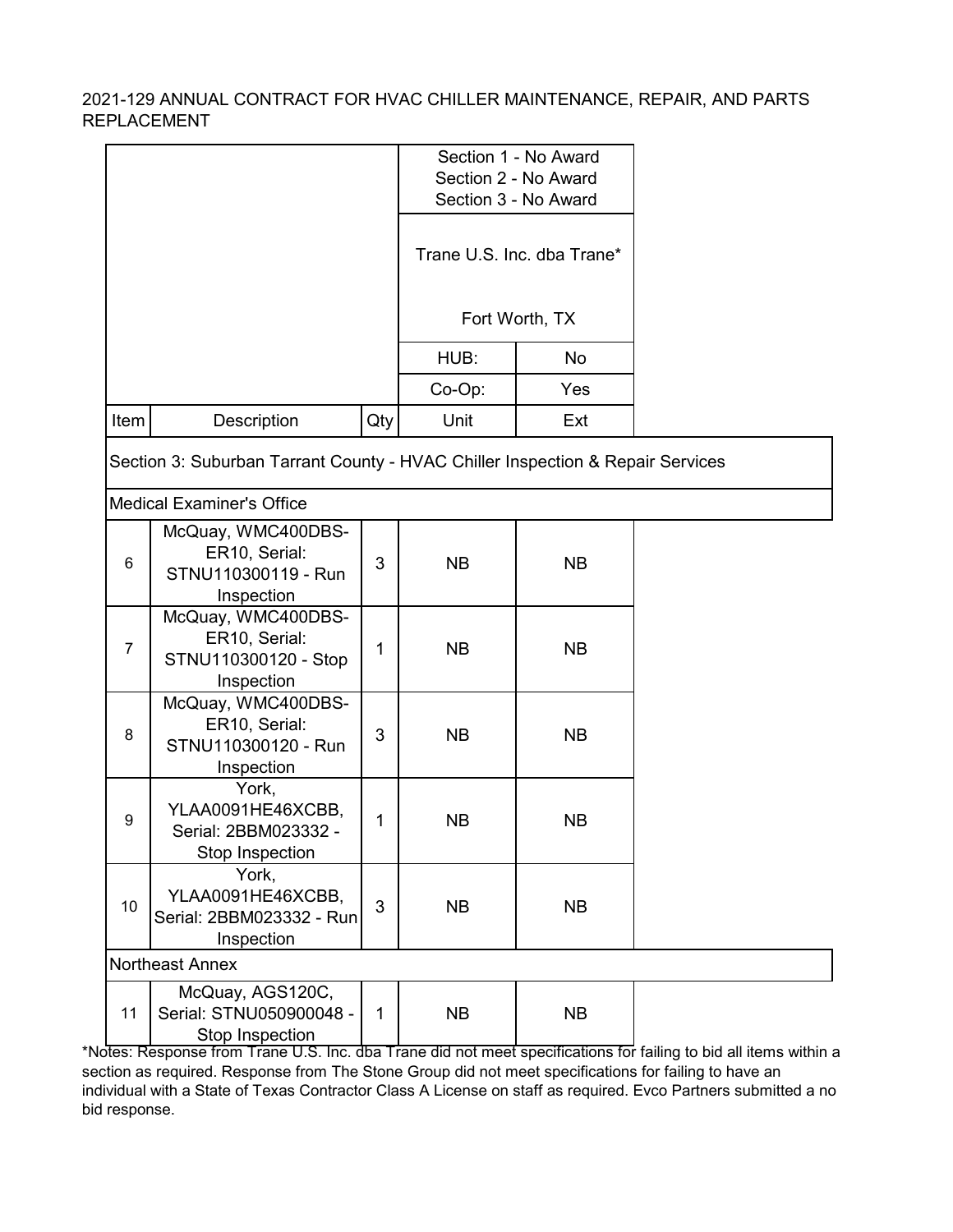|      |                                                                                                          |     |           | Section 1 - No Award<br>Section 2 - No Award<br>Section 3 - No Award |  |
|------|----------------------------------------------------------------------------------------------------------|-----|-----------|----------------------------------------------------------------------|--|
|      |                                                                                                          |     |           | Trane U.S. Inc. dba Trane*                                           |  |
|      |                                                                                                          |     |           | Fort Worth, TX                                                       |  |
|      |                                                                                                          |     | HUB:      | No                                                                   |  |
|      |                                                                                                          |     | Co-Op:    | Yes                                                                  |  |
| Item | Description                                                                                              | Qty | Unit      | Ext                                                                  |  |
|      | Section 3: Suburban Tarrant County - HVAC Chiller Inspection & Repair Services<br><b>Northeast Annex</b> |     |           |                                                                      |  |
| 12   | McQuay, AGS120C,<br>Serial: STNU050900048 -<br>Run Inspection                                            | 3   | <b>NB</b> | <b>NB</b>                                                            |  |
|      | <b>Northeast Courthouse</b>                                                                              |     |           |                                                                      |  |
| 13   | York, YLAA0120SE,<br>Serial: 2BBM023507 -<br>Stop Inspection                                             | 1   | <b>NB</b> | <b>NB</b>                                                            |  |
| 14   | York, YLAA0120SE,<br>Serial: 2BBM023507 - Run<br>Inspection                                              | 3   | <b>NB</b> | <b>NB</b>                                                            |  |
| 15   | York, YLAA0120SE,<br>Serial: 2BBM023508 -<br>Stop Inspection                                             | 1   | <b>NB</b> | <b>NB</b>                                                            |  |
| 16   | York, YLAA0120SE,<br>Serial: 2BBM023508 - Run<br>Inspection                                              | 3   | NΒ        | <b>NB</b>                                                            |  |
|      | Northwest Subcourthouse                                                                                  |     |           |                                                                      |  |
| 17   | McQuay, AGZ140CHHNN-<br>ER10, Serial:<br>STNU100900025 - Stop<br>Inspection                              | 1   | <b>NB</b> | <b>NB</b>                                                            |  |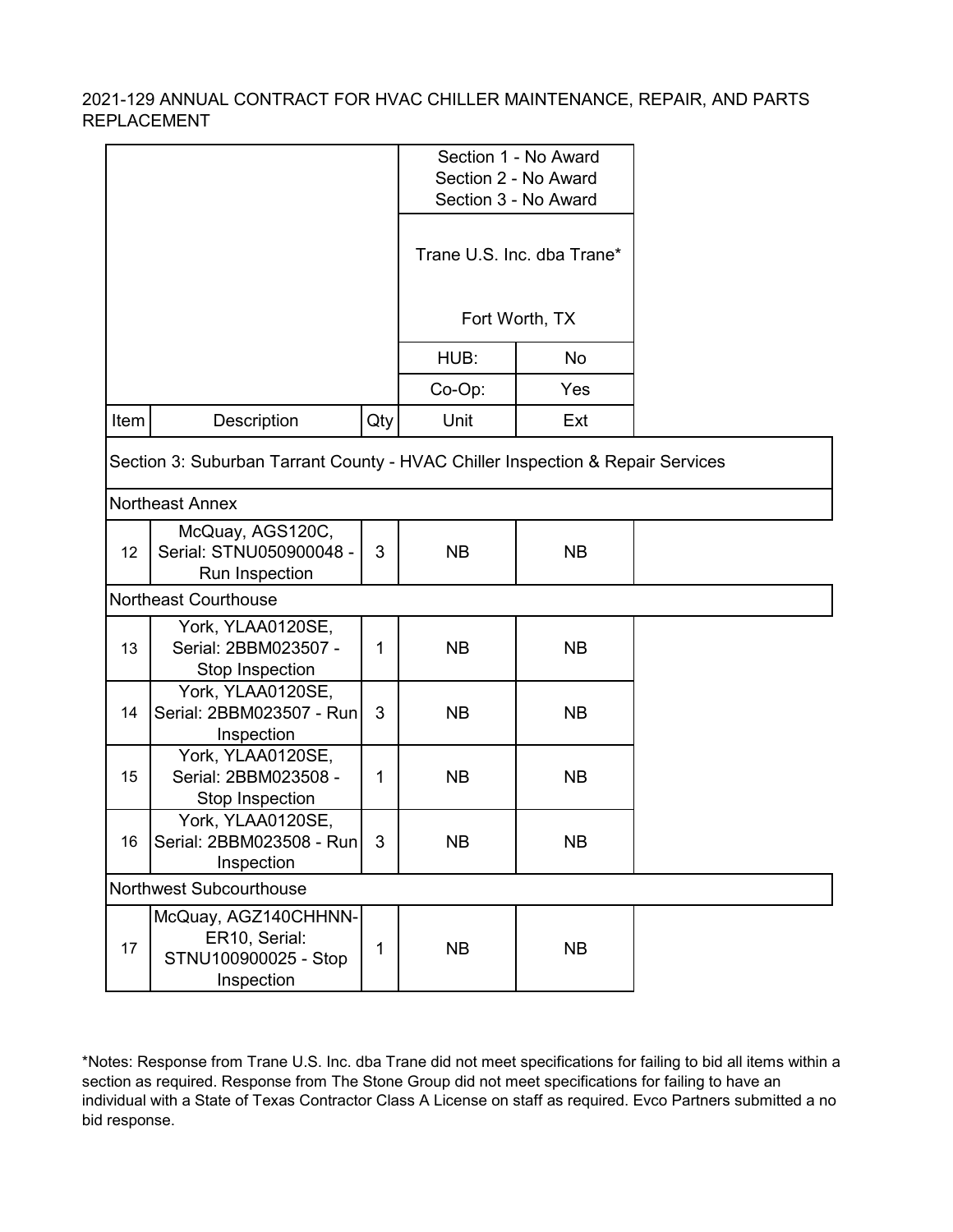|      |                                                                                |     |           | Section 1 - No Award<br>Section 2 - No Award<br>Section 3 - No Award |  |
|------|--------------------------------------------------------------------------------|-----|-----------|----------------------------------------------------------------------|--|
|      |                                                                                |     |           | Trane U.S. Inc. dba Trane*                                           |  |
|      |                                                                                |     |           | Fort Worth, TX                                                       |  |
|      |                                                                                |     | HUB:      | No                                                                   |  |
|      |                                                                                |     | Co-Op:    | Yes                                                                  |  |
| Item | Description                                                                    | Qty | Unit      | Ext                                                                  |  |
|      | Section 3: Suburban Tarrant County - HVAC Chiller Inspection & Repair Services |     |           |                                                                      |  |
|      | <b>Northwest Subcourthouse</b>                                                 |     |           |                                                                      |  |
| 18   | McQuay, AGZ140CHHNN-<br>ER10, Serial:<br>STNU100900025 - Run<br>Inspection     | 3   | <b>NB</b> | <b>NB</b>                                                            |  |
| 19   | McQuay, AGZ140CHHNN-<br>ER10, Serial:<br>STNU100900038 - Stop<br>Inspection    | 1   | <b>NB</b> | <b>NB</b>                                                            |  |
| 20   | McQuay, AGZ140CHHNN-<br>ER10, Serial:<br>STNU100900038 - Run<br>Inspection     | 3   | <b>NB</b> | <b>NB</b>                                                            |  |
|      | <b>Resource Connection</b>                                                     |     |           |                                                                      |  |
| 21   | Carrier, 30GTR050-<br>521KJ, Serial:<br>0403F13490 - Stop<br>Inspection        | 1   | <b>NB</b> | <b>NB</b>                                                            |  |
| 22   | Carrier, 30GTR050-<br>521KJ, Serial:<br>0403F13490 - Run                       | 3   | <b>NB</b> | <b>NB</b>                                                            |  |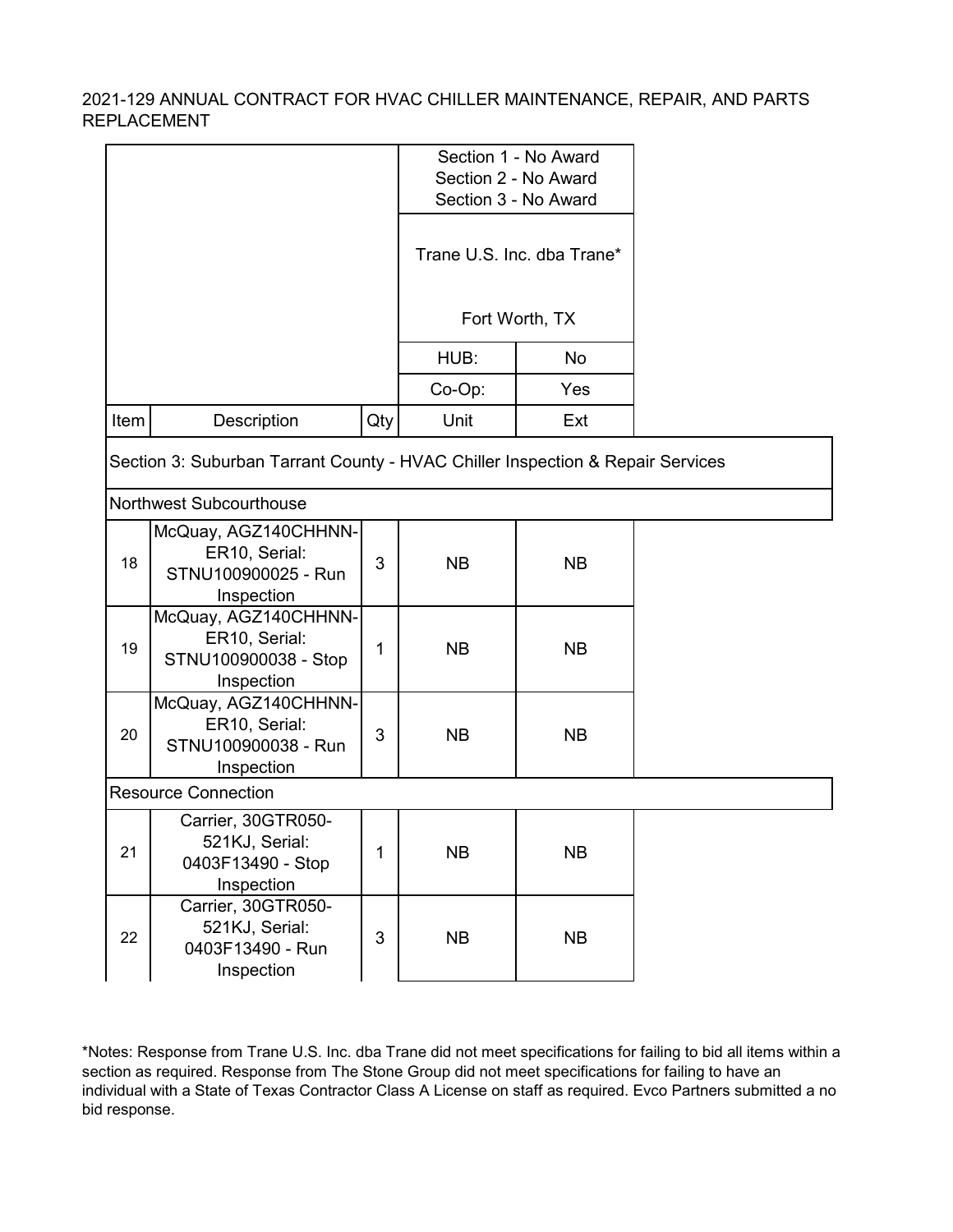|      |                                                                                |                | Section 1 - No Award<br>Section 2 - No Award<br>Section 3 - No Award |                            |  |
|------|--------------------------------------------------------------------------------|----------------|----------------------------------------------------------------------|----------------------------|--|
|      |                                                                                |                |                                                                      | Trane U.S. Inc. dba Trane* |  |
|      |                                                                                |                |                                                                      | Fort Worth, TX             |  |
|      |                                                                                |                | HUB:                                                                 | No                         |  |
|      |                                                                                |                | Co-Op:                                                               | Yes                        |  |
| Item | Description                                                                    | Qty            | Unit                                                                 | Ext                        |  |
|      | Section 3: Suburban Tarrant County - HVAC Chiller Inspection & Repair Services |                |                                                                      |                            |  |
|      | Subcourthouse at Mansfield                                                     |                |                                                                      |                            |  |
| 23   | McQuay, AGZ055AS27-<br>ER10, Serial:<br>STNU990400121 - Stop<br>Inspection     | 1              | <b>NB</b>                                                            | <b>NB</b>                  |  |
| 24   | McQuay, AGZ055AS27-<br>ER10, Serial:<br>STNU990400121 - Run<br>Inspection      | 3              | <b>NB</b>                                                            | <b>NB</b>                  |  |
| 25   | McQuay, AGZ055AS27-<br>ER10, Serial:<br>STNU021100029 - Stop<br>Inspection     | 1              | <b>NB</b>                                                            | <b>NB</b>                  |  |
| 26   | McQuay, AGZ055AS27-<br>ER10, Serial:<br>STNU021100029 - Run<br>Inspection      | $\mathfrak{B}$ | <b>NB</b>                                                            | <b>NB</b>                  |  |
|      | Subcourthouse in Arlington                                                     |                |                                                                      |                            |  |
| 27   | McQuay, AGZ060BH727-<br>ER11, Serial:<br>STNU070600189 - Stop<br>Inspection    | 1              | <b>NB</b>                                                            | <b>NB</b>                  |  |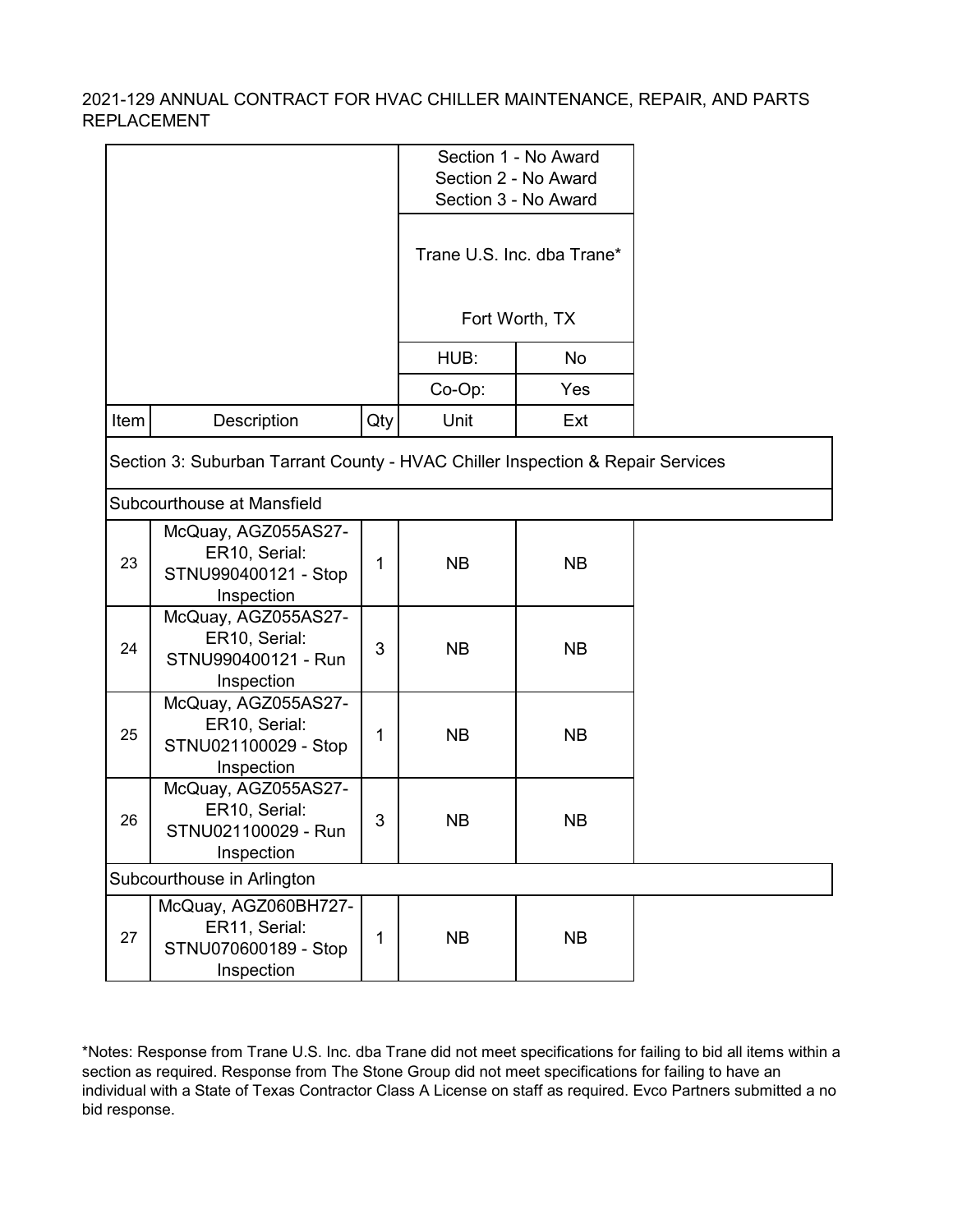|      |                                                                                |     |           | Section 1 - No Award<br>Section 2 - No Award<br>Section 3 - No Award |  |
|------|--------------------------------------------------------------------------------|-----|-----------|----------------------------------------------------------------------|--|
|      |                                                                                |     |           | Trane U.S. Inc. dba Trane*                                           |  |
|      |                                                                                |     |           | Fort Worth, TX                                                       |  |
|      |                                                                                |     | HUB:      | <b>No</b>                                                            |  |
|      |                                                                                |     | Co-Op:    | Yes                                                                  |  |
| Item | Description                                                                    | Qty | Unit      | Ext                                                                  |  |
|      | Section 3: Suburban Tarrant County - HVAC Chiller Inspection & Repair Services |     |           |                                                                      |  |
|      | Subcourthouse in Arlington                                                     |     |           |                                                                      |  |
| 28   | McQuay, AGZ060BH727-<br>ER11, Serial:<br>STNU070600189 - Run<br>Inspection     | 3   | <b>NB</b> | <b>NB</b>                                                            |  |
| 29   | McQuay, AGZ060BH727-<br>ER11, Serial:<br>STNU070600190 - Stop<br>Inspection    | 1   | <b>NB</b> | <b>NB</b>                                                            |  |
| 30   | McQuay, AGZ060BH727-<br>ER11, Serial:<br>STNU070600190 - Run<br>Inspection     | 3   | <b>NB</b> | <b>NB</b>                                                            |  |
| 31   | McQuay, AGZ060BH727-<br>ER11, Serial:<br>STNU070600192 - Stop<br>Inspection    | 1   | <b>NB</b> | <b>NB</b>                                                            |  |
| 32   | McQuay, AGZ060BH727-<br>ER11, Serial:<br>STNU070600192 - Run<br>Inspection     | 3   | <b>NB</b> | <b>NB</b>                                                            |  |